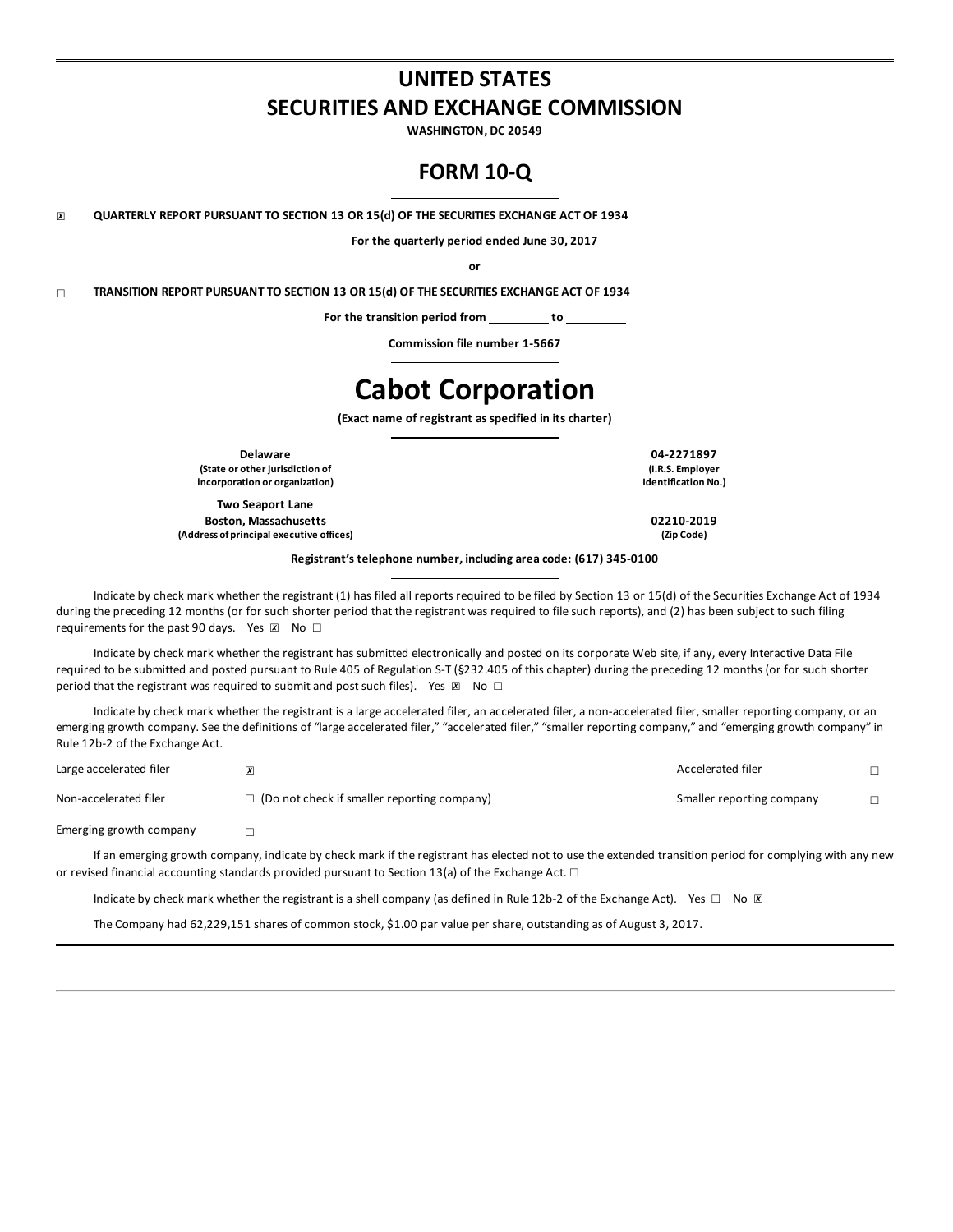## **CABOT CORPORATION**

## **INDEX**

## Part I. Financial [Information](#page-2-0)

|          | Item 1.           | <b>Financial Statements (unaudited)</b>                                               |    |
|----------|-------------------|---------------------------------------------------------------------------------------|----|
|          |                   | <b>Consolidated Statements of Operations</b>                                          | 3  |
|          |                   | <b>Consolidated Statements of Comprehensive Income</b>                                | 4  |
|          |                   | <b>Consolidated Balance Sheets</b>                                                    | 5  |
|          |                   | <b>Consolidated Statements of Cash Flows</b>                                          |    |
|          |                   | <b>Notes to Consolidated Financial Statements</b>                                     | 8  |
|          | Item 2.           | Management's Discussion and Analysis of Financial Condition and Results of Operations | 27 |
|          | Item 3.           | <b>Quantitative and Qualitative Disclosures About Market Risk</b>                     | 40 |
|          | Item 4.           | <b>Controls and Procedures</b>                                                        | 40 |
| Part II. | Other Information |                                                                                       |    |
|          | Item 1.           | Legal Proceedings                                                                     | 41 |
|          | Item 2.           | Unregistered Sales of Equity Securities and Use of Proceeds                           | 42 |
|          | Item 6.           | <b>Exhibits</b>                                                                       | 42 |
|          |                   |                                                                                       |    |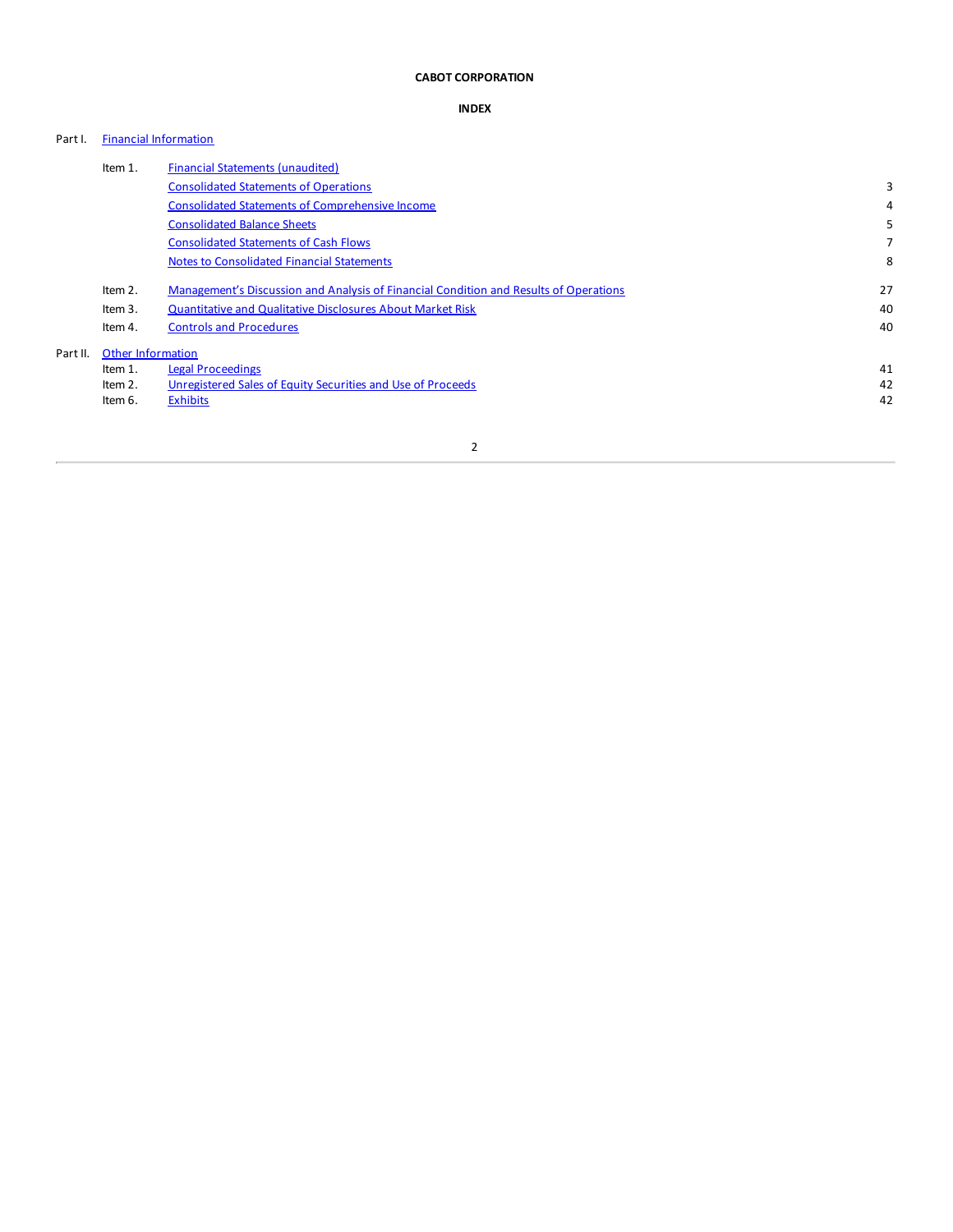<span id="page-2-0"></span>*Item 1. Financial Statements*

## **CABOT CORPORATION CONSOLIDATED STATEMENTS OF OPERATIONS UNAUDITED**

|                                                                                                                |    | Three Months Ended June 30, |    |                                         |    | Nine Months Ended June 30, |    |                |  |  |
|----------------------------------------------------------------------------------------------------------------|----|-----------------------------|----|-----------------------------------------|----|----------------------------|----|----------------|--|--|
|                                                                                                                |    | 2017                        |    | 2016                                    |    | 2017                       |    | 2016           |  |  |
|                                                                                                                |    |                             |    | (In millions, except per share amounts) |    |                            |    |                |  |  |
| Net sales and other operating revenues                                                                         | \$ | 705                         | \$ | 621                                     | Ŝ. | 1,994                      | \$ | 1,792          |  |  |
| Cost of sales                                                                                                  |    | 546                         |    | 461                                     |    | 1,509                      |    | 1,383          |  |  |
| Gross profit                                                                                                   |    | 159                         |    | 160                                     |    | 485                        |    | 409            |  |  |
| Selling and administrative expenses                                                                            |    | 63                          |    | 64                                      |    | 191                        |    | 197            |  |  |
| Research and technical expenses                                                                                |    | 14                          |    | 13                                      |    | 40                         |    | 40             |  |  |
| Income (loss) from operations                                                                                  |    | 82                          |    | 83                                      |    | 254                        |    | 172            |  |  |
| Interest and dividend income                                                                                   |    | 3                           |    | $\mathbf{1}$                            |    | 7                          |    | $\overline{4}$ |  |  |
| Interest expense                                                                                               |    | (13)                        |    | (13)                                    |    | (39)                       |    | (40)           |  |  |
| Other income (expense)                                                                                         |    | (6)                         |    | 3                                       |    | (5)                        |    | (8)            |  |  |
| Income (loss) from continuing operations before income taxes<br>and equity in earnings of affiliated companies |    | 66                          |    | 74                                      |    | 217                        |    | 128            |  |  |
| (Provision) benefit for income taxes                                                                           |    | (16)                        |    | (15)                                    |    | (32)                       |    | (21)           |  |  |
| Equity in earnings of affiliated companies, net of tax                                                         |    | 3                           |    | 1                                       |    | 6                          |    | 2              |  |  |
| Net income (loss)                                                                                              |    | 53                          |    | 60                                      |    | 191                        |    | 109            |  |  |
| Net income (loss) attributable to noncontrolling interests, net<br>of tax                                      |    | 8                           |    | 4                                       |    | 18                         |    | 12             |  |  |
| Net income (loss) attributable to Cabot Corporation                                                            | \$ | 45                          | \$ | 56                                      | \$ | 173                        | \$ | 97             |  |  |
|                                                                                                                |    |                             |    |                                         |    |                            |    |                |  |  |
| Weighted-average common shares outstanding:                                                                    |    |                             |    |                                         |    |                            |    |                |  |  |
| <b>Basic</b>                                                                                                   |    | 62.4                        |    | 62.4                                    |    | 62.3                       |    | 62.4           |  |  |
| <b>Diluted</b>                                                                                                 |    | 62.7                        |    | 62.9                                    |    | 62.8                       |    | 62.9           |  |  |
| Earnings per common share:                                                                                     |    |                             |    |                                         |    |                            |    |                |  |  |
| <b>Basic</b>                                                                                                   | \$ | 0.71                        | \$ | 0.90                                    | \$ | 2.75                       | \$ | 1.55           |  |  |
| <b>Diluted</b>                                                                                                 | Ś. | 0.71                        | Ś  | 0.88                                    | Ś. | 2.74                       | Ś. | 1.53           |  |  |
|                                                                                                                |    |                             |    |                                         |    |                            |    |                |  |  |
| Dividends per common share                                                                                     | \$ | 0.315                       | \$ | 0.30                                    | \$ | 0.915                      | \$ | 0.74           |  |  |

The accompanying notes are an integral part of these consolidated financial statements.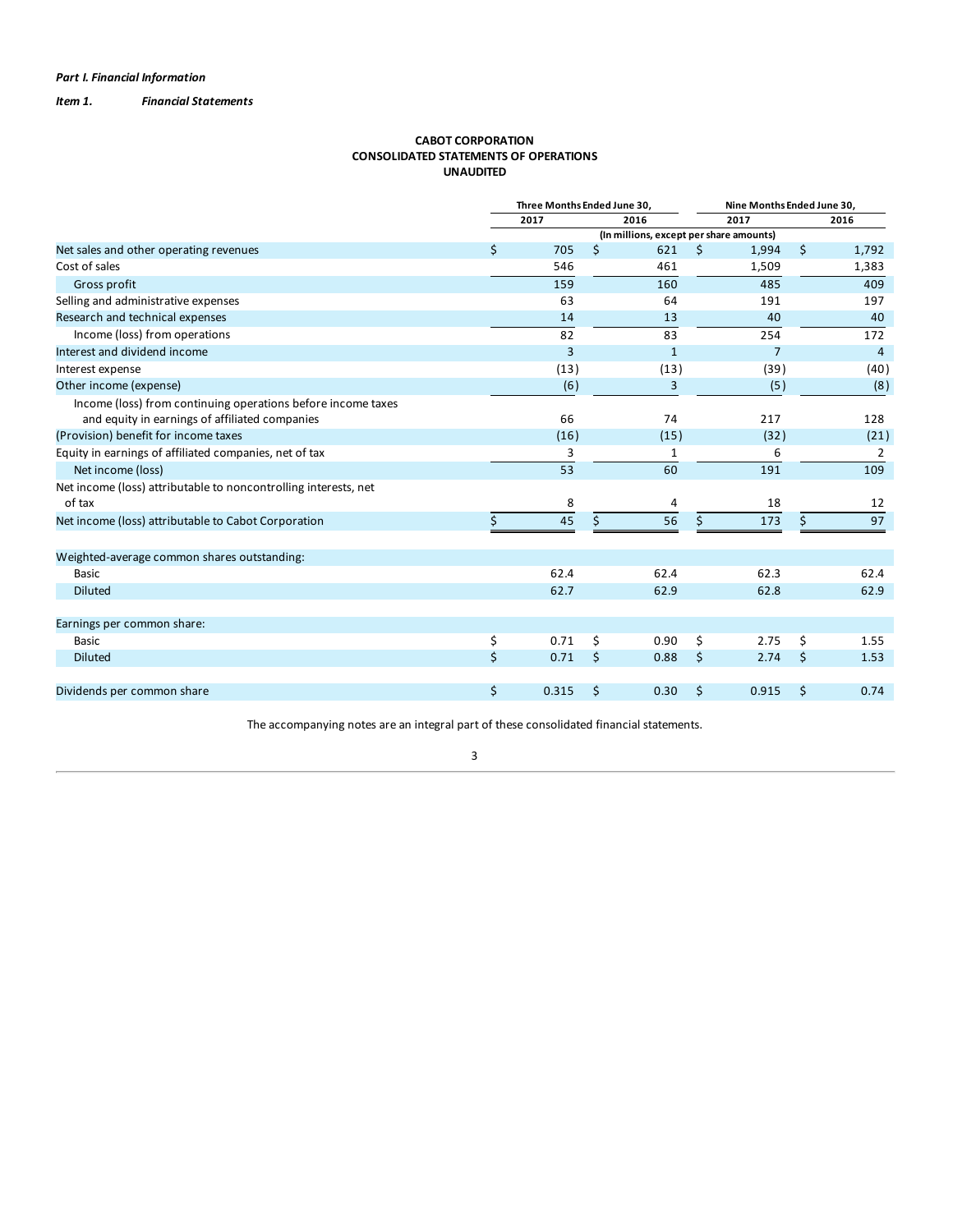## **CABOT CORPORATION CONSOLIDATED STATEMENTS OF COMPREHENSIVE INCOME UNAUDITED**

<span id="page-3-0"></span>

|                                                                 |      | Three Months Ended June 30, |  |                |          | Nine Months Ended June 30, |     |
|-----------------------------------------------------------------|------|-----------------------------|--|----------------|----------|----------------------------|-----|
|                                                                 | 2017 |                             |  | 2016           | 2017     | 2016                       |     |
|                                                                 |      |                             |  | (In millions)  |          |                            |     |
| Net income (loss)                                               |      | 53                          |  | 60             | 191<br>S |                            | 109 |
| Other comprehensive income (loss), net of tax                   |      |                             |  |                |          |                            |     |
| Foreign currency translation adjustment, net of tax provision   |      |                             |  |                |          |                            |     |
| (benefit) of $\zeta(4)$ , $\zeta -$ , $\zeta(1)$ and $\zeta -$  |      | 54                          |  | (13)           |          | (15)                       | 5   |
| Pension and other postretirement benefit liability adjustments  |      |                             |  |                |          |                            |     |
| Pension and other postretirement benefit liability              |      |                             |  |                |          |                            |     |
| adjustments arising during the period, net of tax               |      |                             |  |                |          |                            | (1) |
| Amortization of net loss and prior service credit included in   |      |                             |  |                |          |                            |     |
| net periodic benefit cost, net of tax                           |      |                             |  | (1)            |          | 2                          |     |
| Other comprehensive income (loss)                               |      | 54                          |  | (14)           | (13)     |                            |     |
| Comprehensive income (loss)                                     |      | 107                         |  | 46             | 178      |                            | 113 |
| Net income (loss) attributable to noncontrolling interests, net |      |                             |  |                |          |                            |     |
| of tax                                                          |      | 8                           |  | $\overline{4}$ | 18       |                            | 12  |
| Foreign currency translation adjustment attributable to         |      |                             |  |                |          |                            |     |
| noncontrolling interests, net of tax                            |      | 3                           |  | (3)            |          |                            | (5) |
| Comprehensive income (loss) attributable to noncontrolling      |      |                             |  |                |          |                            |     |
| interests, net of tax                                           |      | 11                          |  |                | 18       |                            |     |
| Comprehensive income (loss) attributable to Cabot Corporation   |      | 96                          |  | 45             | 160      |                            | 106 |

The accompanying notes are an integral part of these consolidated financial statements.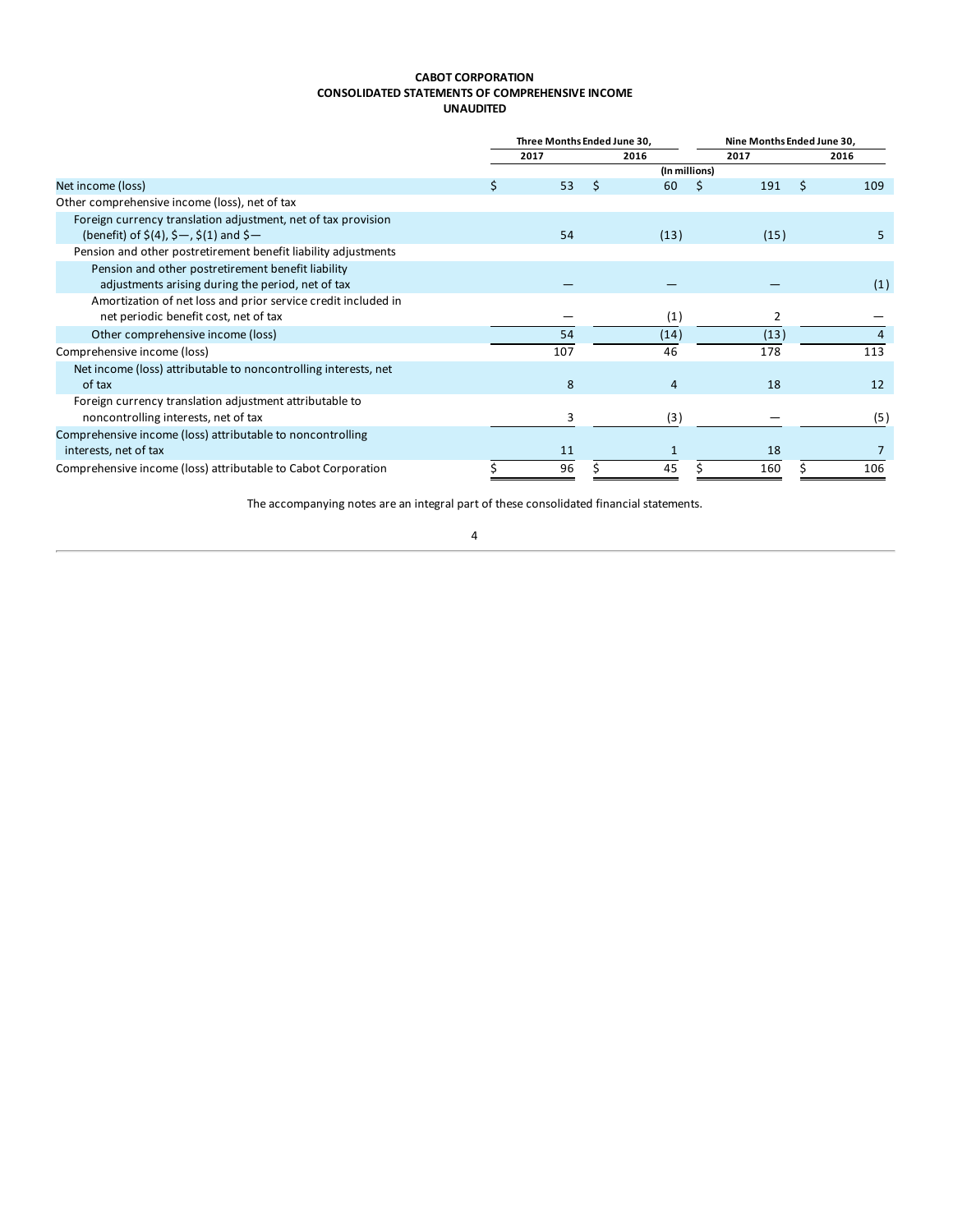## **CABOT CORPORATION CONSOLIDATED BALANCE SHEETS ASSETS UNAUDITED**

<span id="page-4-0"></span>

|                                                                                       | <b>June 30,</b><br>2017 | September 30,<br>2016 |
|---------------------------------------------------------------------------------------|-------------------------|-----------------------|
|                                                                                       |                         | (In millions)         |
| Current assets:                                                                       |                         |                       |
| Cash and cash equivalents                                                             | \$<br>198               | \$<br>200             |
| Accounts and notes receivable, net of reserve for doubtful<br>accounts of \$9 and \$8 | 517                     | 456                   |
| Inventories:                                                                          |                         |                       |
| Raw materials                                                                         | 83                      | 66                    |
| Work in process                                                                       | 2                       |                       |
| Finished goods                                                                        | 272                     | 237                   |
| Other                                                                                 | 41                      | 38                    |
| Total inventories                                                                     | 398                     | 342                   |
| Prepaid expenses and other current assets                                             | 51                      | 49                    |
| Total current assets                                                                  | 1,164                   | 1,047                 |
| Property, plant and equipment, net                                                    | 1,267                   | 1,290                 |
| Goodwill                                                                              | 153                     | 152                   |
| Equity affiliates                                                                     | 55                      | 53                    |
| Intangible assets, net                                                                | 137                     | 140                   |
| Assets held for rent                                                                  | 103                     | 97                    |
| Deferred income taxes                                                                 | 254                     | 216                   |
| Other assets                                                                          | 45                      | 40                    |
| <b>Total assets</b>                                                                   | 3,178                   | \$<br>3,035           |

The accompanying notes are an integral part of these consolidated financial statements.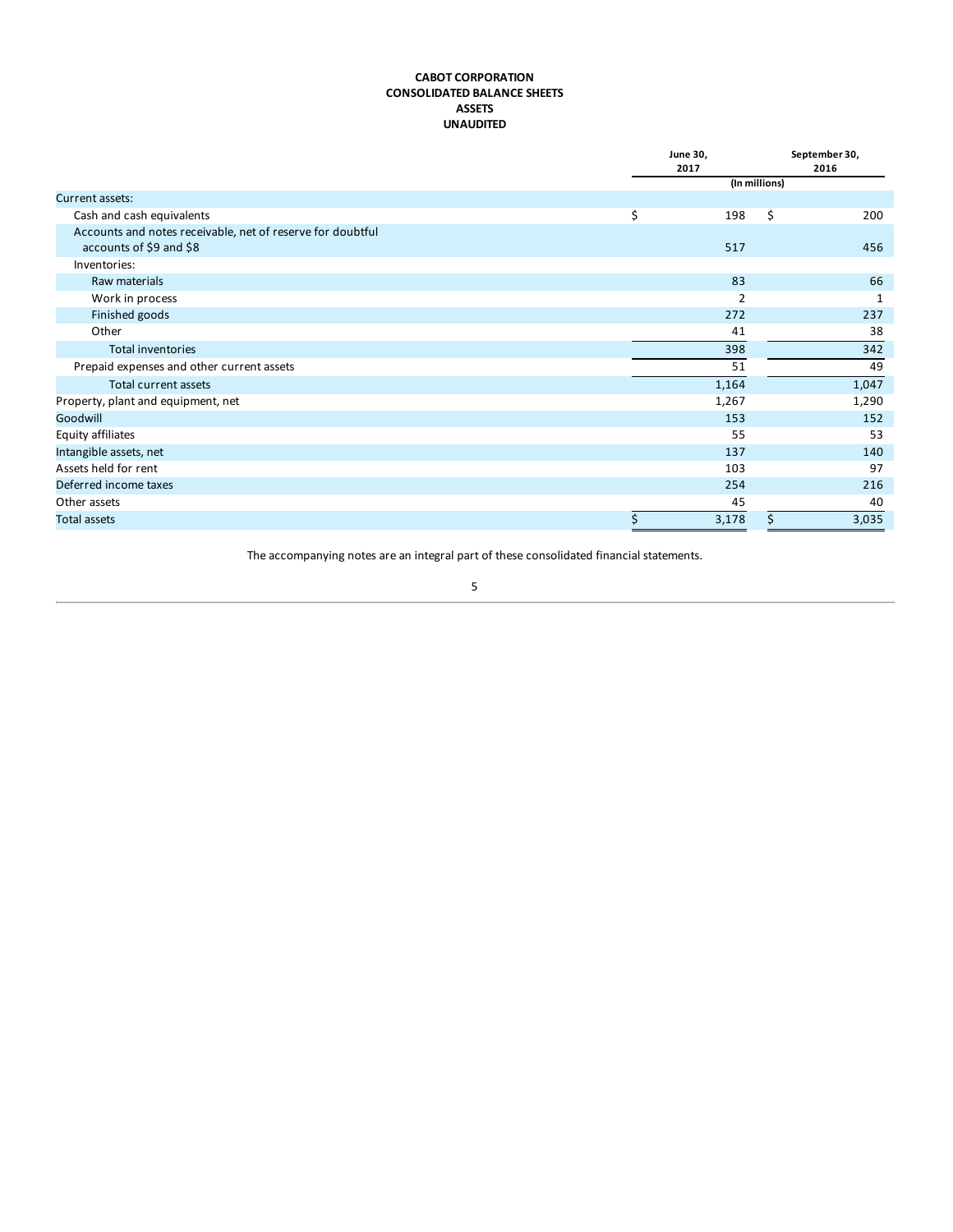## **CABOT CORPORATION CONSOLIDATED BALANCE SHEETS LIABILITIES AND STOCKHOLDERS' EQUITY UNAUDITED**

|                                                                  | <b>June 30,</b><br>2017                              | September 30,<br>2016 |
|------------------------------------------------------------------|------------------------------------------------------|-----------------------|
|                                                                  | (In millions, except share<br>and per share amounts) |                       |
| <b>Current liabilities:</b>                                      |                                                      |                       |
| Notes payable                                                    | \$<br>7<br>\$                                        | 7                     |
| Accounts payable and accrued liabilities                         | 394                                                  | 364                   |
| Income taxes payable                                             | 27                                                   | 25                    |
| Current portion of long-term debt                                | 251                                                  | 1                     |
| <b>Total current liabilities</b>                                 | 679                                                  | 397                   |
| Long-term debt                                                   | 665                                                  | 914                   |
| Deferred income taxes                                            | 47                                                   | 41                    |
| Other liabilities                                                | 283                                                  | 285                   |
| Redeemable preferred stock                                       | 27                                                   | 26                    |
| Commitments and contingencies (Note G)                           |                                                      |                       |
| Stockholders' equity:                                            |                                                      |                       |
| Preferred stock:                                                 |                                                      |                       |
| Authorized: 2,000,000 shares of \$1 par value                    |                                                      |                       |
| Issued and Outstanding: None and none                            |                                                      |                       |
| Common stock:                                                    |                                                      |                       |
| Authorized: 200,000,000 shares of \$1 par value                  |                                                      |                       |
| Issued: 62,433,746 and 62,449,425 shares                         |                                                      |                       |
| Outstanding: 62,229,151 and 62,210,711 shares                    | 62                                                   | 62                    |
| Less cost of 204,595 and 238,714 shares of common treasury stock | (6)                                                  | (7)                   |
| Additional paid-in capital                                       |                                                      |                       |
| Retained earnings                                                | 1,655                                                | 1,544                 |
| Accumulated other comprehensive income (loss)                    | (338)                                                | (325)                 |
| Total Cabot Corporation stockholders' equity                     | 1,373                                                | 1,274                 |
| Noncontrolling interests                                         | 104                                                  | 98                    |
| Total stockholders' equity                                       | 1,477                                                | 1,372                 |
| Total liabilities and stockholders' equity                       | \$<br>3,178<br>\$                                    | 3,035                 |

The accompanying notes are an integral part of these consolidated financial statements.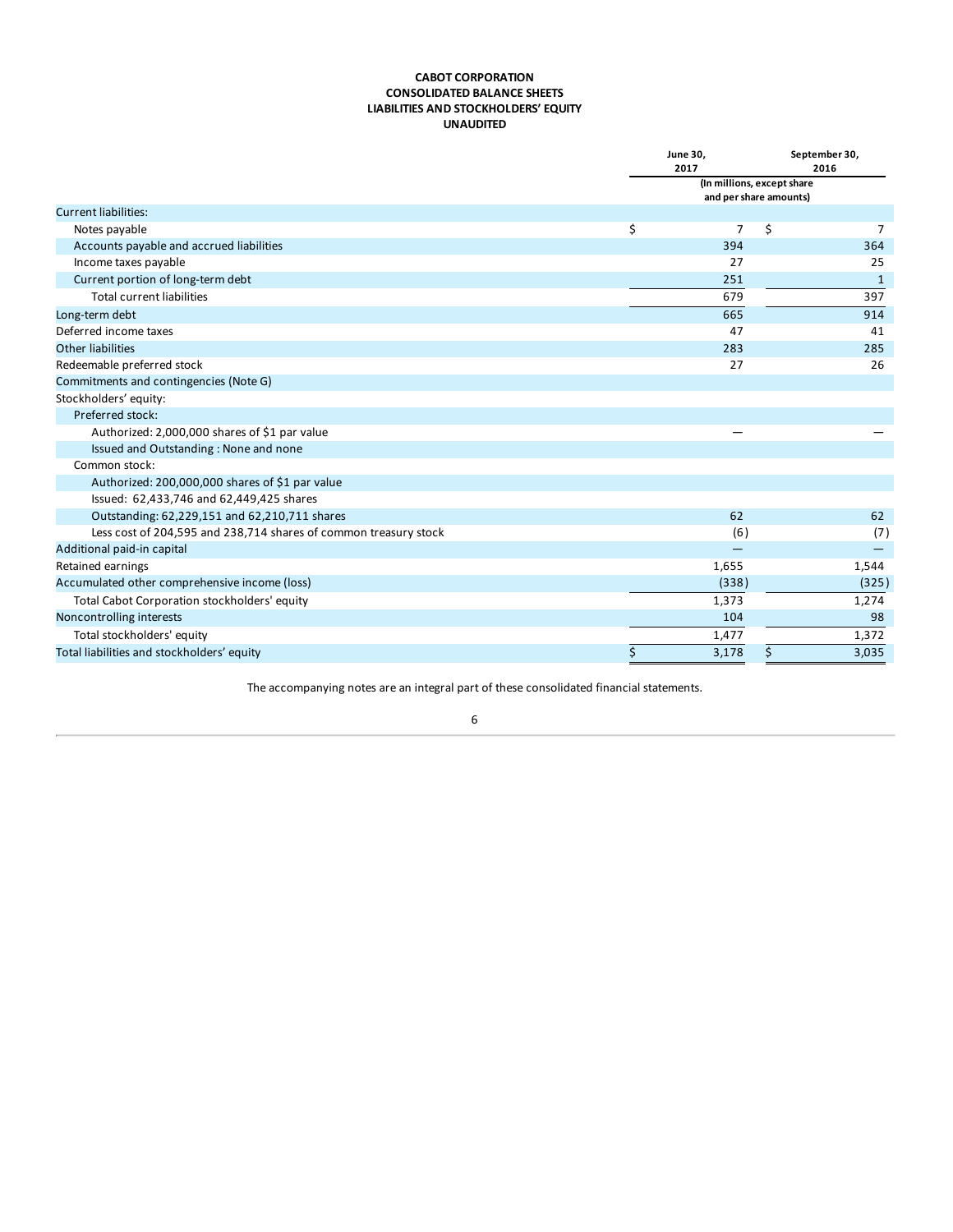## **CABOT CORPORATION CONSOLIDATED STATEMENTS OF CASH FLOWS UNAUDITED**

<span id="page-6-0"></span>

|                                                                                      | <b>Nine Months Ended</b> |                         |                          |  |  |  |
|--------------------------------------------------------------------------------------|--------------------------|-------------------------|--------------------------|--|--|--|
|                                                                                      |                          | <b>June 30,</b><br>2017 | 2016                     |  |  |  |
|                                                                                      |                          | (In millions)           |                          |  |  |  |
| <b>Cash Flows from Operating Activities:</b>                                         |                          |                         |                          |  |  |  |
| Net income (loss)                                                                    | \$                       | \$<br>191               | 109                      |  |  |  |
| Adjustments to reconcile net income (loss) to cash provided by operating activities: |                          |                         |                          |  |  |  |
| Depreciation and amortization                                                        |                          | 115                     | 122                      |  |  |  |
| Long-lived asset impairment charge                                                   |                          |                         | 23                       |  |  |  |
| Deferred tax benefit                                                                 |                          | (26)                    | (13)                     |  |  |  |
| Equity in net income of affiliated companies                                         |                          | (6)                     | (2)                      |  |  |  |
| Non-cash compensation                                                                |                          | 10                      | 13                       |  |  |  |
| Tax benefit from stock based compensation awards                                     |                          | (8)                     | (2)                      |  |  |  |
| Other non-cash (income) expense                                                      |                          | (2)                     | 3                        |  |  |  |
| Changes in assets and liabilities:                                                   |                          |                         |                          |  |  |  |
| Accounts and notes receivable                                                        |                          | (64)                    | 42                       |  |  |  |
| Inventories                                                                          |                          | (57)                    | 61                       |  |  |  |
| Prepaid expenses and other current assets                                            |                          | (7)                     | 9                        |  |  |  |
| Accounts payable and accrued liabilities                                             |                          | 34                      | (56)                     |  |  |  |
| Income taxes payable                                                                 |                          | 3                       | (8)                      |  |  |  |
| Other liabilities                                                                    |                          | (9)                     | (14)                     |  |  |  |
| Cash dividends received from equity affiliates                                       |                          | 9                       | 8                        |  |  |  |
| Cash provided by operating activities                                                |                          | 183                     | 295                      |  |  |  |
| <b>Cash Flows from Investing Activities:</b>                                         |                          |                         |                          |  |  |  |
| Additions to property, plant and equipment                                           |                          | (86)                    | (80)                     |  |  |  |
| Proceeds from the sale of land                                                       |                          |                         | 16                       |  |  |  |
| Change in assets held for rent                                                       |                          | (5)                     | (6)                      |  |  |  |
| Other                                                                                |                          | $\overline{2}$          | $\overline{\phantom{0}}$ |  |  |  |
| Cash used in investing activities                                                    |                          | (89)                    | (70)                     |  |  |  |
| <b>Cash Flows from Financing Activities:</b>                                         |                          |                         |                          |  |  |  |
| Repayments under financing arrangements                                              |                          | (3)                     | (3)                      |  |  |  |
| Increase in notes payable, net                                                       |                          | $\overline{2}$          |                          |  |  |  |
| Proceeds from (repayments of) issuance of commercial paper, net                      |                          | Ξ,                      | (11)                     |  |  |  |
| Repayments of long-term debt                                                         |                          | (1)                     | (1)                      |  |  |  |
| Purchases of common stock                                                            |                          | (43)                    | (27)                     |  |  |  |
| Proceeds from sales of common stock                                                  |                          | 21                      | 6                        |  |  |  |
| Tax benefit from stock based compensation awards                                     |                          | 8                       | $\overline{2}$           |  |  |  |
| Cash dividends paid to noncontrolling interests                                      |                          | (13)                    | (16)                     |  |  |  |
| Cash dividends paid to common stockholders                                           |                          | (57)                    | (47)                     |  |  |  |
| Cash used in financing activities                                                    |                          | (86)                    | (97)                     |  |  |  |
|                                                                                      |                          |                         | 17                       |  |  |  |
| Effects of exchange rate changes on cash                                             |                          | (10)                    |                          |  |  |  |
| Increase (decrease) in cash and cash equivalents                                     |                          | (2)                     | 145                      |  |  |  |
| Cash and cash equivalents at beginning of period                                     |                          | 200                     | 77                       |  |  |  |
| Cash and cash equivalents at end of period                                           | \$                       | \$<br>198               | 222                      |  |  |  |

The accompanying notes are an integral part of these consolidated financial statements.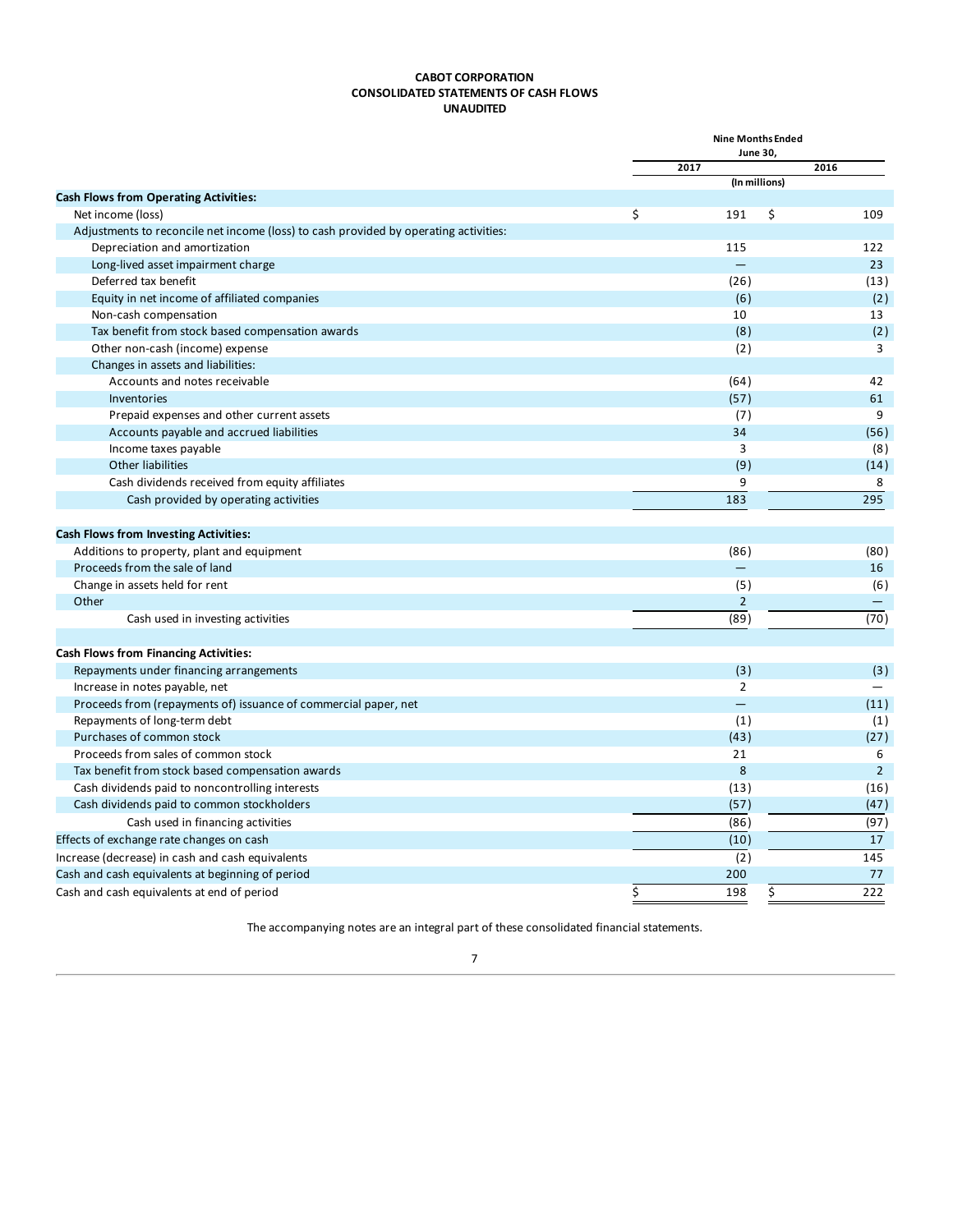## **CABOT CORPORATION NOTES TO CONSOLIDATED FINANCIAL STATEMENTS JUNE 30, 2017 UNAUDITED**

#### <span id="page-7-0"></span>**A. Basis of Presentation**

The consolidated financial statements have been prepared in accordance with accounting policies generally accepted in the United States (U.S.) and include the accounts of Cabot Corporation ("Cabot" or the "Company") and its wholly owned subsidiaries and majority-owned and controlled U.S. and non-U.S. subsidiaries. Additionally, Cabot considers consolidation of entities over which control is achieved through means other than voting rights. Intercompany transactions have been eliminated in consolidation.

The unaudited consolidated financial statements have been prepared in accordance with the requirements of Form 10-Q and consequently do not include all disclosures required by Form 10-K. Additional information may be obtained by referring to Cabot's Annual Report on Form 10-K for the fiscal year ended September 30, 2016 ("2016 10-K").

The financial information submitted herewith is unaudited and reflects all adjustments which are, in the opinion of management, necessary to provide a fair statement of the results for the interim periods ended June 30, 2017 and 2016. All such adjustments are of a normal recurring nature. The results for interim periods are not necessarily indicative of the results to be expected for the fiscal year.

Effective October 1, 2016, the Company adopted a new accounting standard simplifying the presentation of debt issuance costs by presenting debt issuance costs as a reduction of the corresponding debt liability. In addition, the Company early adopted a new accounting standard that simplifies the presentation of deferred income taxes by classifying all deferred taxes as noncurrent assets or liabilities. These new standards were applied retrospectively. The retrospective application of the standard that simplifies the presentation of debt issuance costs resulted in the reclassification of \$1 million and \$3 million of unamortized debt issuance costs from Prepaid expenses and other current assets and Other assets, respectively, to Long-term debt within the Consolidated Balance Sheets as of September 30, 2016. The retrospective application of the standard that simplifies the presentation of deferred income taxes resulted in the reclassification of \$41 million of current deferred tax assets and \$1 million of current deferred tax liabilities to noncurrent deferred tax accounts within the Consolidated Balance Sheets as of September 30, 2016.

#### **B. Significant Accounting Policies**

#### *Revenue Recognition and Accounts Receivable*

Cabot recognizes revenue when persuasive evidence of an arrangement exists, delivery has occurred or services have been rendered, the price is fixed or determinable and collectability is reasonably assured. Cabot generally is able to ensure that products meet customer specifications prior to shipment. If the Company is unable to determine that the product has met the specified objective criteria prior to shipment or if title has not transferred because of sales terms, the revenue is considered "unearned" and is deferred until the revenue recognition criteria are met.

Shipping and handling charges related to sales transactions are recorded as sales revenue when billed to customers or included in the sales price. Taxes collected on sales to customers are excluded from revenues.

The following table shows the relative size of the revenue recognized in each of the Company's reportable segments.

|                                | <b>Three Months Ended</b><br><b>June 30.</b> |      | <b>Nine Months Ended</b><br><b>June 30.</b> |      |
|--------------------------------|----------------------------------------------|------|---------------------------------------------|------|
|                                | 2017                                         | 2016 | 2017                                        | 2016 |
| <b>Reinforcement Materials</b> | 54%                                          | 46%  | 53%                                         | 48%  |
| Performance Chemicals          | 34%                                          | 38%  | 35%                                         | 38%  |
| <b>Purification Solutions</b>  | 10%                                          | 13%  | 11%                                         | 12%  |
| <b>Specialty Fluids</b>        | 2%                                           | 3%   | 1%                                          | 2%   |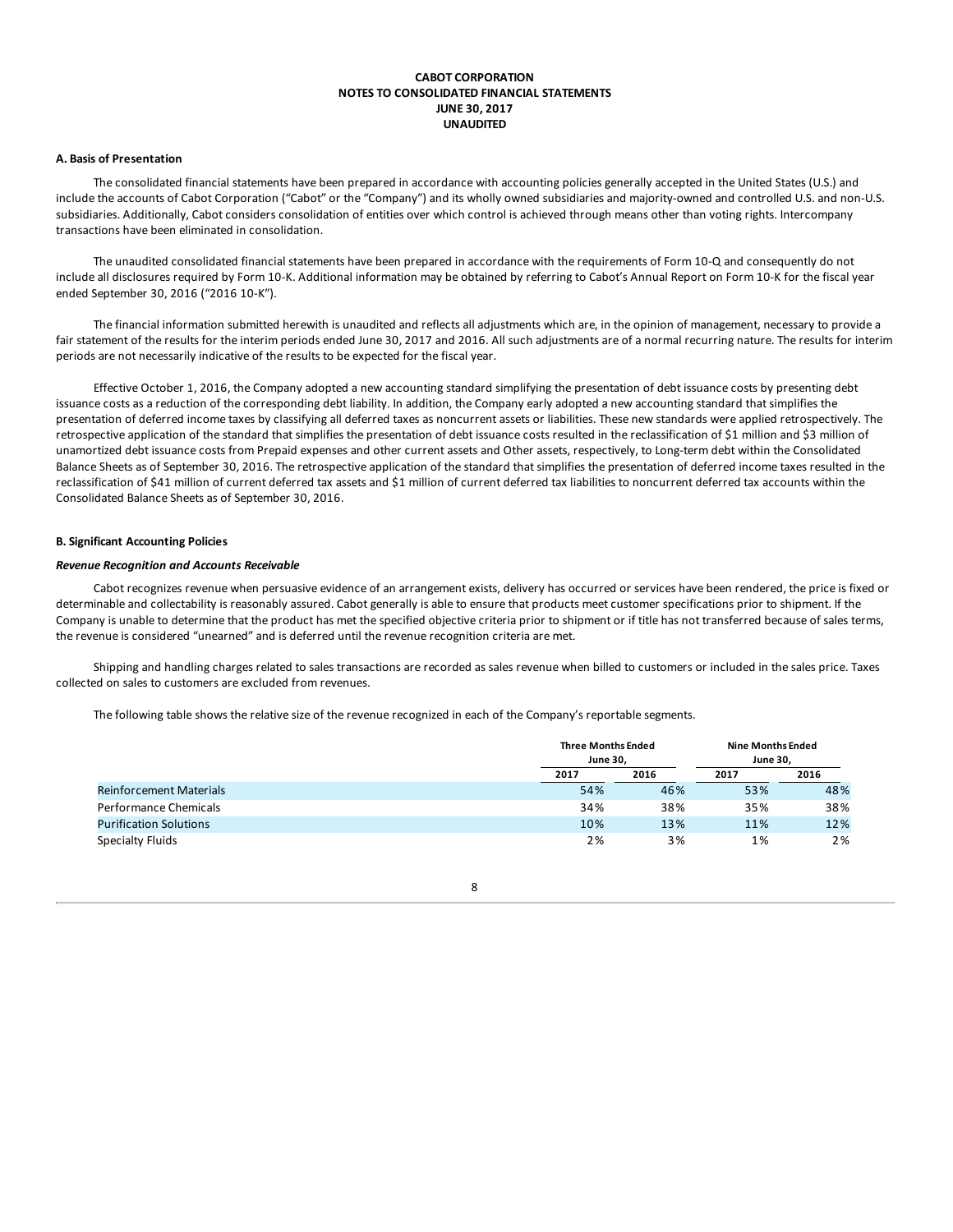Cabot derives the substantial majority of its revenues from the sale of products in the Reinforcement Materials, Performance Chemicals, and Purification Solutions segments. Revenue from these products is typically recognized when the product is shipped and title and risk of loss have passed to the customer. The Company offers certain of its customers cash discounts and volume rebates as sales incentives. The discounts and volume rebates are recorded as a reduction in sales at the time revenue is recognized and are estimated based on historical experience and contractual obligations. Cabot periodically reviews the assumptions underlying its estimates of discounts and volume rebates and adjusts its revenues accordingly.

For major activated carbon injection systems projects in Purification Solutions, revenue is recognized using the percentage-of-completion method.

Revenue in Specialty Fluids arises primarily from the rental of cesium formate. This revenue is recognized throughout the rental period based on the contracted rental terms. Customers are also billed and revenue is recognized, typically at the end of the job, for cesium formate product that is not returned. The Company also generates revenues from cesium formate sold outside of a rental process and the sale of fine cesium chemicals in which revenue is recognized upon delivery of the product.

Cabot maintains allowances for doubtful accounts based on an assessment of the collectability of specific customer accounts, the aging of accounts receivable and other economic information on both a historical and prospective basis. Customer account balances are charged against the allowance when it is probable the receivable will not be recovered. There were no material changes in the allowance for any of the periods presented. There is no material off-balance sheet credit exposure related to customer receivable balances.

#### *Intangible Assets and Goodwill Impairment*

The Company records tangible and intangible assets acquired and liabilities assumed in business combinations under the acquisition method of accounting. Amounts paid for an acquisition are allocated to the assets acquired and liabilities assumed based on their fair values at the date of acquisition. Goodwill is comprised of the purchase price of business acquisitions in excess of the fair value assigned to the net tangible and identifiable intangible assets acquired. Goodwill is not amortized, but is reviewed for impairment annually as of May 31, or when events or changes in the business environment indicate that the carrying value of the reporting unit may exceed its fair value. A reporting unit, for the purpose of the impairment test, is at or below the operating segment level, and constitutes a business for which discrete financial information is available and regularly reviewed by segment management. The reporting units with goodwill balances are Reinforcement Materials, Purification Solutions, and Fumed Metal Oxides. The separate businesses included within Performance Chemicals are considered separate reporting units. As such, the goodwill balance relative to Performance Chemicals is recorded in the Fumed Metal Oxides reporting unit.

For the purpose of the goodwill impairment test, the Company first assesses qualitative factors to determine whether it is more likely than not that the fair value of a reporting unit is less than its carrying amount. If an initial qualitative assessment identifies that it is more likely than not that the carrying value of a reporting unit exceeds its estimated fair value, an additional quantitative evaluation is performed. Alternatively, the Company may elect to proceed directly to the quantitative goodwill impairment test. If based on the quantitative evaluation the fair value of the reporting unit is less than its carrying amount, a goodwill impairment loss would result. The goodwill impairment loss would be the amount by which the carrying value of the reporting unit, including goodwill, exceeds its fair value, limited to the total amount of goodwill allocated to that reporting unit. The fair value of a reporting unit is based on discounted estimated future cash flows. The fair value is also benchmarked against a market approach using the guideline public companies method. The assumptions used to estimate fair value include management's best estimates of future growth rates, operating cash flows, capital expenditures and discount rates over an estimate of the remaining operating period at the reporting unit level.

Based on the Company's most recent annual goodwill impairment test performed as of May 31, 2017, the fair values of the Reinforcement Materials and Fumed Metal Oxides reporting units were substantially in excess of their carrying values. The fair value of the Purification Solutions reporting unit exceeded its carrying amount by 13%. The fair value of the Purification Solutions reporting unit includes certain growth assumptions that are primarily dependent on: (1) growth in demand for Cabot's existing portfolio of activated carbon products and new products developed for environmental and specialty applications; and (2) stable demand in the mercury removal related portion of the business, which is largely dependent on the amount of coal-based power generation used in the United States and the continued regulation of those utilities under the U.S. Mercury and Air Toxics Standards regulation ("MATS"). In April 2017, the U.S. Environmental Protection Agency (EPA) indicated that it intends to review the cost benefit analysis previously prepared by the EPA in support of MATS to determine if the EPA should reconsider MATS or some part of it.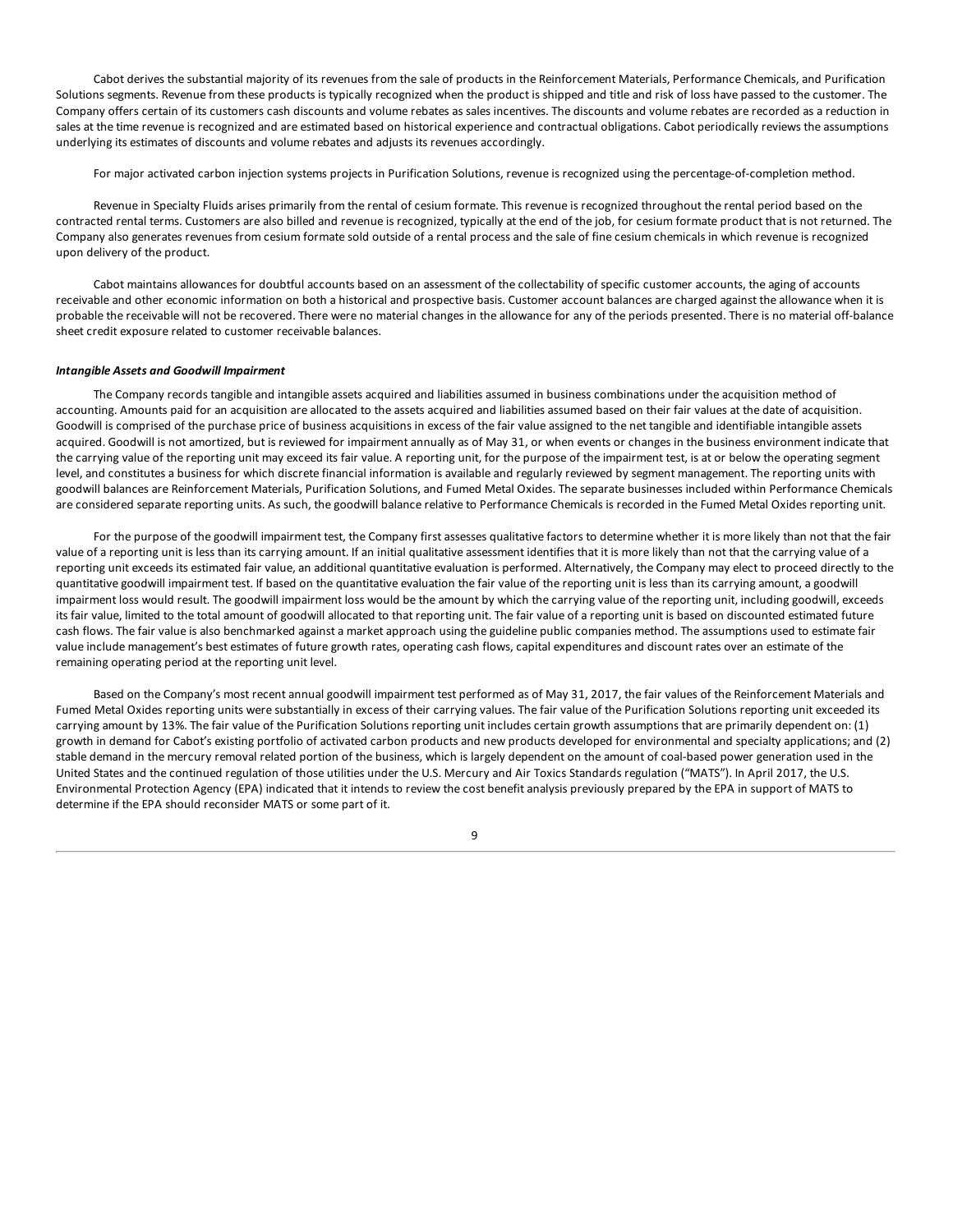Realizing the Company's growth assumptions in the Purification Solutions reporting unit is generally driven by macroeconomic conditions, environmental regulations, technology advances, and global and regional competition. Failure to achieve the Company's projected growth in environmental and/or specialty applications and/or actions taken by the EPA related to MATS that decrease demand for the Company's products for mercury removal, could have a negative impact on the financial results and fair value of the Purification Solutions reporting unit, which may lead to impairment.

The Company uses assumptions and estimates in determining the fair value of assets acquired and liabilities assumed in a business combination. The determination of the fair value of intangible assets requires the use of significant judgment with regard to assumptions used in the valuation model. The Company estimates the fair value of identifiable acquisition-related intangible assets principally based on projections of cash flows that will arise from these assets. The projected cash flows are discounted to determine the fair value of the assets at the dates of acquisition.

Definite-lived intangible assets, which are comprised of trademarks, customer relationships and developed technologies, are amortized over their estimated useful lives and are reviewed for impairment when indication of potential impairment exists, such as a significant reduction in cash flows associated with the assets.

#### *Long-lived Assets Impairment*

The Company's long-lived assets primarily include property, plant and equipment, intangible assets, long-term investments and assets held for rent. The carrying values of long-lived assets are reviewed for impairment whenever events or changes in business circumstances indicate that the carrying amount of an asset may not be recoverable.

To test for impairment of assets, the Company generally uses a probability-weighted estimate of the future undiscounted net cash flows of the assets over their remaining lives to determine if the value of the asset is recoverable. Long-lived assets are grouped with other assets and liabilities at the lowest level for which independent identifiable cash flows are determinable.

An asset impairment is recognized when the carrying value of the asset is not recoverable based on the analysis described above, in which case the asset is written down to its fair value. If the asset does not have a readily determinable market value, a discounted cash flow model may be used to determine the fair value of the asset. In circumstances when an asset does not have separate identifiable cash flows, an impairment charge is recorded when the Company no longer intends to use the asset.

#### *Property, Plant and Equipment*

Property, plant and equipment are recorded at cost. Depreciation of property, plant and equipment is calculated using the straight-line method over the estimated useful lives. The depreciable lives for buildings, machinery and equipment, and other fixed assets are twenty to twenty-five years, ten to twenty-five years, and three to twenty-five years, respectively. The cost and accumulated depreciation for property, plant and equipment sold, retired, or otherwise disposed of are removed from the Consolidated Balance Sheets and resulting gains or losses are included in earnings in the Consolidated Statements of Operations. Expenditures for repairs and maintenance are charged to expenses as incurred. Expenditures for major renewals and betterments, which significantly extend the useful lives of existing plant and equipment, are capitalized and depreciated.

#### *Income Tax in Interim Periods*

The Company records its tax provision or benefit on an interim basis using an estimated annual effective tax rate. This rate is applied to the current period ordinary income or loss to determine the income tax provision or benefit allocated to the interim period. Losses from jurisdictions for which no benefit can be recognized and the income tax effects of unusual or infrequent items are excluded from the estimated annual effective tax rate and are recognized in the impacted interim period.

Valuation allowances are provided against the future tax benefits that arise from the deferred tax assets in jurisdictions for which no benefit can be recognized. The estimated annual effective tax rate may be significantly impacted by nondeductible expenses and the Company's projected earnings mix by tax jurisdiction. Adjustments to the estimated annual effective income tax rate are recognized in the period when such estimates are revised.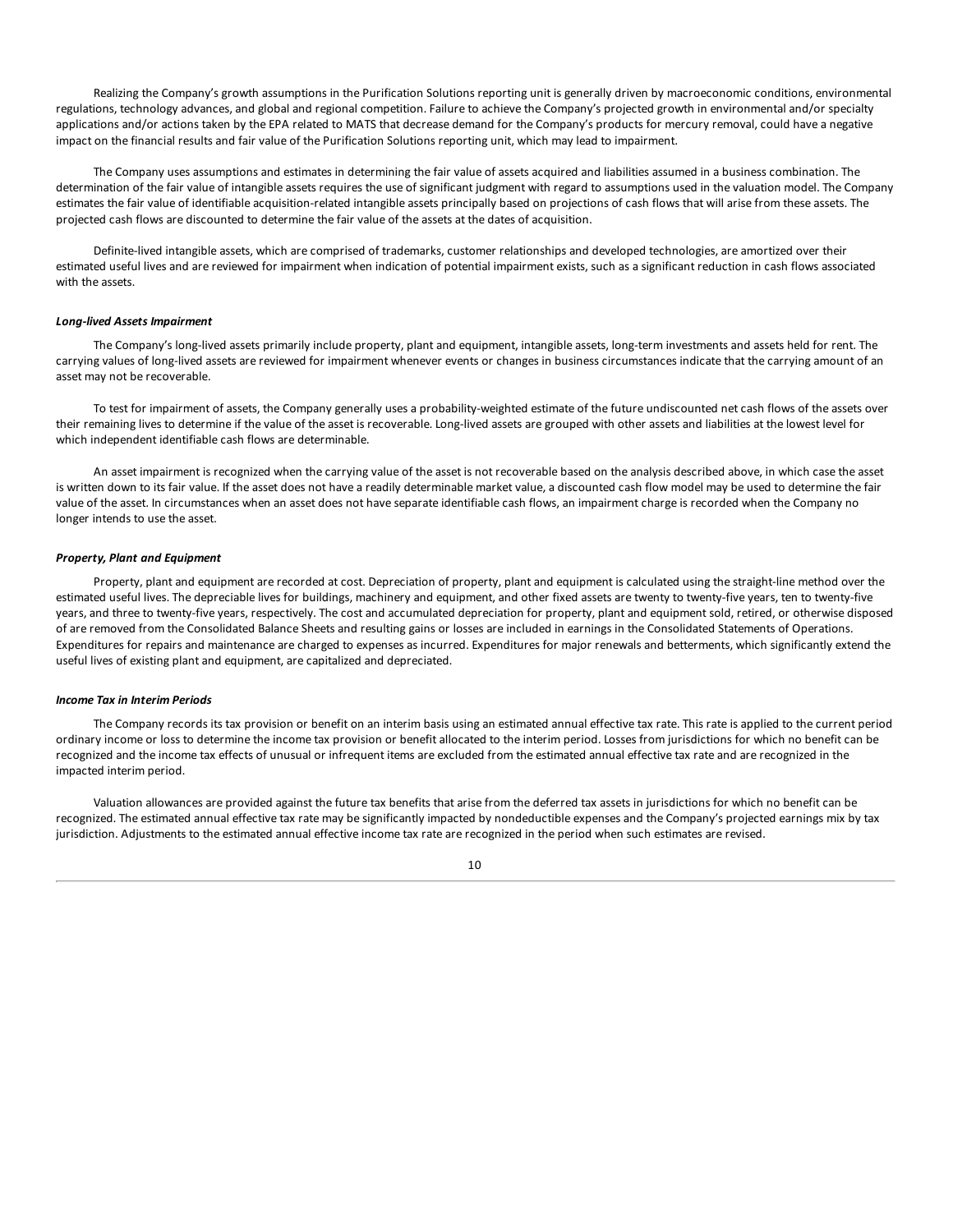#### *Inventory Valuation*

Inventories are stated at the lower of cost or market. The cost of all carbon black inventories in the U.S. is determined using the last-in, first-out ("LIFO") method. Had the Company used the first-in, first-out ("FIFO") method instead of the LIFO method for such inventories, the value of those inventories would have been \$31 million and \$27 million higher as of June 30, 2017 and September 30, 2016, respectively. The cost of Specialty Fluids inventories that are classified as assets held for rent is determined using the average cost method. The cost of other U.S. and non-U.S. inventories is determined using the first-in, first-out ("FIFO") method.

Cabot reviews inventory for both potential obsolescence and potential declines in anticipated selling prices. In this review, the Company makes assumptions about the future demand for and market value of the inventory, and based on these assumptions estimates the amount of any obsolete, unmarketable, slow moving, or overvalued inventory. Cabot writes down the value of these inventories by an amount equal to the difference between the cost of the inventory and its estimated net realizable value.

#### *Pensions and Other Postretirement Benefits*

The Company recognizes the funded status of defined benefit pension and other postretirement benefit plans as an asset or liability. This amount is defined as the difference between the fair value of plan assets and the benefit obligation. The Company is required to recognize as a component of other comprehensive income (loss), net of tax, the actuarial gains/losses and prior service costs/credits that arise but were not previously required to be recognized as components of net periodic benefit cost. Other comprehensive income (loss) is adjusted as these amounts are later recognized in income as components of net periodic benefit cost.

#### *Accumulated Other Comprehensive Income (Loss)*

Accumulated other comprehensive income (loss) ("AOCI"), which is included as a component of stockholders' equity, includes unrealized gains or losses on available-for-sale marketable securities and derivative instruments, currency translation adjustments in foreign subsidiaries, translation adjustments on foreign equity securities and minimum pension liability adjustments.

#### *Recent Accounting Pronouncements*

In May 2014, the Financial Accounting Standards Board (FASB) issued a new standard, "Revenue from Contracts with Customers", which amends the existing accounting standards for revenue recognition. The standard requires entities to recognize revenue when they transfer promised goods or services to customers in an amount that reflects the consideration the entity expects to be entitled to in exchange for those goods or services. This standard is applicable for fiscal years beginning after December 15, 2017 and for interim periods within those years, and early adoption is permitted for the fiscal years beginning after December 15, 2016. The Company expects to adopt this standard on October 1, 2018. The Company is currently evaluating the impact the adoption of this standard may have on its consolidated financial statements.

In February 2016, the FASB issued a new standard for the accounting for leases. This new standard requires lessees to recognize assets and liabilities for most leases, but recognize expenses on their income statements in a manner that is similar to the current accounting treatment for leases. The standard is applicable for fiscal years beginning after December 15, 2018 and for interim periods within those years, and early adoption is permitted. The Company expects to adopt the standard on October 1, 2019. The Company is currently evaluating the impact of the adoption of this standard on its consolidated financial statements.

In March 2016, the FASB issued a new standard that amends the accounting standard for stock compensation by simplifying several aspects of the accounting for employee share-based payment transactions, including the related accounting for income taxes, forfeitures, and the withholding of shares to satisfy the employer's tax withholding requirements, as well as classification in the statements of cash flows. The new standard is effective for fiscal years beginning after December 15, 2016, including interim periods within those years, and early adoption is permitted. The Company expects to adopt the standard on October 1, 2017. The adoption of this standard is not expected to materially impact the Company's consolidated financial statements.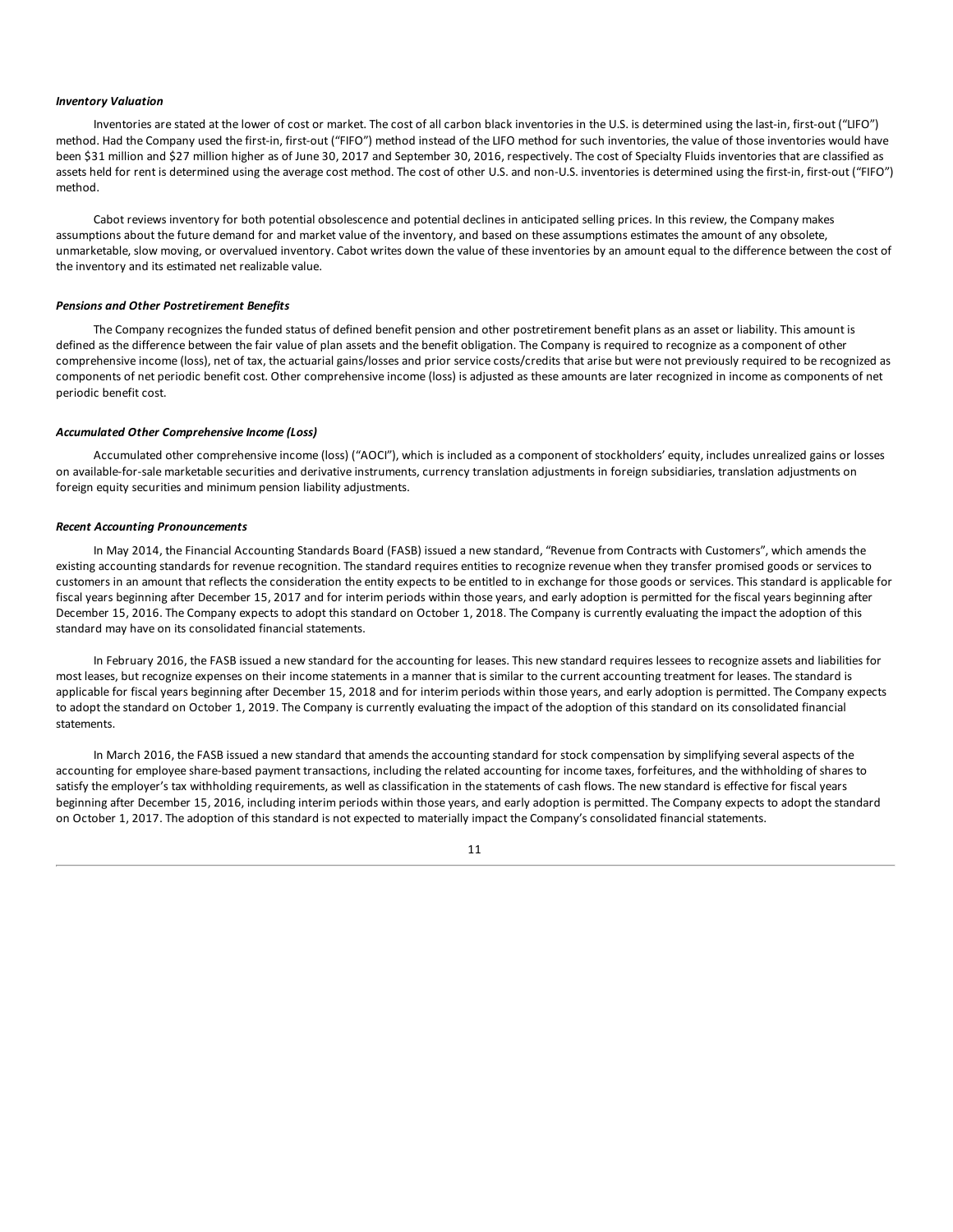In August 2016, the FASB issued final amendments to clarify how entities should classify certain cash receipts and cash payments on the statement of cash flows such as distributions received from equity method investees, proceeds from settlement of insurance claims, and proceeds from the settlement of corporate-owned life insurance policies. The new standard is effective for fiscal years beginning after December 15, 2017, including interim periods within those years, and early adoption is permitted. The Company is evaluating this standard and the timing of its adoption. The adoption of this standard is not expected to materially impact the Company's consolidated financial statements.

In January 2017, the FASB issued a new standard that amends and simplifies the accounting standard for goodwill impairment. The new standard removes Step 2 of the goodwill impairment test, which requires a hypothetical purchase price allocation. A goodwill impairment will now be the amount by which a reporting unit's carrying value exceeds its fair value, limited to the total amount of goodwill allocated to that reporting unit. The new standard is effective for annual and any interim impairment tests for periods beginning after December 15, 2019, and early adoption is permitted for any impairment tests performed after January 1, 2017. The Company adopted this standard on January 1, 2017. The adoption of this standard had no impact on the Company's consolidated financial statements.

In March 2017, the FASB issued a new standard that amends the requirements on the presentation of net periodic pension and postretirement benefit cost. Currently, net benefit costs are reported as employee costs within operating income. The new standard requires the service cost component to be presented with other employee compensation costs. The other components will be reported separately outside of operations. The new standard is effective for fiscal years beginning after December 15, 2017, including interim periods within those years, and early adoption is permitted as of the beginning of any annual period for which an entity's financial statements (interim or annual) have not been issued. The Company is evaluating this standard and the timing of its adoption. The adoption of this standard is not expected to materially impact the Company's consolidated financial statements.

#### **C. Employee Benefit Plans**

Net periodic defined benefit pension and other postretirement benefit costs include the following:

|                                          |                   |         |                         |    |      |              | Three Months Ended June 30.    |   |                          |         |                          |      |                          |         |  |
|------------------------------------------|-------------------|---------|-------------------------|----|------|--------------|--------------------------------|---|--------------------------|---------|--------------------------|------|--------------------------|---------|--|
|                                          | 2017<br>2016      |         |                         |    |      |              |                                |   | 2017                     |         |                          | 2016 |                          |         |  |
|                                          |                   |         | <b>Pension Benefits</b> |    |      |              | <b>Postretirement Benefits</b> |   |                          |         |                          |      |                          |         |  |
|                                          | <b>U.S.</b>       | Foreign |                         |    | U.S. |              | Foreign                        |   | <b>U.S.</b>              | Foreign |                          |      | <b>U.S.</b>              | Foreign |  |
|                                          |                   |         |                         |    |      |              | (In millions)                  |   |                          |         |                          |      |                          |         |  |
| Service cost                             | $\mathbf{1}$      | S.      | $2^{\circ}$             | -S |      | <sub>S</sub> | $\overline{2}$                 | S |                          |         |                          |      |                          |         |  |
| Interest cost                            |                   |         |                         |    |      |              |                                |   |                          |         |                          |      |                          |         |  |
| Expected return on plan assets           | (3)               |         | (3)                     |    | (2)  |              | (3)                            |   |                          |         |                          |      |                          |         |  |
| Amortization of prior service credit     |                   |         |                         |    |      |              |                                |   | (1)                      |         |                          |      | (1)                      |         |  |
| Amortization of actuarial loss           |                   |         |                         |    |      |              |                                |   |                          |         |                          |      |                          |         |  |
| Settlement and curtailment cost (credit) |                   |         |                         |    |      |              |                                |   |                          |         |                          |      |                          |         |  |
| Net periodic benefit (credit) cost       | $\left( 1\right)$ |         |                         |    | —    |              |                                |   | $\overline{\phantom{m}}$ |         | $\overline{\phantom{0}}$ |      | $\overline{\phantom{0}}$ |         |  |

|                                          |                         |         |                |             |     |          | Nine Months Ended June 30. |  |     |         |                                |             |     |  |         |  |  |
|------------------------------------------|-------------------------|---------|----------------|-------------|-----|----------|----------------------------|--|-----|---------|--------------------------------|-------------|-----|--|---------|--|--|
|                                          |                         | 2017    |                |             |     | 2016     |                            |  |     | 2017    |                                |             |     |  | 2016    |  |  |
|                                          | <b>Pension Benefits</b> |         |                |             |     |          |                            |  |     |         | <b>Postretirement Benefits</b> |             |     |  |         |  |  |
|                                          | <b>U.S.</b>             | Foreign |                | <b>U.S.</b> |     |          | Foreign<br><b>U.S.</b>     |  |     | Foreign |                                | <b>U.S.</b> |     |  | Foreign |  |  |
|                                          |                         |         |                |             |     |          | (In millions)              |  |     |         |                                |             |     |  |         |  |  |
| Service cost                             | $\mathbf{1}$            |         |                | S           |     | S        | 6                          |  |     |         |                                |             |     |  |         |  |  |
| Interest cost                            | 3                       |         | 4              |             | 4   |          | 6                          |  |     |         |                                |             |     |  |         |  |  |
| Expected return on plan assets           | (8)                     |         | (10)           |             | (8) |          | (10)                       |  |     |         |                                |             |     |  |         |  |  |
| Amortization of prior service credit     |                         |         |                |             |     |          |                            |  | (2) |         |                                |             | (3) |  |         |  |  |
| Amortization of actuarial loss           |                         |         | $\overline{4}$ |             |     |          |                            |  |     |         |                                |             |     |  |         |  |  |
| Settlement and curtailment cost (credit) |                         |         |                |             |     |          |                            |  |     |         |                                |             | (1) |  |         |  |  |
| Net periodic benefit (credit) cost       | (4)                     |         | 5              |             | (3) | <b>S</b> | 4                          |  | (1) |         | $-$                            |             | (3) |  |         |  |  |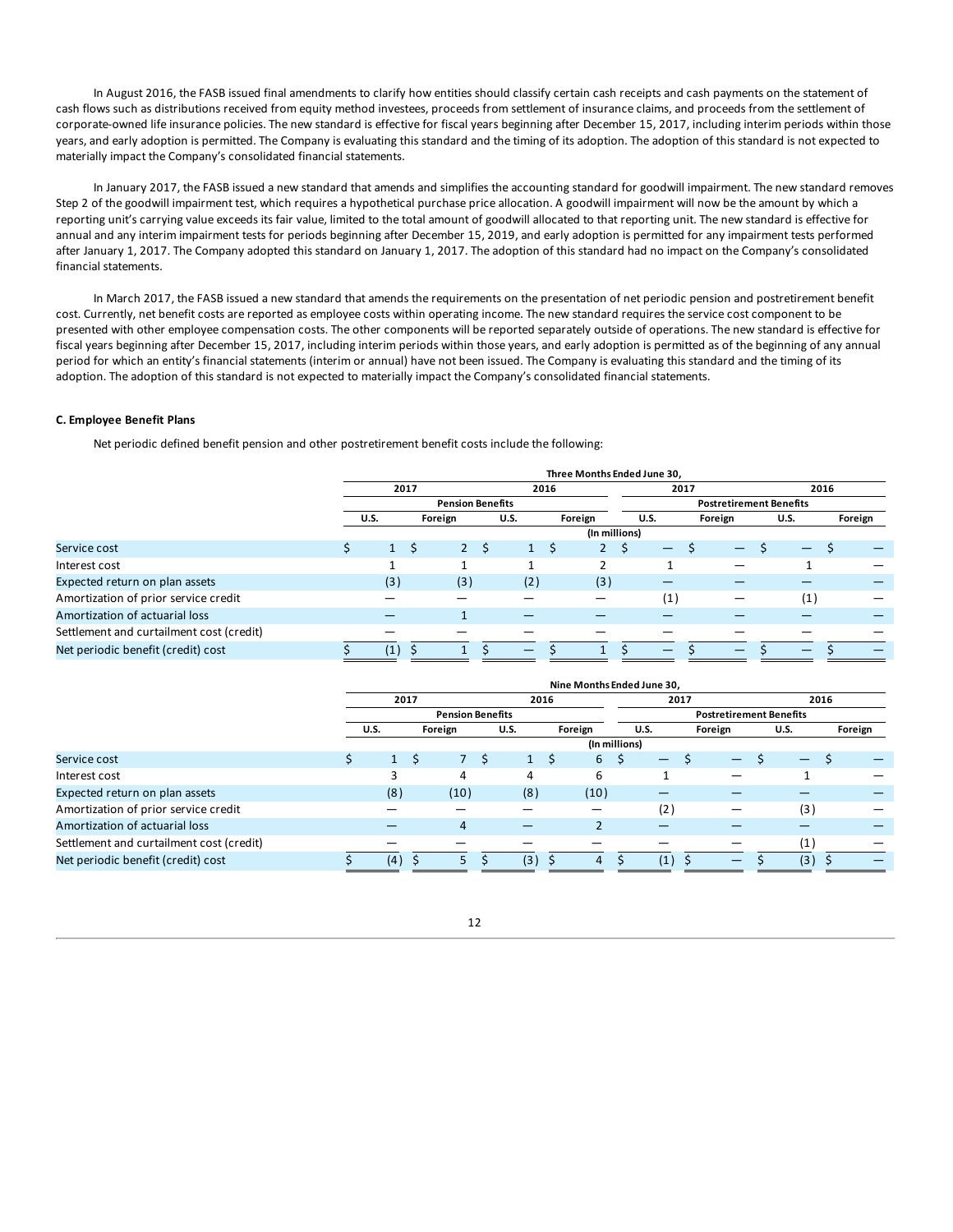## **D. Goodwill and Intangible Assets**

Cabot had goodwill balances of \$153 million and \$152 million at June 30, 2017 and September 30, 2016, respectively. The carrying amount of goodwill attributable to each reportable segment with goodwill balances and the changes in those balances during the nine month period ended June 30, 2017 are as follows:

|                               | Reinforcement<br><b>Materials</b> |    | Performance<br><b>Chemicals</b> | Purification<br><b>Solutions</b> | Total |
|-------------------------------|-----------------------------------|----|---------------------------------|----------------------------------|-------|
|                               |                                   |    | (In millions)                   |                                  |       |
| Balance at September 30, 2016 |                                   | 52 | a                               | 91                               | 152   |
| Foreign currency impact       |                                   |    |                                 |                                  |       |
| Balance at June 30, 2017      |                                   | 53 |                                 | 91                               | 153   |

The following table provides information regarding the Company's intangible assets:

|                                     |                            |  | June 30, 2017               |   |                                    |                            |     |                             | September 30, 2016 |                             |
|-------------------------------------|----------------------------|--|-----------------------------|---|------------------------------------|----------------------------|-----|-----------------------------|--------------------|-----------------------------|
|                                     | Gross<br>Carrying<br>Value |  | Accumulated<br>Amortization |   | <b>Net</b><br>Intangible<br>Assets | Gross<br>Carrying<br>Value |     | Accumulated<br>Amortization |                    | Net<br>Intangible<br>Assets |
|                                     |                            |  |                             |   | (In millions)                      |                            |     |                             |                    |                             |
| Intangible assets with finite lives |                            |  |                             |   |                                    |                            |     |                             |                    |                             |
| Developed technologies              | 48                         |  | (6)                         | S | 42                                 |                            | 48  |                             | (4)                | 44                          |
| <b>Trademarks</b>                   | 16                         |  | (1)                         |   | 15                                 |                            | 16  |                             | (1)                | 15                          |
| Customer relationships              | 93                         |  | (13)                        |   | 80                                 |                            | 90  |                             | (9)                | 81                          |
| Total intangible assets             | 157                        |  | (20)                        |   | 137                                |                            | 154 |                             | (14)               | 140                         |

Intangible assets are amortized over their estimated useful lives, which range from fourteen to twenty-five years, with a weighted average amortization period of approximately nineteen years. Amortization expense for the three month periods ended June 30, 2017 and 2016 was \$2 million and \$1 million, respectively, and is included in Cost of sales and Selling and administrative expenses in the Consolidated Statements of Operations. Amortization expense for the nine month periods ended June 30, 2017 and 2016 was \$6 million and \$5 million, respectively, and is included in the Cost of sales and Selling and administrative expenses in the Consolidated Statements of Operations. Total amortization expense is estimated to be approximately \$7 million each year for the next five fiscal years.

#### **E. Stockholders' Equity**

In January 2015, the Board of Directors authorized Cabot to repurchase up to five million shares of its common stock in the open market or in privately negotiated transactions. Cabot has repurchased 2,934,176 shares of its common stock under this authorization. As of June 30, 2017, 2,065,824 shares remain available for repurchase under the current authorization. The Company retired the repurchased shares and recorded the excess of the purchase price over par value to additional paid-in capital until such amount was reduced to zero and then charged the remainder against retained earnings.

During the first nine months of fiscal 2017 and 2016, Cabot paid cash dividends in the aggregate amount of \$0.915 and \$0.74, respectively, per share of common stock, with a total cost of \$57 million and \$47 million, respectively.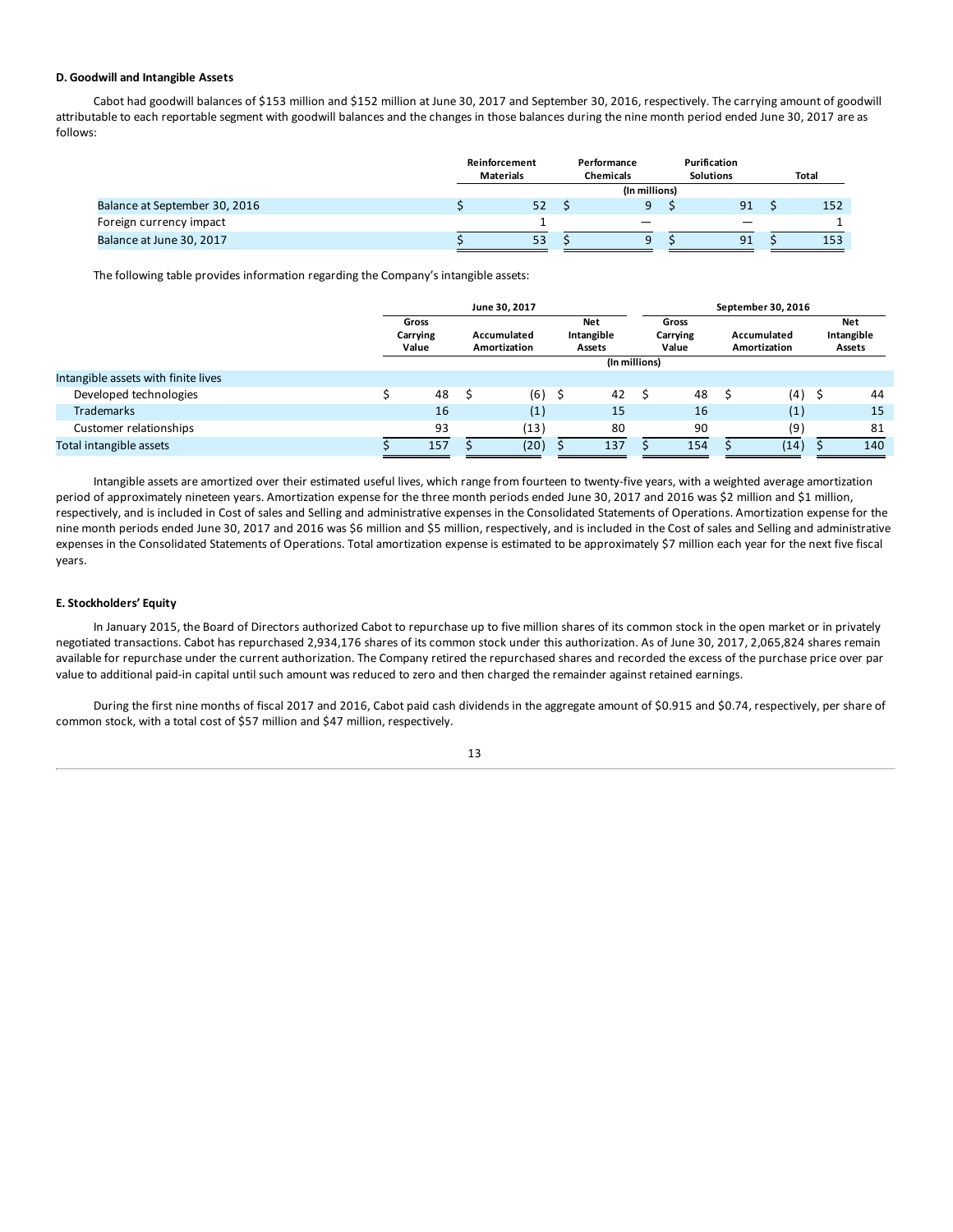## *Noncontrolling interest*

The following table illustrates the noncontrolling interest activity for the periods presented:

|                                                            | 2017 |               |              | 2016 |
|------------------------------------------------------------|------|---------------|--------------|------|
|                                                            |      | (In millions) |              |      |
| Balance at September 30                                    |      | 98            | <sub>S</sub> | 104  |
| Net income (loss) attributable to noncontrolling interests |      | 18            |              | 12   |
| Foreign currency translation adjustment attributable to    |      |               |              |      |
| noncontrolling interests, net of tax                       |      |               |              | (5)  |
| Dividends declared to noncontrolling interests             |      | (14)          |              | (16) |
| Contribution from noncontrolling interest                  |      |               |              |      |
| Balance at June 30                                         |      | 104           |              | 95   |

During the nine months ended June 30, 2017, \$14 million of dividends were declared to noncontrolling interests, \$13 million of which were paid during the period. During the nine months ended June 30, 2016, \$16 million of dividends were declared to noncontrolling interests, all of which were paid during the period.

#### **F. Accumulated Other Comprehensive Income (Loss)**

Comprehensive income combines net income (loss) and other comprehensive income items, which are reported as components of stockholders' equity in the accompanying Consolidated Balance Sheets.

Changes in each component of AOCI, net of tax, were as follows:

|                                                                  | Currency<br>Translation<br>Adjustment |            | <b>Unrealized</b><br>Gains on<br><b>Investments</b> |  | <b>Pension and Other</b><br>Postretirement<br><b>Benefit Liability</b><br>Adjustments | Total |
|------------------------------------------------------------------|---------------------------------------|------------|-----------------------------------------------------|--|---------------------------------------------------------------------------------------|-------|
|                                                                  |                                       |            | (In millions)                                       |  |                                                                                       |       |
| Balance at September 30, 2016, attributable to Cabot Corporation |                                       | $(227)$ \$ |                                                     |  | (100)                                                                                 | (325) |
| Other comprehensive income (loss)                                |                                       | (125)      |                                                     |  |                                                                                       | (124) |
| Less: Other comprehensive income (loss) attributable to          |                                       |            |                                                     |  |                                                                                       |       |
| noncontrolling interests                                         |                                       | (4)        |                                                     |  |                                                                                       | (4)   |
| Balance at December 31, 2016, attributable to Cabot Corporation  |                                       | (348)      |                                                     |  | (99)                                                                                  | (445) |
| Other comprehensive income (loss)                                |                                       | 56         |                                                     |  |                                                                                       | 57    |
| Less: Other comprehensive income (loss) attributable to          |                                       |            |                                                     |  |                                                                                       |       |
| noncontrolling interests                                         |                                       |            |                                                     |  |                                                                                       |       |
| Balance at March 31, 2017, attributable to Cabot Corporation     |                                       | (293)      | $\overline{\phantom{0}}$                            |  | (98)                                                                                  | (389) |
| Other comprehensive income (loss)                                |                                       | 54         |                                                     |  |                                                                                       | 54    |
| Less: Other comprehensive income (loss) attributable to          |                                       |            |                                                     |  |                                                                                       |       |
| noncontrolling interests                                         |                                       | 3          |                                                     |  |                                                                                       |       |
| Balance at June 30, 2017, attributable to Cabot Corporation      |                                       | (242)      | $\mathcal{P}$                                       |  | (98)                                                                                  | (338) |

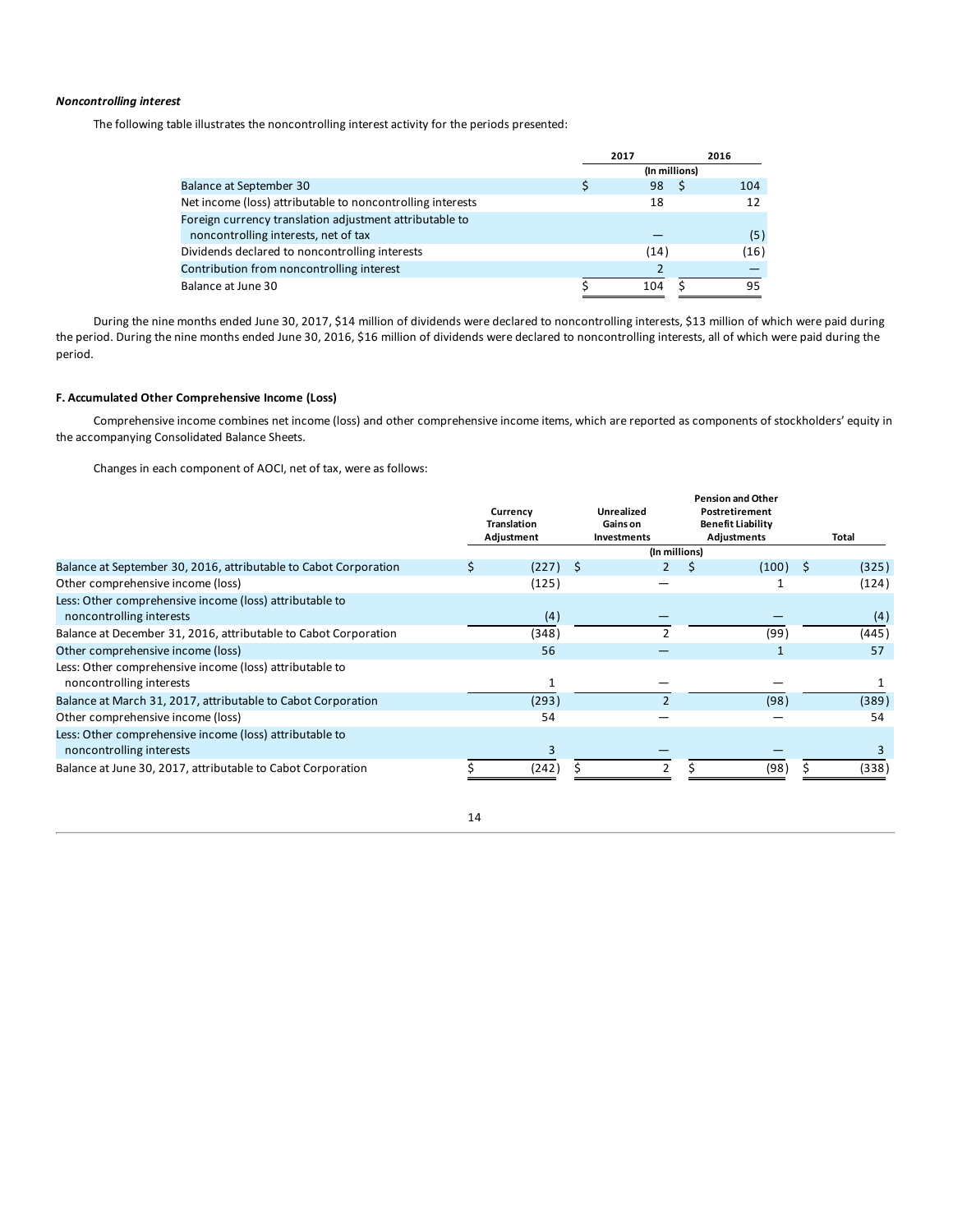The amounts reclassified out of AOCI and into the Consolidated Statements of Operations in the three and nine months ended June 30, 2017 and 2016 were as follows:

|                                      |                                        |                 | <b>Three Months Ended</b> |      |                          | <b>Nine Months Ended</b> |                          |    |      |  |
|--------------------------------------|----------------------------------------|-----------------|---------------------------|------|--------------------------|--------------------------|--------------------------|----|------|--|
|                                      | Affected Line Item in the Consolidated | <b>June 30,</b> |                           |      |                          | <b>June 30,</b>          |                          |    |      |  |
|                                      | <b>Statements of Operations</b>        |                 | 2017                      |      | 2016                     |                          | 2017                     |    | 2016 |  |
|                                      |                                        |                 |                           |      |                          | (In millions)            |                          |    |      |  |
| Pension and other postretirement     |                                        |                 |                           |      |                          |                          |                          |    |      |  |
| benefit liability adjustment         |                                        |                 |                           |      |                          |                          |                          |    |      |  |
| Amortization of actuarial losses     | Net Periodic Benefit Cost - see        |                 |                           |      |                          |                          |                          |    |      |  |
|                                      | Note C for details                     | Ś.              | $\mathbf{1}$              | - \$ | $\overline{\phantom{0}}$ | - \$                     | 4                        | Ŝ. | 2    |  |
| Amortization of prior service credit | Net Periodic Benefit Cost - see        |                 |                           |      |                          |                          |                          |    |      |  |
|                                      | Note C for details                     |                 | (1)                       |      | (1)                      |                          | (2)                      |    | (3)  |  |
| Settlement and curtailment (credit)  | Net Periodic Benefit Cost - see        |                 |                           |      |                          |                          |                          |    |      |  |
| cost                                 | Note C for details                     |                 |                           |      |                          |                          |                          |    | (1)  |  |
| Total before tax                     |                                        |                 |                           |      | (1)                      |                          |                          |    | (2)  |  |
| Tax impact                           | Provision (benefit) for income         |                 |                           |      |                          |                          |                          |    |      |  |
|                                      | taxes                                  |                 |                           |      |                          |                          |                          |    |      |  |
| Total after tax                      |                                        |                 |                           |      | (1)                      |                          | $\overline{\phantom{0}}$ |    | (1)  |  |
|                                      |                                        |                 |                           |      |                          |                          |                          |    |      |  |

#### **G. Commitments and Contingencies**

#### *Purchase Commitments*

Cabot has entered into long-term purchase agreements primarily for the purchase of raw materials. Under certain of these agreements the quantity of material being purchased is fixed, but the price paid changes as market prices change. For those commitments, the amounts included in the table below are based on market prices at June 30, 2017.

|                                |                             |      |      | <b>Payments Due by Fiscal Year</b> |      |                   |       |
|--------------------------------|-----------------------------|------|------|------------------------------------|------|-------------------|-------|
|                                | Remainder of<br>Fiscal 2017 | 2018 | 2019 | 2020                               | 2021 | <b>Thereafter</b> | Total |
|                                |                             |      |      | (In millions)                      |      |                   |       |
| <b>Reinforcement Materials</b> | 59                          | 213  | 209  | 135                                | 102  | 1,458             | 2,176 |
| Performance Chemicals          | 10                          | 36   | 35   | 30                                 | 28   | 201               | 340   |
| <b>Purification Solutions</b>  |                             | 9    |      | 6                                  |      |                   | 25    |
| Total                          | 72                          | 258  | 251  | 171                                | 130  | 1,659             | 2,541 |

#### *Guarantee Agreements*

Cabot has provided certain indemnities pursuant to which it may be required to make payments to an indemnified party in connection with certain transactions and agreements. In connection with certain acquisitions and divestitures, Cabot has provided routine indemnities with respect to such matters as environmental, tax, insurance, product and employee liabilities. In connection with various other agreements, including service and supply agreements with customers, Cabot has provided indemnities for certain contingencies and routine warranties. Cabot is unable to estimate the maximum potential liability for these types of indemnities as a maximum obligation is not explicitly stated in most cases and the amounts, if any, are dependent upon the outcome of future contingent events, the nature and likelihood of which cannot be reasonably estimated. The duration of the indemnities vary, and in many cases are indefinite. Cabot has not recorded any liability for these indemnities in the consolidated financial statements, except as otherwise disclosed.

## *Contingencies*

Cabot is a defendant, or potentially responsible party, in various lawsuits and environmental proceedings wherein substantial amounts are claimed or at issue.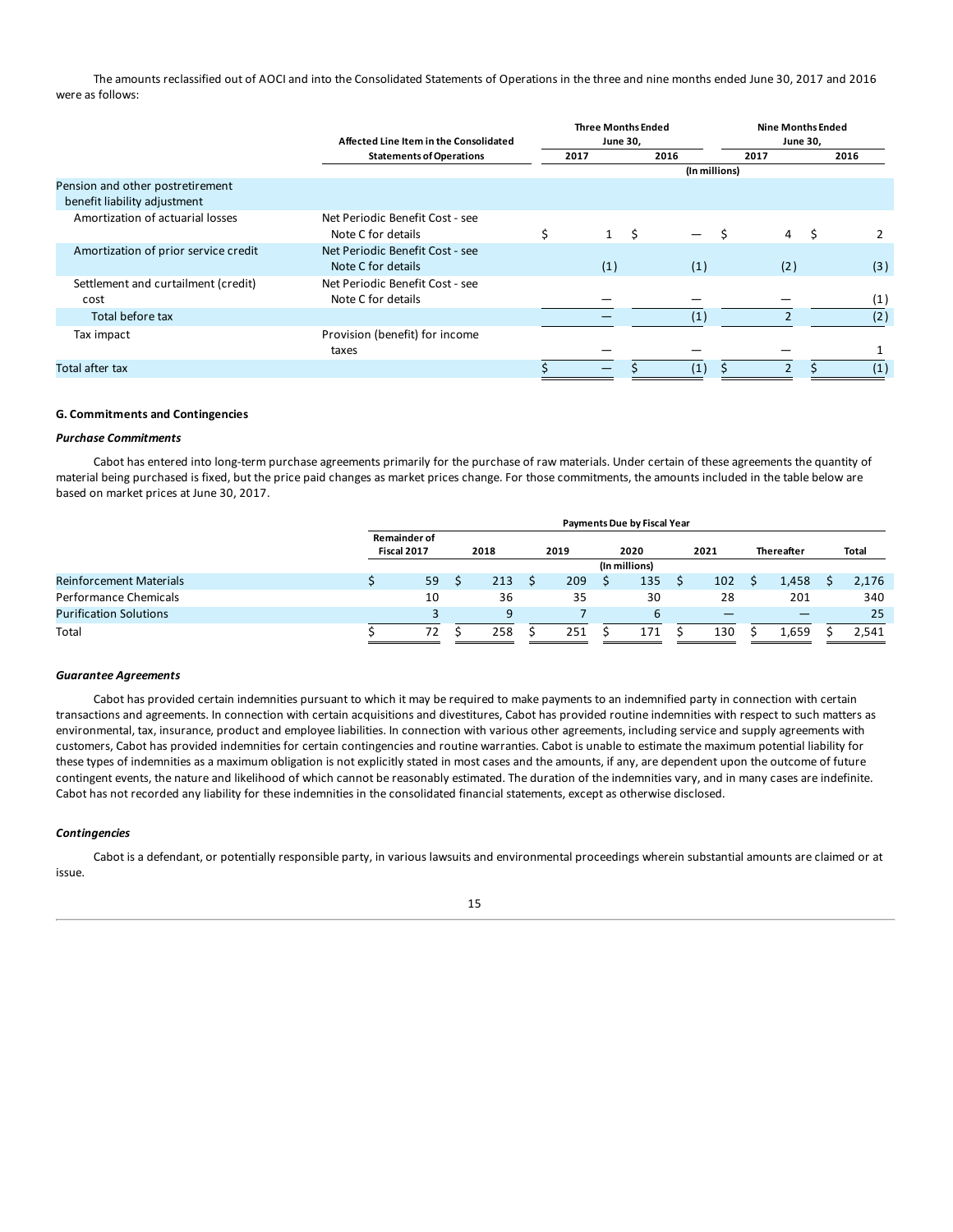#### *Environmental Matters*

As of June 30, 2017 and September 30, 2016, Cabot had \$12 million and \$14 million, respectively, reserved for environmental matters. These environmental matters mainly relate to former operations. These reserves represent Cabot's best estimates of the probable costs to be incurred at those sites where costs are reasonably estimable based on the Company's analysis of the extent of clean up required, alternative clean-up methods available, abilities of other responsible parties to contribute and its interpretation of laws and regulations applicable to each site. Cash payments related to these environmental matters were \$2 million in the first nine months of both fiscal 2017 and fiscal 2016. Cabot reviews the adequacy of the reserves as circumstances change at individual sites and adjusts the reserves as appropriate. Almost all of Cabot's environmental issues relate to sites that are mature and have been investigated and studied and, in many cases, are subject to agreed upon remediation plans. However, depending on the results of future testing, changes in risk assessment practices, remediation techniques and regulatory requirements, newly discovered conditions, and other factors, it is reasonably possible that the Company could incur additional costs in excess of environmental reserves currently recorded. Management estimates, based on the latest available information, that any such future environmental remediation costs that are reasonably possible to be in excess of amounts already recorded would be immaterial to the Company's consolidated financial statements.

#### *Other Matters*

#### *Respirator Liabilities*

Cabot has exposure in connection with a safety respiratory products business that a subsidiary acquired from American Optical Corporation ("AO") in an April 1990 asset purchase transaction. The subsidiary manufactured respirators under the AO brand and disposed of that business in July 1995. In connection with its acquisition of the business, the subsidiary agreed, in certain circumstances, to assume a portion of AO's liabilities, including costs of legal fees together with amounts paid in settlements and judgments, allocable to AO respiratory products used prior to the 1990 purchase by the Cabot subsidiary. In exchange for the subsidiary's assumption of certain of AO's respirator liabilities, AO agreed to provide to the subsidiary the benefits of: (i) AO's insurance coverage for the period prior to the 1990 acquisition and (ii) a former owner's indemnity of AO holding it harmless from any liability allocable to AO respiratory products used prior to May 1982. As more fully described in the 2016 10-K, the respirator liabilities generally involve claims for personal injury, including asbestosis, silicosis and coal worker's pneumoconiosis, allegedly resulting from the use of respirators that are alleged to have been negligently designed and/or labeled. Neither Cabot, nor its past or present subsidiaries, at any time manufactured asbestos or asbestos-containing products. At no time did this respiratory product line represent a significant portion of the respirator market.

As of June 30, 2017 and September 30, 2016, there were approximately 37,000 and 38,000 claimants, respectively, in pending cases asserting claims against AO in connection with respiratory products. Cabot has a reserve to cover its expected share of liability for existing and future respirator liability claims. At June 30, 2017 and September 30, 2016, the reserve was \$18 million and \$21 million, respectively. Cash payments related to this liability were approximately \$3 million in the first nine months of both fiscal 2017 and fiscal 2016.

Cabot's current estimate of the cost of its share of existing and future respirator liability claims is based on facts and circumstances existing at this time. Developments that could affect the Company's estimate include, but are not limited to, (i) significant changes in the number of future claims, (ii) changes in the rate of dismissals without payment of pending claims, (iii) significant changes in the average cost of resolving claims, (iv) significant changes in the legal costs of defending these claims, (v) changes in the nature of claims received, (vi) changes in the law and procedure applicable to these claims, (vii) the financial viability of other parties which contribute to the settlement of respirator claims, (viii) a change in the availability of insurance coverage maintained by certain of the other parties which contribute to the settlement of respirator claims, or the indemnity provided by a former owner of the business, (ix) changes in the allocation of costs among the various parties paying legal and settlement costs, and (x) a determination that the assumptions that were used to estimate Cabot's share of liability are no longer reasonable. The Company cannot determine the impact of these potential developments on its current estimate of its share of liability for existing and future claims. Accordingly, the actual amount of these liabilities for existing and future claims could be different than the reserved amount.

#### *Other*

The Company has various other lawsuits, claims and contingent liabilities arising in the ordinary course of its business and with respect to the Company's divested businesses. The Company does not believe that any of these matters will have a material adverse effect on its financial position; however, litigation is inherently unpredictable. Cabot could incur judgments, enter into settlements

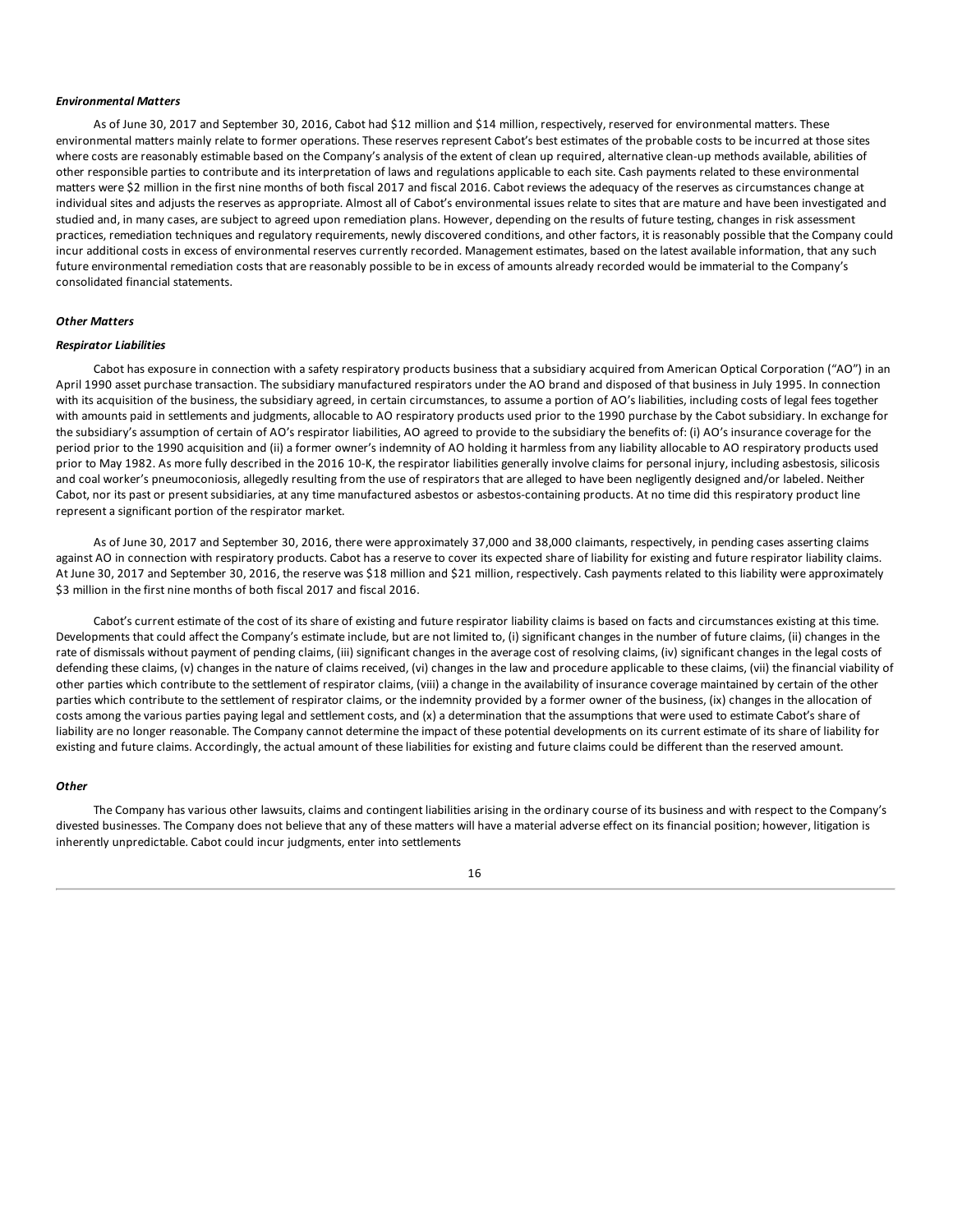or revise its expectations regarding the outcome of certain matters, and such developments could have a material impact on its results of operations in the period in which the amounts are accrued or its cash flows in the period in which the amounts are paid.

#### **H. Income Tax**

#### *Effective Tax Rate*

|                                      | <b>Three Months Ended</b><br><b>June 30.</b> |                       | <b>Nine Months Ended</b><br><b>June 30,</b> |      |
|--------------------------------------|----------------------------------------------|-----------------------|---------------------------------------------|------|
|                                      | 2017                                         | 2016                  | 2017                                        | 2016 |
|                                      |                                              | (Dollars in millions) |                                             |      |
| Provision (benefit) for income taxes | 16 <sub>5</sub>                              | 15                    | 32                                          | 21   |
| Effective tax rate                   | 22%                                          | 21%                   | 14%                                         | 17%  |

During the three and nine months ended June 30, 2017, the Company recorded tax provisions of \$16 million and \$32 million, respectively, resulting in effective tax rates of 22% and 14%, respectively. For the three and nine months ended June 30, 2017, these amounts included a net discrete tax expense of \$5 million and a net discrete tax benefit of \$15 million, respectively, primarily comprised of a tax expense associated with various return to provision adjustments related to tax return filings and a tax benefit associated with the generation of excess foreign tax credits upon repatriation of previously taxed foreign earnings. During the three and nine months ended June 30, 2016, the Company recorded tax provisions of \$15 million and \$21 million, respectively, resulting in effective tax rates of 21% and 17%, respectively. For the three and nine months ended June 30, 2016, these amounts included a net discrete tax expense of \$3 million and a net discrete tax benefit of \$2 million, respectively, primarily comprised of net tax expenses associated with various return to provision adjustments related to tax return filings and nontaxable foreign exchange gains and losses in certain jurisdictions, partially offset by benefits from the renewal of the U.S. Research and Experimentation credit and releases of reserves for uncertain tax positions.

#### *Uncertainties*

Cabot and certain subsidiaries are under audit in a number of jurisdictions. In addition, certain statutes of limitations are scheduled to expire in the near future. It is reasonably possible that a further change in the unrecognized tax benefits may also occur within the next twelve months related to the settlement of one or more of these audits or the lapse of applicable statutes of limitations. However, an estimated range of the impact on the unrecognized tax benefits cannot be quantified at this time.

Cabot files U.S. federal and state and non-U.S. income tax returns in jurisdictions with varying statutes of limitations. The 2012 through 2015 tax years generally remain subject to examination by the United States Internal Revenue Service and various tax years from 2005 through 2015 remain subject to examination by the respective state tax authorities. In significant non-U.S. jurisdictions, various tax years from 2002 through 2015 remain subject to examination by their respective tax authorities. As of June 30, 2017, Cabot's significant non-U.S. jurisdictions include Canada, China, France, Germany, Italy, Japan, and the Netherlands.

During the three and nine months ended June 30, 2017, Cabot released uncertain tax positions of less than \$1 million and \$3 million, respectively, due to the expirations of statutes of limitations in various jurisdictions. During the three and nine months ended June 30, 2016, Cabot released uncertain tax positions of less than \$1 million and \$3 million, respectively, due to the expirations of statutes of limitations in various jurisdictions.

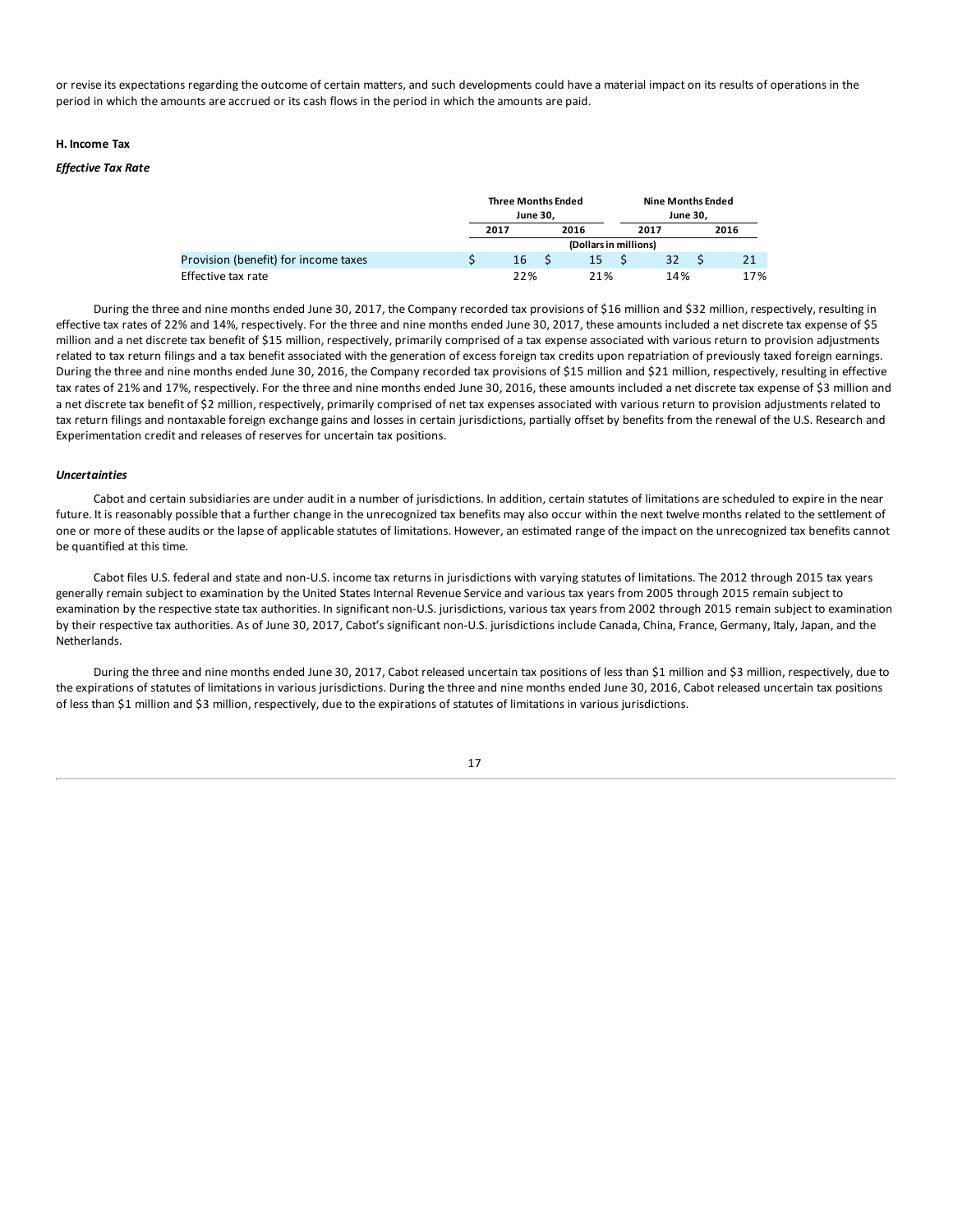## **I. Earnings Per Share**

The following tables summarize the components of the basic and diluted earnings per common share (EPS) computations:

|                                                                            | <b>Three Months Ended</b><br><b>June 30,</b> |      |         |      |    | <b>Nine Months Ended</b><br><b>June 30,</b> |    |              |  |
|----------------------------------------------------------------------------|----------------------------------------------|------|---------|------|----|---------------------------------------------|----|--------------|--|
|                                                                            |                                              | 2017 |         | 2016 |    | 2017                                        |    | 2016         |  |
|                                                                            |                                              |      |         |      |    | (In millions, except per share amounts)     |    |              |  |
| <b>Basic EPS:</b>                                                          |                                              |      |         |      |    |                                             |    |              |  |
| Net income (loss) attributable to Cabot<br>Corporation                     | \$                                           | 45   | Ś       | 56   | Ś  | 173                                         | Ś. | 97           |  |
| Less: Undistributed earnings allocated to<br>participating securities(1)   |                                              |      |         |      |    | $\mathbf{1}$                                |    |              |  |
| Earnings (loss) allocated to common<br>shareholders (numerator)            | Ś                                            | 45   | Ś       | 56   | \$ | 172                                         | Ś  | 97           |  |
|                                                                            |                                              |      |         |      |    |                                             |    |              |  |
| Weighted average common shares and<br>participating securities outstanding |                                              | 62.9 |         | 62.9 |    | 62.8                                        |    | 62.9         |  |
| Less: Participating securities(1)                                          |                                              | 0.5  |         | 0.5  |    | 0.5                                         |    | 0.5          |  |
| Adjusted weighted average common                                           |                                              |      |         |      |    |                                             |    |              |  |
| shares (denominator)                                                       |                                              | 62.4 |         | 62.4 |    | 62.3                                        |    | 62.4         |  |
|                                                                            |                                              |      |         |      |    |                                             |    |              |  |
| Earnings per common share - basic:                                         | \$                                           | 0.71 | \$      | 0.90 | \$ | 2.75                                        | \$ | 1.55         |  |
| <b>Diluted EPS:</b>                                                        |                                              |      |         |      |    |                                             |    |              |  |
| Earnings (loss) allocated to common<br>shareholders                        | \$                                           | 45   | $\zeta$ | 56   | \$ | 172                                         | \$ | 97           |  |
| Plus: Earnings (loss) allocated to<br>participating securities             |                                              |      |         |      |    | $\mathbf{1}$                                |    |              |  |
| Less: Adjusted earnings allocated to<br>participating securities(2)        |                                              |      |         |      |    | $\mathbf{1}$                                |    | $\mathbf{1}$ |  |
| Earnings (loss) allocated to common<br>shareholders (numerator)            | \$                                           | 45   | \$      | 56   | \$ | 172                                         | \$ | 96           |  |
|                                                                            |                                              |      |         |      |    |                                             |    |              |  |
| Adjusted weighted average common<br>shares outstanding                     |                                              | 62.4 |         | 62.4 |    | 62.3                                        |    | 62.4         |  |
| Effect of dilutive securities:                                             |                                              |      |         |      |    |                                             |    |              |  |
| Common shares issuable(3)                                                  |                                              | 0.3  |         | 0.5  |    | 0.5                                         |    | 0.5          |  |
| Adjusted weighted average common<br>shares (denominator)                   |                                              | 62.7 |         | 62.9 |    | 62.8                                        |    | 62.9         |  |
|                                                                            |                                              |      | Ś       |      |    | 2.74                                        | Ś  | 1.53         |  |
| Earnings per common share - diluted:                                       | \$                                           | 0.71 |         | 0.88 | \$ |                                             |    |              |  |

(1) Participating securities consist of shares of unvested time-based restricted stock units.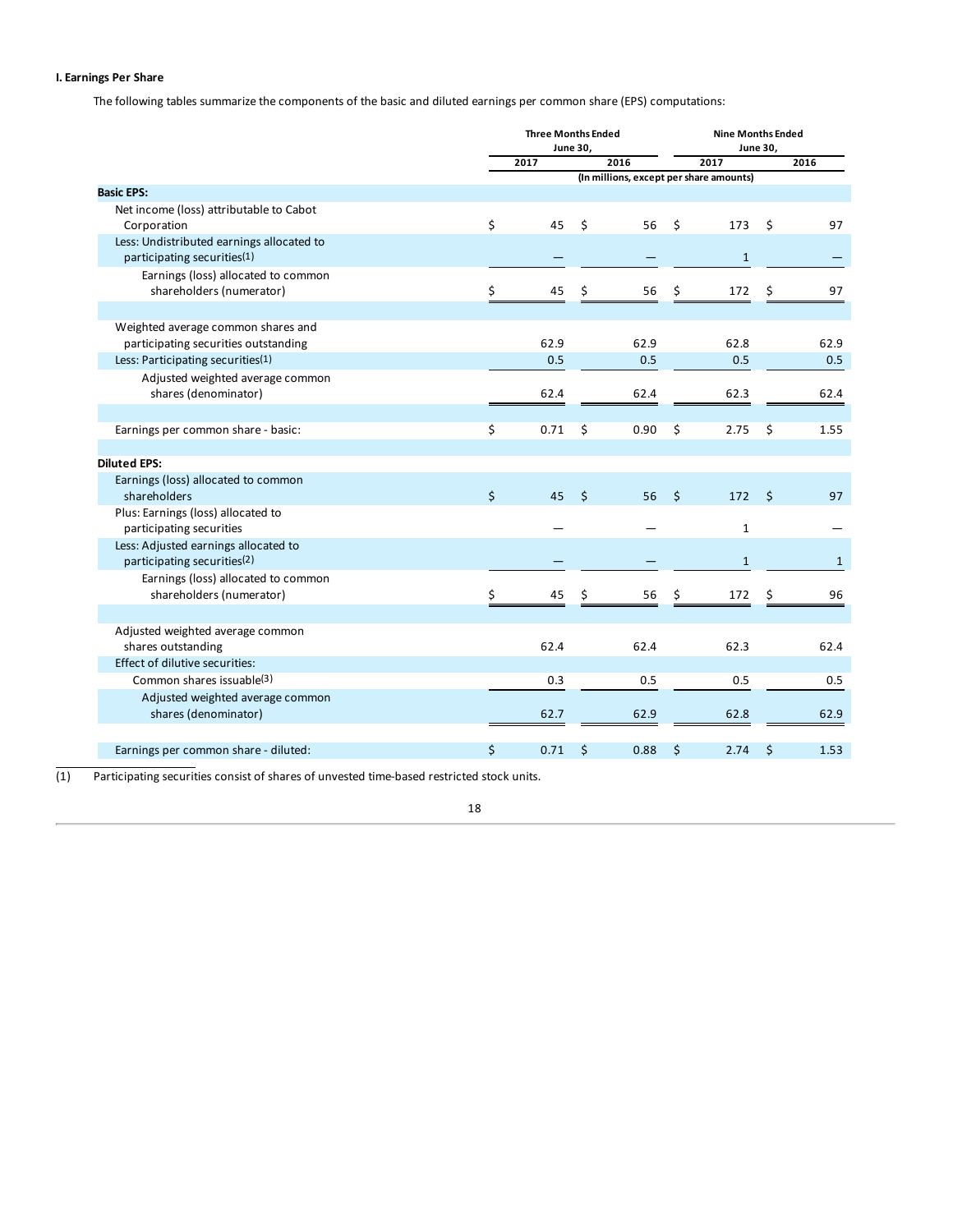Undistributed earnings are the earnings which remain after dividends declared during the period are assumed to be distributed to the common and participating shareholders. Undistributed earnings are allocated to common and participating shareholders on the same basis as dividend distributions. The calculation of undistributed earnings is as follows:

|   | <b>Nine Months Ended</b>                                    |
|---|-------------------------------------------------------------|
|   | 2016                                                        |
|   |                                                             |
|   |                                                             |
| S | 97                                                          |
|   | 47                                                          |
|   | 50                                                          |
|   |                                                             |
|   |                                                             |
|   |                                                             |
|   | 50                                                          |
|   |                                                             |
|   |                                                             |
|   | 50                                                          |
| 1 | <b>June 30.</b><br>173<br>57<br>116<br>$115 \quad S$<br>116 |

(2) Undistributed earnings are adjusted for the assumed distribution of dividends to the dilutive securities, which are described in (3) below, and then reallocated to participating securities.

(3) Represents incremental shares of common stock from the (i) assumed exercise of stock options issued under Cabot's equity incentive plans; (ii) assumed issuance of shares to employees pursuant to the Company's Supplemental 401(K) Plan; and (iii) assumed issuance of shares under outstanding performance-based restricted stock unit awards issued under Cabot's equity incentive plans. For the three and nine months ended June 30, 2017, 191,616 and 172,969 incremental shares of common stock, respectively, were excluded from the calculation of diluted earnings per share because the inclusion of these shares would have been antidilutive. For the three and nine months ended June 30, 2016, 338,854 and 726,589 incremental shares of common stock, respectively, were excluded from the calculation of diluted earnings per share because the inclusion of these shares would have been antidilutive.

## **J. Restructuring**

Cabot's restructuring activities were recorded in the Consolidated Statements of Operations in the three and nine months ended June 30, 2017 and 2016 as follows:

|                                     |      | <b>Three Months Ended</b><br><b>June 30,</b> |  | <b>Nine Months Ended</b><br><b>June 30,</b> |      |  |  |      |
|-------------------------------------|------|----------------------------------------------|--|---------------------------------------------|------|--|--|------|
|                                     | 2017 |                                              |  | 2016                                        | 2017 |  |  | 2016 |
|                                     |      |                                              |  | (In millions)                               |      |  |  |      |
| Cost of sales                       |      |                                              |  |                                             |      |  |  | 32   |
| Selling and administrative expenses |      |                                              |  |                                             |      |  |  | 8    |
| Research and technical expenses     |      |                                              |  |                                             |      |  |  |      |
| Total                               |      |                                              |  |                                             |      |  |  | 45   |

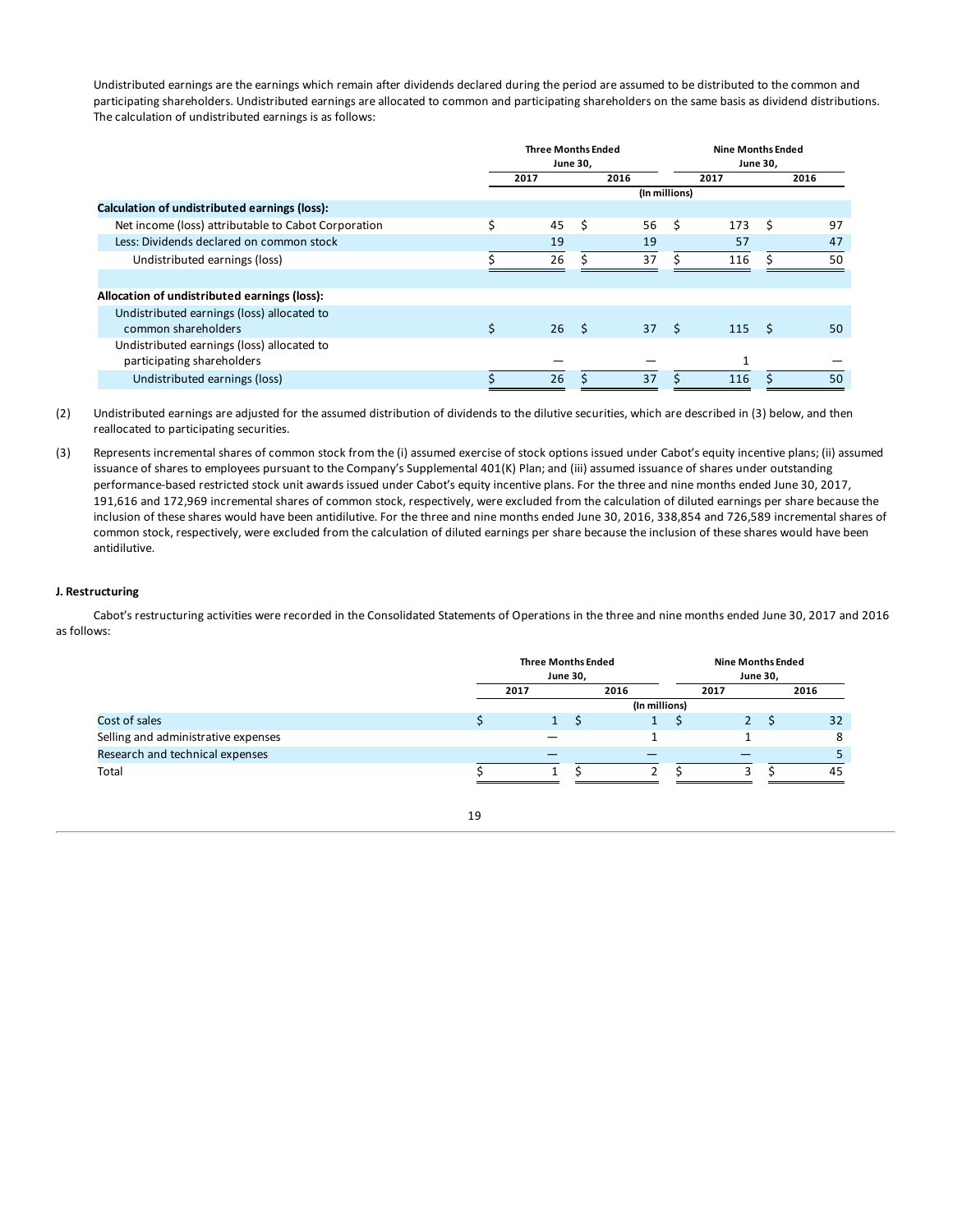Details of all restructuring activities and the related reserves during the three months ended June 30, 2017 were as follows:

|                           | Severance<br>and Employee<br><b>Benefits</b> |     | <b>Environmental</b><br>Remediation | Other |    | <b>Total</b>   |
|---------------------------|----------------------------------------------|-----|-------------------------------------|-------|----|----------------|
|                           |                                              |     | (In millions)                       |       |    |                |
| Reserve at March 31, 2017 |                                              |     | L                                   |       | —  | $\overline{a}$ |
| Charges                   |                                              |     |                                     |       |    |                |
| Cash paid                 |                                              | (1) |                                     |       | (1 | (2)            |
| Reserve at June 30, 2017  |                                              |     |                                     |       | -  |                |

Details of all restructuring activities during the nine months ended June 30, 2017 were as follows:

|                               | Severance<br>and Employee<br><b>Benefits</b> |     | Environmental<br>Remediation | Other | <b>Total</b> |
|-------------------------------|----------------------------------------------|-----|------------------------------|-------|--------------|
|                               |                                              |     | (In millions)                |       |              |
| Reserve at September 30, 2016 |                                              | 3   |                              | —     |              |
| Charges                       |                                              |     |                              |       |              |
| Cash paid                     |                                              | (3) |                              | (2)   | (5)          |
| Reserve at June 30, 2017      |                                              |     |                              | -     |              |

#### *2016 Plan*

In October 2015, in response to challenging macroeconomic conditions, the Company announced its intention to restructure its operations subject to local consultation requirements and processes in certain locations. Cabot's plan resulted in the termination of employment for approximately 300 employees across the Company's global locations.

Total charges related to these actions are expected to be \$30 million, of which approximately \$29 million was recorded in fiscal 2016. The Company recorded pre-tax charges of approximately \$1 million in the first nine months of fiscal 2017, and expects to record less than \$1 million through the rest of fiscal 2017 related to these actions. The Company recorded pre-tax charges of approximately \$28 million in the first nine months of fiscal 2016, and pre-tax charges of \$2 million for the three months ended June 30, 2016 related to these actions. The charges recorded and anticipated are comprised of severance, employee benefits and other transition costs.

Cumulative net cash outlays related to these actions are expected to be approximately \$30 million, comprised of severance, employee benefits and other transition costs. Through June 30, 2017, the Company has made \$29 million in cash payments related to this plan, of which \$27 million was paid in fiscal 2016. The Company expects to make \$1 million in cash payments through the remainder of fiscal 2017.

As of June 30, 2017, Cabot has less than \$1 million of accrued severance charges in the Consolidated Balance Sheet related to these actions.

Additionally, in fiscal 2016 Cabot closed its carbon black manufacturing facility in Merak, Indonesia to consolidate production in Asia using the Company's Cilegon, Indonesia and other Asian and global carbon black production sites to meet regional demand. The decision was driven by the financial performance at the Merak facility in the years preceding the closure. Manufacturing operations ceased at the end of January 2016.

Total charges related to the Merak closure are expected to be \$27 million, of which \$25 million was recorded in fiscal 2016. The Company has recorded net charges of less than \$1 million in the nine months ended June 30, 2017 and charges of \$25 million in the nine months ended June 30, 2016 related to this closure. The charges in the first nine months of fiscal 2016 were comprised of \$22 million of non-cash asset impairments and accelerated depreciation and \$3 million of severance and employee benefits. Pre-tax charges related to this plan were less than \$1 million in the three month periods ended June 30, 2017 and 2016.

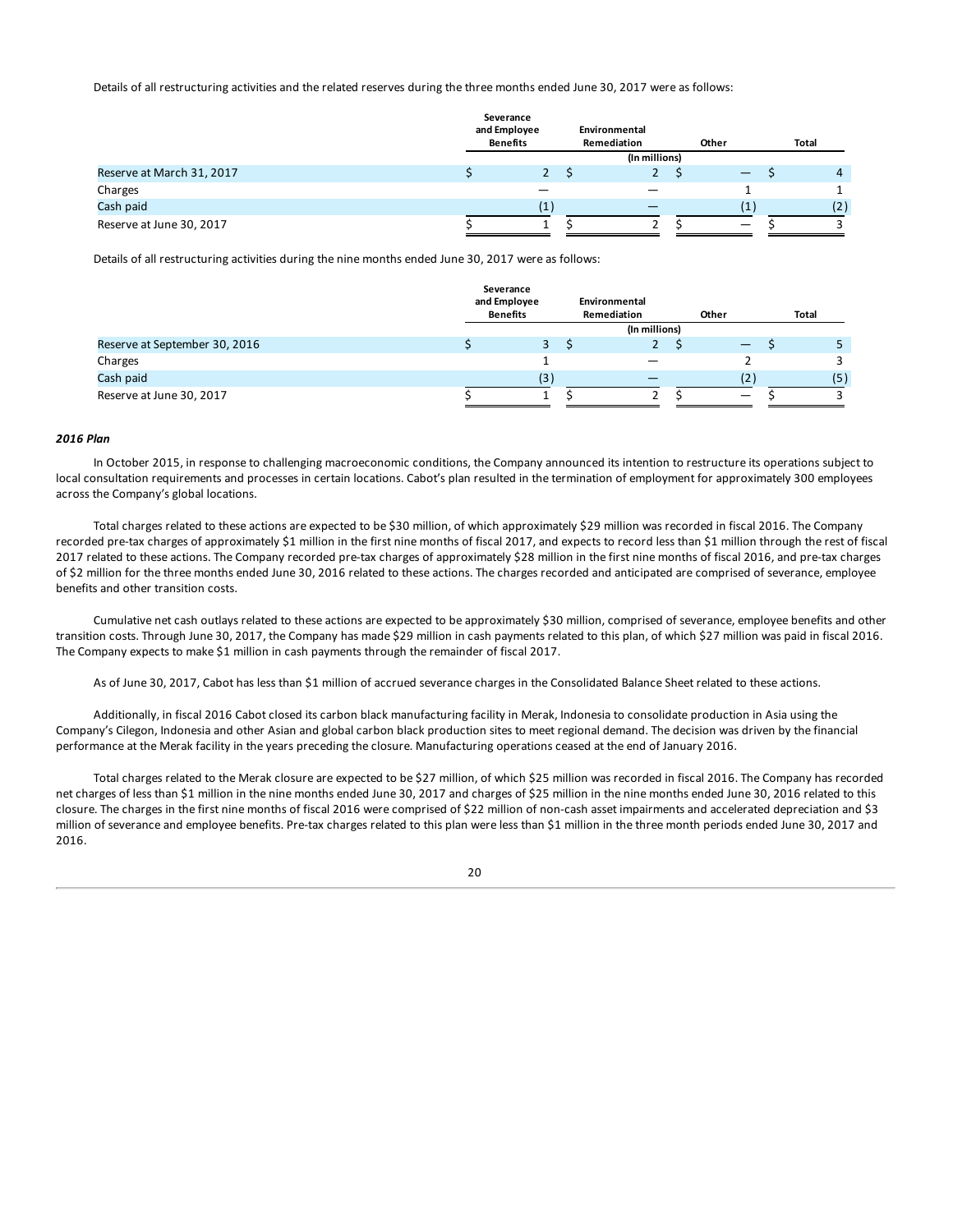Future anticipated site closure costs for the Merak facility, comprised mainly of site demolition, clearing and environmental remediation charges, and other miscellaneous costs, are expected to total approximately \$2 million in the remainder of fiscal 2017 and thereafter.

Total net cash outlays related to this closure are expected to be approximately \$6 million, comprised of \$3 million of severance payments, and \$3 million of site demolition, clearing, environmental and other costs. Through June 30, 2017, the Company has made \$3 million in cash payments related to this plan, mainly for severance, and expects to pay approximately \$3 million through the remainder of fiscal 2017 and thereafter for site demolition, clearing, environmental remediation, and severance costs.

As of June 30, 2017, Cabot has approximately \$1 million of accrued severance costs in the Consolidated Balance Sheet related to the Merak facility closure.

#### *Other Actions*

Cabot has recorded approximately \$1 million of severance charges in the nine months ended June 30, 2017, nearly all of which has been paid.

Additionally, in previous years, the Company has entered into other various restructuring actions that have been substantially completed, other than the sale of assets from certain closed sites that remain to be completed. The Company has recorded a total net charge of less than \$1 million related to these plans in the nine months ended June 30, 2017 and a net benefit of \$7 million in the nine months ended June 30, 2016, driven by gains from the sale of certain assets. Pre-tax charges related to these actions were less than \$1 million in the three month periods ended both June 30, 2017 and 2016.

Cabot expects to pay \$2 million related to these actions in the remainder of fiscal 2017 and thereafter mainly for accrued environmental and other closure related costs. As of June 30, 2017, Cabot has approximately \$2 million of accrued environmental costs in the Consolidated Balance Sheets related to these activities.

#### **K. Financial Instruments and Fair Value Measurements**

The FASB authoritative guidance on fair value measurements defines fair value, provides a framework for measuring fair value in generally accepted accounting principles, and requires certain disclosures about fair value measurements. The disclosures focus on the inputs used to measure fair value. The guidance establishes the following hierarchy for categorizing these inputs:

- Level  $1 -$  Quoted market prices in active markets for identical assets or liabilities
- Level 2 Significant other observable inputs (e.g., quoted prices for similar items in active markets, quoted prices for identical or similar items in markets that are not active, inputs other than quoted prices that are observable such as interest rate and yield curves, and market-corroborated inputs)
- Level  $3 -$  Significant unobservable inputs

There were no transfers of financial assets or liabilities measured at fair value between Level 1 and Level 2 and there were no Level 3 investments during the first nine months of either fiscal 2017 or 2016.

At June 30, 2017 and September 30, 2016, Cabot had derivatives relating to foreign currency risks carried at fair value. At June 30, 2017, the fair value of these derivatives was a net liability of \$3 million and was included in Accounts payable and accrued liabilities, Other liabilities, and Prepaid expenses and other current assets on the Consolidated Balance Sheets. At September 30, 2016, the fair value of these derivatives was a net asset of \$1 million and was included in Prepaid expenses and other current assets and Other assets on the Consolidated Balance Sheets. These derivatives are classified as Level 2 instruments within the fair value hierarchy as the fair value determination was based on observable inputs.

At both June 30, 2017 and September 30, 2016, the fair value of guaranteed investment contracts, included in Other assets on the Consolidated Balance Sheets, was \$12 million. Guaranteed investment contracts were classified as Level 2 instruments within the fair value hierarchy as the fair value determination was based on other observable inputs.

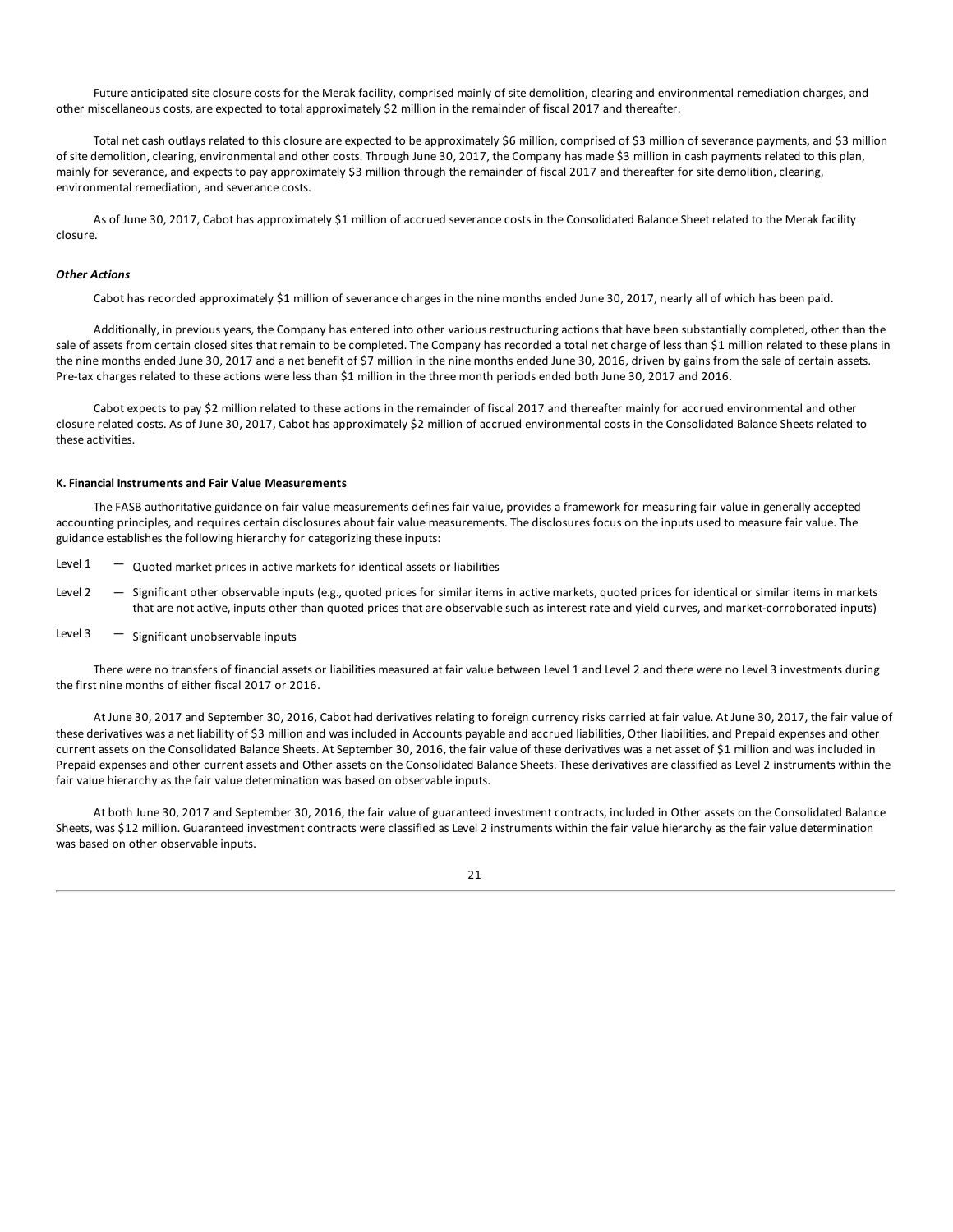At June 30, 2017 and September 30, 2016, the fair values of cash and cash equivalents, accounts and notes receivable, accounts payable and accrued liabilities, and notes payable and variable rate debt approximated their carrying values due to the short-term nature of these instruments. The carrying value and fair value of the long-term fixed rate debt were \$0.91 billion and \$0.94 billion, respectively, as of June 30, 2017 and \$0.91 billion and \$0.98 billion, respectively, as of September 30, 2016. The fair values of Cabot's fixed rate long-term debt are estimated based on comparable quoted market prices at the respective period ends. The carrying amounts of Cabot's floating rate long-term debt and capital lease obligations approximate their fair values. All such measurements are based on observable inputs and are classified as Level 2 within the fair value hierarchy. The valuation technique used is the discounted cash flow model.

#### **L. Derivatives**

#### *Foreign Currency Risk Management*

Cabot's international operations are subject to certain risks, including currency exchange rate fluctuations and government actions. Cabot endeavors to match the currency in which debt is issued to the currency of the Company's major, stable cash receipts. In some situations Cabot has issued debt denominated in U.S. dollars and then entered into cross currency swaps that exchange the dollar principal and interest payments into Euro denominated principal and interest payments.

Additionally, the Company has foreign currency exposure arising from its net investments in foreign operations. Cabot may enter into cross-currency swaps to mitigate the impact of currency rate changes on the Company's net investments.

The Company also has foreign currency exposure arising from the denomination of monetary assets and liabilities in foreign currencies other than the functional currency of a given subsidiary as well as the risk that currency fluctuations could affect the dollar value of future cash flows generated in foreign currencies. Accordingly, Cabot uses short-term forward contracts to minimize the exposure to foreign currency risk. In certain situations where the Company has forecasted purchases under a long-term commitment or forecasted sales denominated in a foreign currency, Cabot may enter into appropriate financial instruments in accordance with the Company's risk management policy to hedge future cash flow exposures.

The following table provides details of the derivatives held as of June 30, 2017 and September 30, 2016 to manage foreign currency risk.

|                                        |                  |                                                  | <b>Notional Amount</b>                           |                      |  |  |  |  |
|----------------------------------------|------------------|--------------------------------------------------|--------------------------------------------------|----------------------|--|--|--|--|
| <b>Description</b>                     | <b>Borrowing</b> | June 30, 2017                                    | September 30, 2016                               | Hedge<br>Designation |  |  |  |  |
| <b>Cross Currency Swaps</b>            | 3.4% Notes       | USD 250 million<br>swapped to EUR 223<br>million | USD 250 million<br>swapped to EUR<br>223 million | Net investment       |  |  |  |  |
| Forward Foreign Currency Contracts (1) | N/A              | USD 5 million                                    | USD 4 million                                    | No designation       |  |  |  |  |

(1) Cabot's forward foreign exchange contracts are denominated primarily in the Indonesian rupiah and Czech koruna.

#### *Accounting for Derivative Instruments and Hedging Activities*

The Company determines the fair value of financial instruments using quoted market prices whenever available. When quoted market prices are not available for various types of financial instruments (such as forwards, options and swaps), the Company uses standard models with market-based inputs, which take into account the present value of estimated future cash flows and the ability of Cabot or the financial counterparty to perform. For interest rate and crosscurrency swaps, the significant inputs to these models are interest rate curves for discounting future cash flows and are adjusted for credit risk. For forward foreign currency contracts, the significant inputs are interest rate curves for discounting future cash flows, and exchange rate curves of the foreign currency for translating future cash flows.

## *Fair Value Hedge*

For derivative instruments that are designated and qualify as fair value hedges, the gain or loss on the derivative as well as the offsetting gain or loss on the hedged item attributable to the hedged risk are recognized in current period earnings.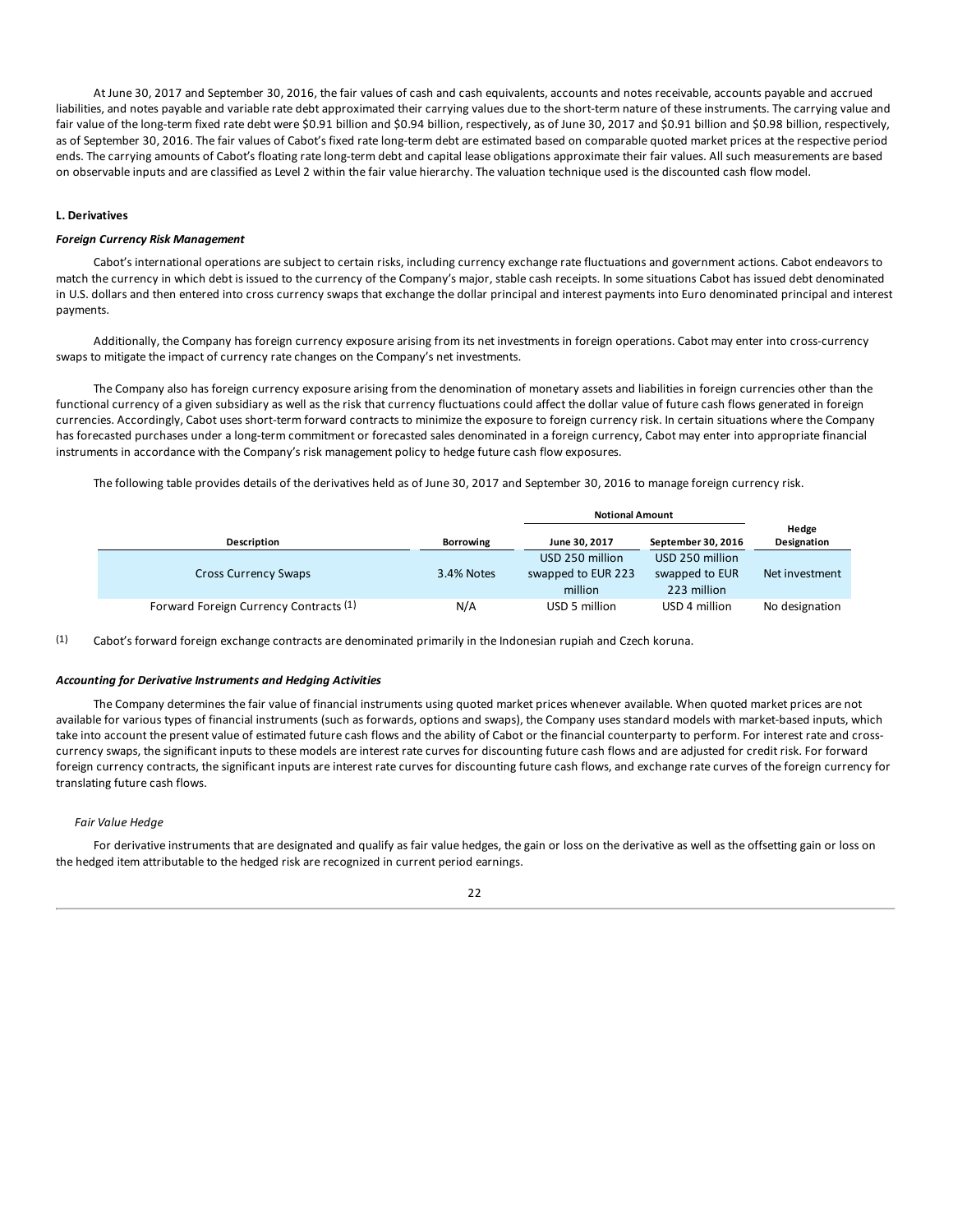#### *Cash Flow Hedge*

For derivative instruments that are designated and qualify as cash flow hedges, the effective portion of the gain or loss on the derivative is recorded in Accumulated other comprehensive income (loss) and reclassified to earnings in the same period or periods during which the hedged transaction affects earnings. Gains and losses on the derivative representing either hedge ineffectiveness or hedge components excluded from the assessment of effectiveness are recognized in current period earnings.

#### *Net Investment Hedge*

For net investment hedges, changes in the fair value of the effective portion of the derivatives' gains or losses are reported as foreign currency translation gains or losses in AOCI while changes in the ineffective portion are reported in earnings. Effectiveness is assessed based on the hypothetical derivative method. There was no ineffectiveness for the nine months ended June 30, 2017. The gains or losses on derivative instruments reported in AOCI are reclassified to earnings in the period in which earnings are affected by the underlying item, such as a disposal or substantial liquidations of the entities being hedged.

During the fourth quarter of fiscal 2016, the Company entered into cross currency swaps with a notional amount of \$250 million, which are designated as hedges of its net investments in certain Euro denominated subsidiaries. Cash settlements periodically occur for fixed rate interest payments and a cash exchange of the notional currency amount will occur at the end of the term in 2026 under these cross currency swaps. During the nine month period ended June 30, 2017, the Company received net cash interest of \$2 million. During the three and nine months ended June 30, 2017, the Company recognized a loss of \$10 million and \$2 million, respectively, related to these swaps through Foreign currency translation adjustment in other comprehensive income (loss). As of June 30, 2017, the fair value of these swaps was a net liability of \$3 million and was included in Prepaid expenses and other current assets and Other liabilities and the cumulative loss of \$1 million was included in AOCI on the Consolidated Balance Sheets. As of September 30, 2016, the fair value of these swaps was a net asset of \$1 million and was included in Other assets and the cumulative gain of \$1 million was included in AOCI on the Consolidated Balance Sheets. There were no gains or losses reclassified from AOCI into earnings during the first nine months of fiscal 2017 or fiscal 2016.

#### *Other Derivative Instruments*

From time to time, the Company may enter into certain derivative instruments that may not be designated as hedges for accounting purposes, which may include cross currency swaps, foreign currency forward contracts and commodity derivatives. For cross currency swaps and foreign currency forward contracts not designated as hedges, the Company uses standard models with market-based inputs. The significant inputs to these models are interest rate curves for discounting future cash flows, and exchange rate curves of the foreign currency for translating future cash flows. In determining the fair value of the commodity derivatives, the significant inputs to valuation models are quoted market prices of similar instruments in active markets. Although these derivatives do not qualify for hedge accounting, Cabot believes that such instruments are closely correlated with the underlying exposure, thus managing the associated risk. The gains or losses from changes in the fair value of derivative instruments that are not accounted for as hedges are recognized in current period earnings.

At both June 30, 2017 and September 30, 2016, the fair value of derivative instruments not designated as hedges were immaterial and were presented in Prepaid expenses and other current assets and Accounts payable and accrued liabilities on the Consolidated Balance Sheets.

#### **M. Venezuela**

Cabot owns 49% of an operating carbon black affiliate in Venezuela, which is accounted for as an equity affiliate, through wholly-owned subsidiaries that carry the investment and receive its dividends. As of June 30, 2017, these subsidiaries carried the operating affiliate investment of \$15 million.

During the nine month periods ended June 30, 2017 and 2016, the Company received dividends in the amounts of \$3 million and \$2 million, respectively, which were paid in U.S. dollars.

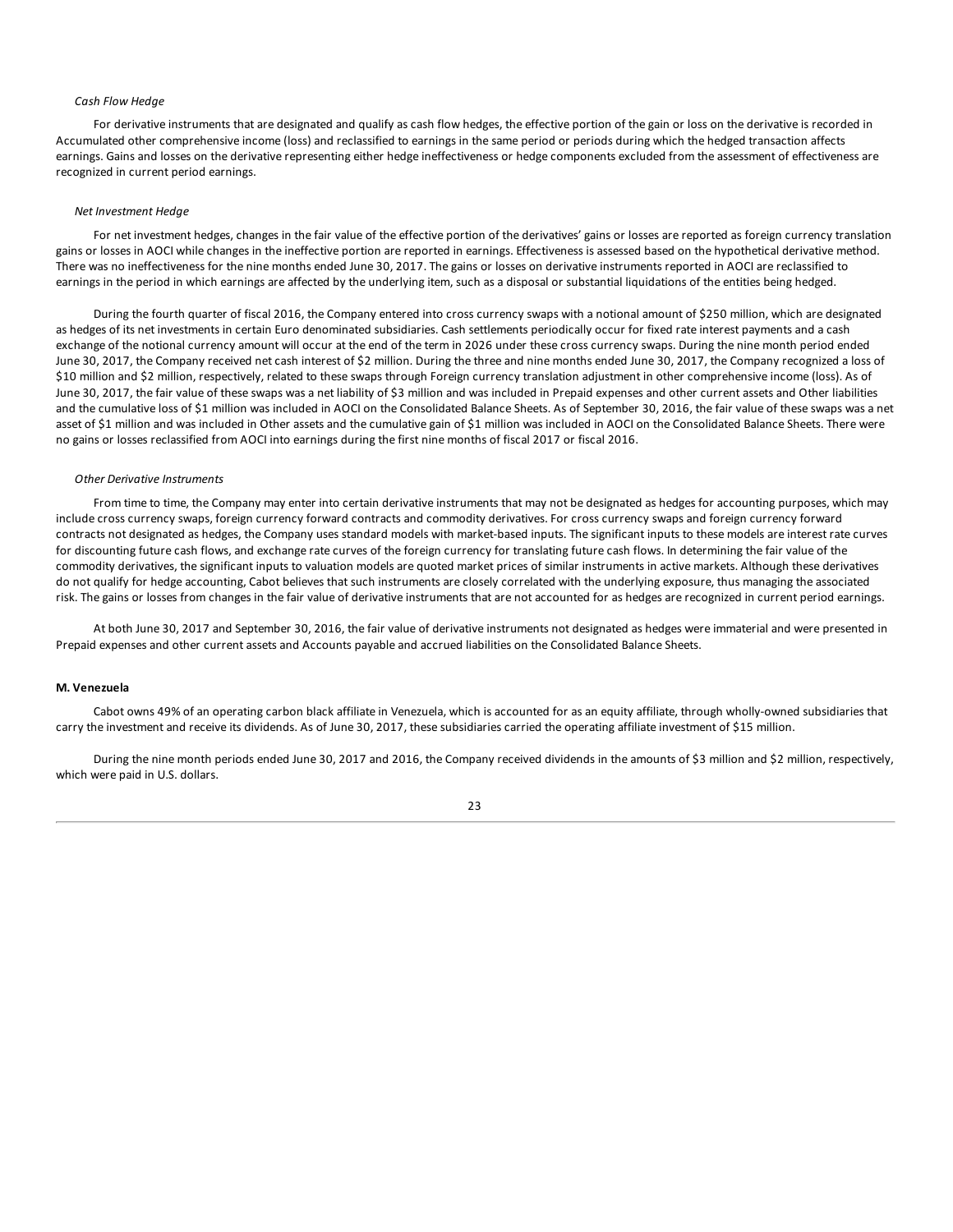A significant portion of the Company's operating affiliate's sales are exports denominated in U.S. dollars. The Venezuelan government mandates that a certain percentage of the dollars collected from these sales be converted into bolivars. During the third quarter of fiscal 2017, the exchange rate that was made available to the Company when converting these dollars to bolivars was changed from 709 bolivars to the U.S. dollar to 2,640 bolivars to the U.S. dollar. The operating affiliate remeasured its bolivar denominated monetary accounts to reflect the new rate. The impact of the exchange rate devaluation on the operating affiliate's results was a net gain of \$1 million during the third quarter of fiscal 2017.

The operating entity has generally been profitable. The Company continues to closely monitor developments in Venezuela and their potential impact on the recoverability of its equity affiliate investment. Any future change in the exchange rate made available to the Company or opening of additional parallel markets could cause the Company to change the exchange rate it uses and result in gains or losses on the bolivar denominated assets held by its operating affiliate and wholly-owned subsidiaries.

#### **N. Financial Information by Segment**

The Company identifies a business as an operating segment if: i) it engages in business activities from which it may earn revenues and incur expenses; ii) its operating results are regularly reviewed by the Chief Operating Decision Maker ("CODM"), who is Cabot's President and Chief Executive Officer, to make decisions about resources to be allocated to the segment and assess its performance; and iii) it has available discrete financial information. The Company has determined that all of its businesses are operating segments. The CODM reviews financial information at the operating segment level to allocate resources and to assess the operating results and financial performance for each operating segment. Operating segments are aggregated into a reportable segment if the operating segments are determined to have similar economic characteristics and if the operating segments are similar in the following areas: i) nature of products and services; ii) nature of production processes; iii) type or class of customer for their products and services; iv) methods used to distribute the products or provide services; and v) if applicable, the nature of the regulatory environment.

The Company has four reportable segments: Reinforcement Materials, Performance Chemicals, Purification Solutions and Specialty Fluids.

The Reinforcement Materials segment represents the rubber blacks and elastomer composites product lines.

The Performance Chemicals segment combines the specialty carbons and compounds and inkjet colorants product lines into the Specialty Carbons and Formulations business, and combines the fumed metal oxides and aerogel product lines into the Metal Oxides business. These businesses are similar in terms of economic characteristics, nature of products, processes, customer class and product distribution methods, and, therefore, have been aggregated into one reportable segment. The net sales from each of these businesses for the three and nine months ended June 30, 2017 and 2016 were as follows:

|                                    | <b>Three Months Ended</b> | <b>June 30.</b> |               |  | <b>Nine Months Ended</b> |  |      |
|------------------------------------|---------------------------|-----------------|---------------|--|--------------------------|--|------|
|                                    | 2017                      |                 | 2016          |  | 2017                     |  | 2016 |
|                                    |                           |                 | (In millions) |  |                          |  |      |
| Specialty Carbons and Formulations | 154                       |                 | 152           |  | 454 S                    |  | 437  |
| Metal Oxides                       | 75                        |                 | 76            |  | 208                      |  | 214  |
| <b>Total Performance Chemicals</b> | 229                       |                 | 228           |  | 662                      |  | 651  |

The Purification Solutions segment represents the Company's activated carbon business and the Specialty Fluids segment includes cesium formate oil and gas drilling fluids and high-purity fine cesium chemicals product lines.

Income (loss) from continuing operations before income taxes ("Segment EBIT") is presented for each reportable segment in the table below. Segment EBIT excludes certain items, meaning items management does not consider representative of on-going operating segment results. In addition, Segment EBIT includes Equity in earnings of affiliated companies, net of tax, the full operating results of a contractual joint venture in Purification Solutions, royalties, Net income attributable to noncontrolling interests, net of tax, and discounting charges for certain Notes receivable, but excludes Interest expense, foreign currency transaction gains and losses, interest income, dividend income, unearned revenue, the effects of LIFO accounting for inventory, general unallocated expense and unallocated corporate costs.

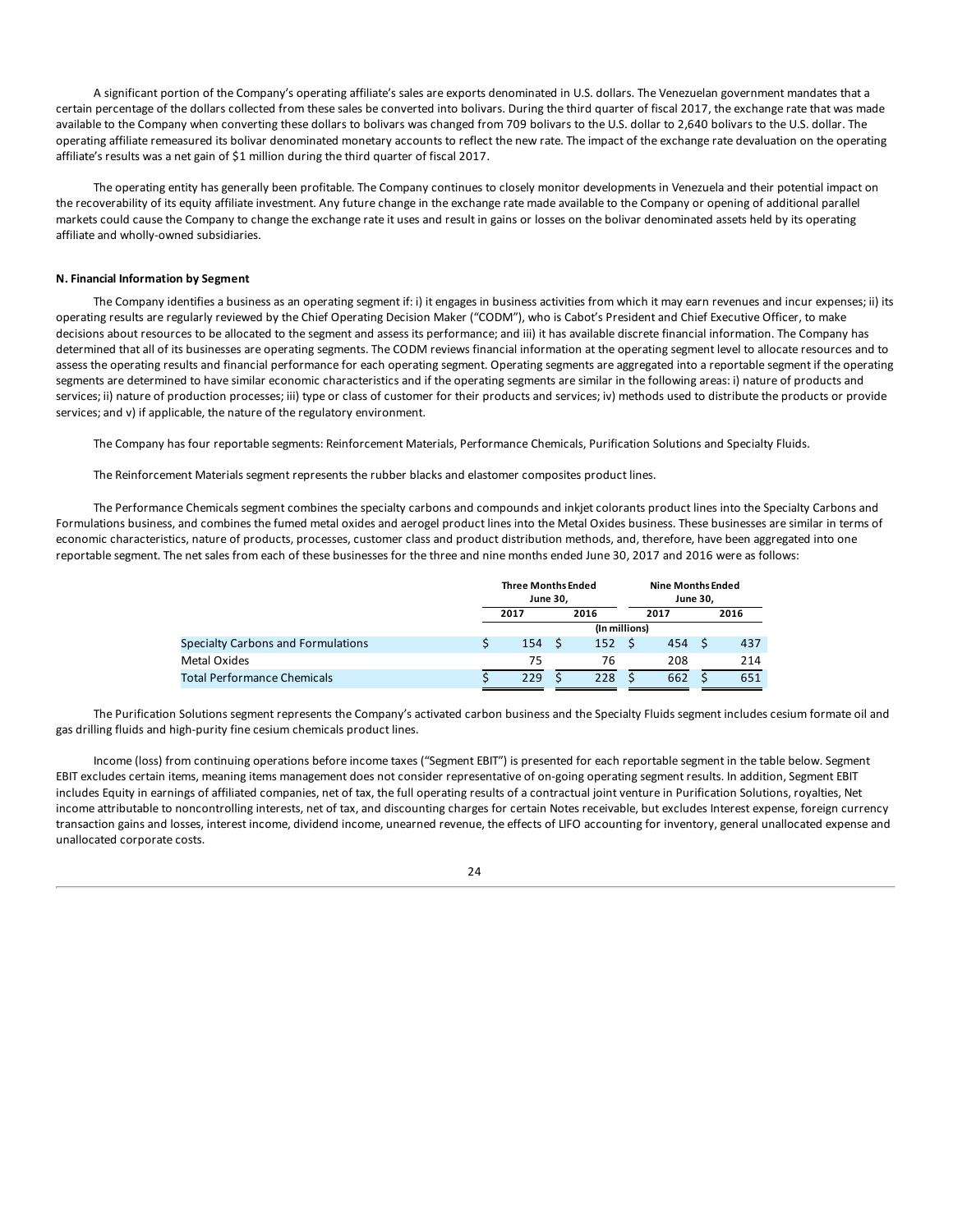## Financial information by reportable segment is as follows:

|                                                 | Reinforcement<br><b>Materials</b> |      | Performance<br><b>Chemicals</b> |    | Purification<br><b>Solutions</b> |    | <b>Specialty</b><br><b>Fluids</b> |    | Segment<br><b>Total</b> |      | Unallocated<br>and Other(1) |    | Consolidated<br><b>Total</b> |
|-------------------------------------------------|-----------------------------------|------|---------------------------------|----|----------------------------------|----|-----------------------------------|----|-------------------------|------|-----------------------------|----|------------------------------|
|                                                 |                                   |      |                                 |    |                                  |    | (In millions)                     |    |                         |      |                             |    |                              |
| Three Months Ended June 30, 2017                |                                   |      |                                 |    |                                  |    |                                   |    |                         |      |                             |    |                              |
| Revenues from external customers(2)             | \$<br>367                         | Ś.   | 229                             | \$ | 71                               | \$ | 12                                | \$ | 679                     | \$   | 26                          | \$ | 705                          |
| Income (loss) from continuing operations        |                                   |      |                                 |    |                                  |    |                                   |    |                         |      |                             |    |                              |
| before income taxes(3)                          | \$<br>51                          | - \$ | 46                              | \$ | $(2)$ \$                         |    | $\overline{4}$                    | \$ | 99                      | - \$ | $(33)$ \$                   |    | 66                           |
|                                                 |                                   |      |                                 |    |                                  |    |                                   |    |                         |      |                             |    |                              |
| Three Months Ended June 30, 2016                |                                   |      |                                 |    |                                  |    |                                   |    |                         |      |                             |    |                              |
| Revenues from external customers(2)             | \$<br>270                         | Ś.   | 228                             | \$ | 77                               | \$ | 19                                | \$ | 594                     | \$   | 27                          | \$ | 621                          |
| Income (loss) from continuing operations        |                                   |      |                                 |    |                                  |    |                                   |    |                         |      |                             |    |                              |
| before income taxes $(3)$                       | \$<br>35                          | Ŝ.   | 59                              | \$ |                                  | \$ | 10                                | Ŝ. | 104                     | \$   | $(30)$ \$                   |    | 74                           |
|                                                 |                                   |      |                                 |    |                                  |    |                                   |    |                         |      |                             |    |                              |
| Nine Months Ended June 30, 2017                 |                                   |      |                                 |    |                                  |    |                                   |    |                         |      |                             |    |                              |
| Revenues from external customers(2)             | \$<br>1,014                       | \$   | 662                             | Ś. | 207                              | \$ | 30                                | \$ | 1,913                   | \$   | 81                          | \$ | 1,994                        |
| Income (loss) from continuing operations        |                                   |      |                                 |    |                                  |    |                                   |    |                         |      |                             |    |                              |
| before income taxes $(3)$                       | \$<br>145                         | Ŝ.   | 146                             | \$ | $4 \quad$                        | Ŝ. | 6                                 | \$ | 301                     | - \$ | $(84)$ \$                   |    | 217                          |
|                                                 |                                   |      |                                 |    |                                  |    |                                   |    |                         |      |                             |    |                              |
| Nine Months Ended June 30, 2016                 |                                   |      |                                 |    |                                  |    |                                   |    |                         |      |                             |    |                              |
| Revenues from external customers <sup>(2)</sup> | \$<br>819                         | Ś.   | 651                             | Ś  | 210                              | \$ | 32                                | \$ | 1,712                   | \$   | 80                          | \$ | 1,792                        |
| Income (loss) from continuing operations        |                                   |      |                                 |    |                                  |    |                                   |    |                         |      |                             |    |                              |
| before income taxes $(3)$                       | \$<br>95                          | S    | 167                             | Ś. | $(7)$ \$                         |    | 8                                 | \$ | 263                     | Ś.   | (135)                       | Ŝ. | 128                          |

 $\overline{a}$  Unallocated and Other includes certain items and eliminations necessary to reflect management's reporting of operating segment results. These items are reflective of the segment reporting presented to the CODM.

(2) Consolidated Total Revenues from external customers reconciles to Net sales and other operating revenues on the Consolidated Statement of Operations. Revenues from external customers that are categorized as Unallocated and Other reflects royalties, other operating revenues, external shipping and handling fees, the impact of unearned revenue, the removal of 100% of the sales of an equity method affiliate and discounting charges for certain Notes receivable. Details are provided in the table below:

|                                   | <b>Three Months Ended</b><br>June 30, |  |      |               | <b>Nine Months Ended</b><br>June 30, |      |      |  |  |  |
|-----------------------------------|---------------------------------------|--|------|---------------|--------------------------------------|------|------|--|--|--|
|                                   | 2017                                  |  | 2016 |               | 2017                                 |      | 2016 |  |  |  |
|                                   |                                       |  |      | (In millions) |                                      |      |      |  |  |  |
| Royalties, the impact of unearned |                                       |  |      |               |                                      |      |      |  |  |  |
| revenue, the removal of 100% of   |                                       |  |      |               |                                      |      |      |  |  |  |
| the sales of an equity method     |                                       |  |      |               |                                      |      |      |  |  |  |
| affiliate and discounting charges |                                       |  |      |               |                                      |      |      |  |  |  |
| for certain notes receivable      | $(4)$ \$                              |  |      |               | (6)                                  | - \$ |      |  |  |  |
| Shipping and handling fees        | 30                                    |  | 27   |               | 87                                   |      | 80   |  |  |  |
| <b>Total</b>                      | 26                                    |  | 27   |               | 81                                   |      | 80   |  |  |  |

(3) Consolidated Total Income (loss) from continuing operations before income taxes reconciles to Income (loss) from continuing operations before income taxes and equity in earnings of affiliated companies on the Consolidated Statement of Operations. Income (loss) from continuing operations before income taxes that are categorized as Unallocated and Other includes: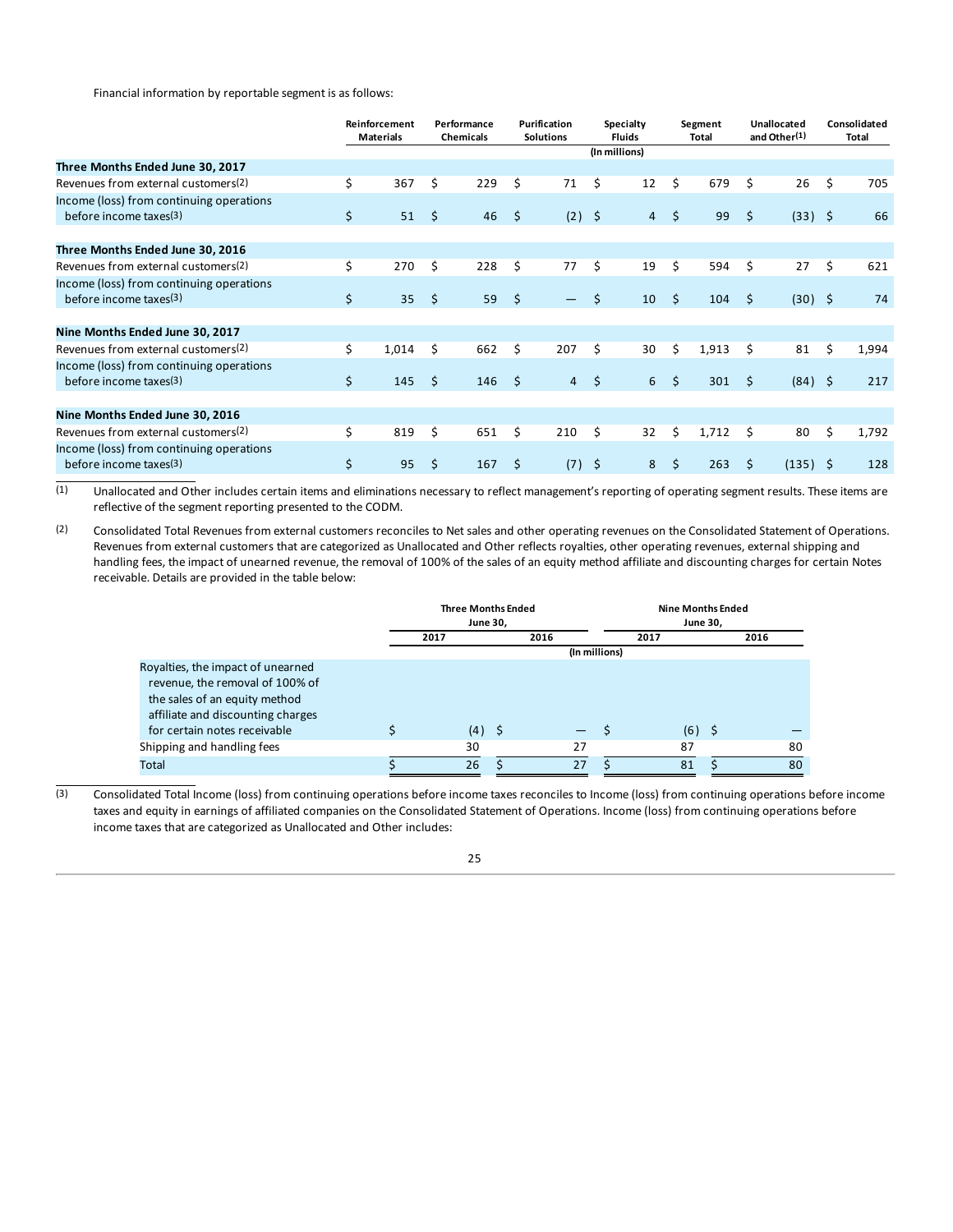|                                                  | <b>Three Months Ended</b><br><b>June 30,</b> |           |      |               |  | <b>Nine Months Ended</b><br>June 30, |  |       |
|--------------------------------------------------|----------------------------------------------|-----------|------|---------------|--|--------------------------------------|--|-------|
|                                                  |                                              | 2017      | 2016 |               |  | 2017                                 |  | 2016  |
|                                                  |                                              |           |      | (In millions) |  |                                      |  |       |
| Interest expense                                 | \$                                           | $(13)$ \$ |      | $(13)$ \$     |  | $(39)$ \$                            |  | (40)  |
| Certain Items:(a)                                |                                              |           |      |               |  |                                      |  |       |
| Global restructuring activities                  |                                              | (1)       |      | (2)           |  | (3)                                  |  | (45)  |
| Non-recurring gains (losses) on foreign exchange |                                              | (1)       |      |               |  | (1)                                  |  | (11)  |
| Legal and environmental matters and reserves     |                                              |           |      | (1)           |  | $\overline{2}$                       |  | (4)   |
| <b>Executive transition costs</b>                |                                              |           |      | (3)           |  |                                      |  | (3)   |
| Total certain items, pre-tax                     |                                              | (2)       |      | (6)           |  | (2)                                  |  | (63)  |
| Unallocated corporate costs(b)                   |                                              | (11)      |      | (11)          |  | (37)                                 |  | (36)  |
| General unallocated income (expense)(c)          |                                              | (4)       |      | 1             |  |                                      |  | 6     |
| Less: Equity in earnings of affiliated           |                                              |           |      |               |  |                                      |  |       |
| companies, net of tax(d)                         |                                              | 3         |      |               |  | 6                                    |  |       |
| Total                                            |                                              | (33)      |      | (30)          |  | (84)                                 |  | (135) |

 $\overline{a}$  Certain items are items of expense and income that management does not consider representative of the Company's fundamental on-going segment results and they are, therefore, excluded from Segment EBIT.

(b) Unallocated corporate costs are costs that are not controlled by the segments and primarily benefit corporate interests.

(c) General unallocated income (expense) consists of gains (losses) arising from foreign currency transactions, net of other foreign currency risk management activities, the impact of accounting for certain inventory on a LIFO basis, the profit or loss related to the corporate adjustment for unearned revenue, and the impact of including the full operating results of an equity affiliate in Purification Solutions Segment EBIT.

(d) Equity in earnings of affiliated companies, net of tax, is included in Segment EBIT and is removed in Unallocated and other to reconcile to Income (loss) from operations before income taxes and equity in earnings from affiliated companies.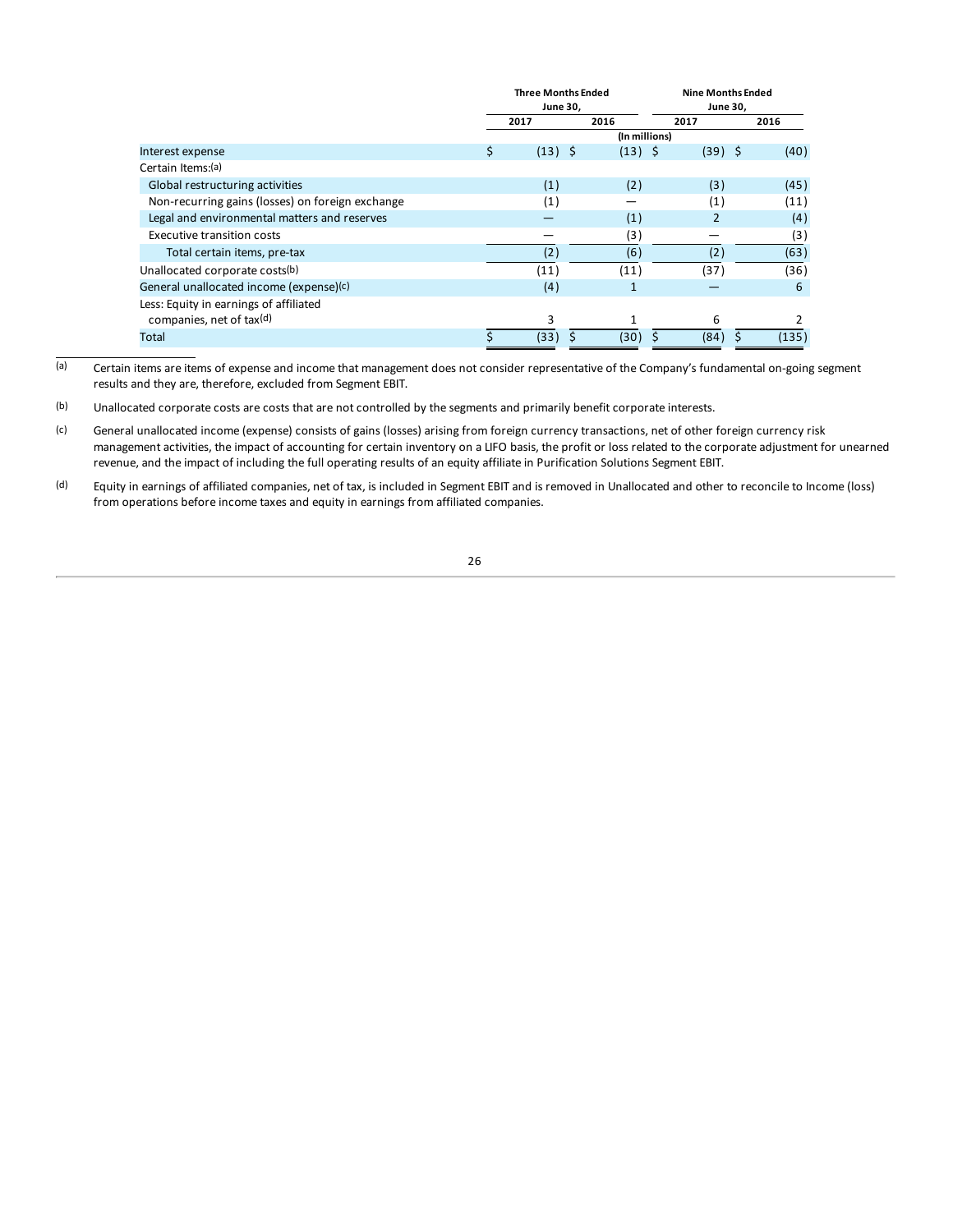#### <span id="page-26-0"></span>*Item 2. Management's Discussion and Analysis of Financial Condition and Results of Operations*

## **Critical Accounting Policies**

The preparation of our financial statements is in accordance with accounting principles generally accepted in the United States ("GAAP"). The preparation of our financial statements requires management to make estimates and judgments that affect the reported amounts of assets, liabilities, revenues, and expenses and related disclosure of contingent assets and liabilities. We consider an accounting estimate to be critical to the financial statements if (i) the estimate is complex in nature or requires a high degree of judgment and (ii) different estimates and assumptions were used, the results could have a material impact on the consolidated financial statements. On an ongoing basis, we evaluate our estimates and the application of our policies. We base our estimates on historical experience, current conditions and on various other assumptions that we believe are reasonable under the circumstances, the results of which form the basis for making judgments about the carrying values of assets and liabilities that are not readily apparent from other sources. Actual results may differ from these estimates under different assumptions or conditions. Our critical accounting policies have not substantially changed from those described in the 2016 Form 10- K. We have updated the discussion of the Intangible Asset and Goodwill Impairment policy included below to reflect recent events.

#### *Intangible Assets and Goodwill Impairment*

We record tangible and intangible assets acquired and liabilities assumed in business combinations under the acquisition method of accounting. Amounts paid for an acquisition are allocated to the assets acquired and liabilities assumed based on their fair values at the date of acquisition. Goodwill is comprised of the purchase price of business acquisitions in excess of the fair value assigned to the net tangible and identifiable intangible assets acquired. Goodwill is not amortized, but is reviewed for impairment annually as of May 31, or when events or changes in the business environment indicate that the carrying value of the reporting unit may exceed its fair value. A reporting unit, for the purpose of the impairment test, is at or below the operating segment level, and constitutes a business for which discrete financial information is available and regularly reviewed by segment management. The reporting units with goodwill balances are Reinforcement Materials, Purification Solutions, and Fumed Metal Oxides. The separate businesses included within Performance Chemicals are considered separate reporting units. As such, the goodwill balance relative to Performance Chemicals is recorded in the Fumed Metal Oxides reporting unit.

For the purpose of the goodwill impairment test, we first assess qualitative factors to determine whether it is more likely than not that the fair value of a reporting unit is less than its carrying amount. If an initial qualitative assessment identifies that it is more likely than not that the carrying value of a reporting unit exceeds its estimated fair value, an additional quantitative evaluation is performed. Alternatively, we may elect to proceed directly to the quantitative goodwill impairment test. If based on the quantitative evaluation the fair value of the reporting unit is less than its carrying amount, a goodwill impairment loss would result. The goodwill impairment loss would be the amount by which the carrying value of the reporting unit, including goodwill, exceeds its fair value, limited to the total amount of goodwill allocated to that reporting unit. The fair value of a reporting unit is based on discounted estimated future cash flows. The fair value is also benchmarked against a market approach using the guideline public companies method. The assumptions used to estimate fair value include our best estimates of future growth rates, operating cash flows, capital expenditures and discount rates over an estimate of the remaining operating period at the reporting unit level.

Based on our most recent annual goodwill impairment test performed as of May 31, 2017, the fair values of the Reinforcement Materials and Fumed Metal Oxides reporting units were substantially in excess of their carrying values. The fair value of the Purification Solutions reporting unit exceeded its carrying amount by 13%. The fair value of the Purification Solutions reporting unit includes certain growth assumptions that are primarily dependent on: (1) growth in demand for our existing portfolio of activated carbon products and new products developed for environmental and specialty applications; and (2) stable demand in the mercury removal related portion of the business, which is largely dependent on the amount of coal-based power generation used in the United States and the continued regulation of those utilities under the U.S. Mercury and Air Toxics Standards regulation ("MATS"). In April 2017, the U.S. Environmental Protection Agency (EPA) indicated that it intends to review the cost benefit analysis previously prepared by the EPA in support of MATS to determine if the EPA should reconsider MATS or some part of it.

Realizing our growth assumptions in the Purification Solutions reporting unit is generally driven by macroeconomic conditions, environmental regulations, technology advances, and global and regional competition. Failure to achieve our projected growth in environmental and/or specialty applications and/or actions taken by the EPA related to MATS that decrease demand for our products for mercury removal, could have a negative impact on the financial results and fair value of the Purification Solutions reporting unit, which may lead to impairment.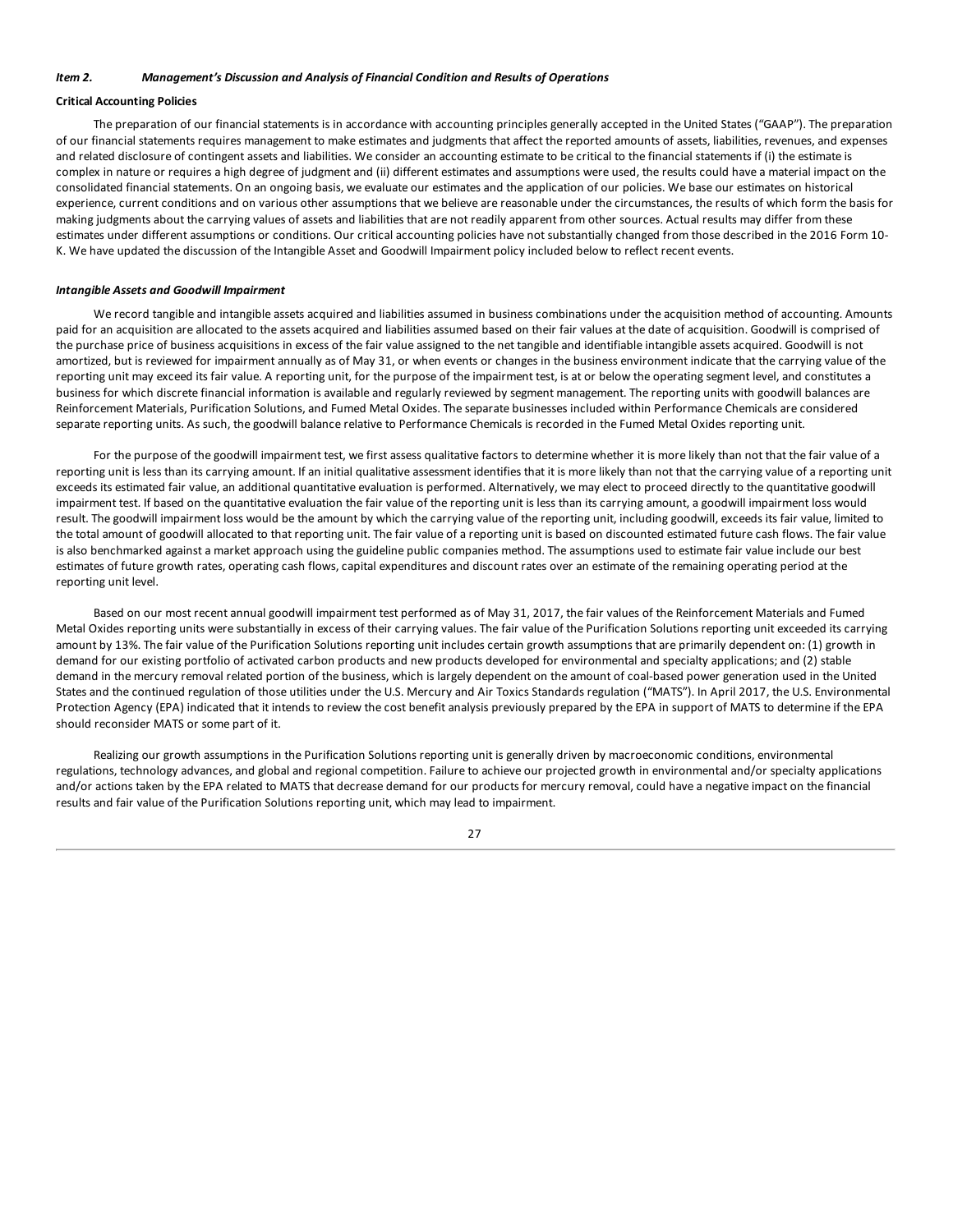We use assumptions and estimates in determining the fair value of assets acquired and liabilities assumed in a business combination. The determination of the fair value of intangible assets requires the use of significant judgment with regard to assumptions used in the valuation model. We estimate the fair value of identifiable acquisition-related intangible assets principally based on projections of cash flows that will arise from these assets. The projected cash flows are discounted to determine the fair value of the assets at the dates of acquisition.

Definite-lived intangible assets, which are comprised of trademarks, customer relationships and developed technologies, are amortized over their estimated useful lives and are reviewed for impairment when indication of potential impairment exists, such as a significant reduction in cash flows associated with the assets.

#### **Results of Operations**

Cabot is organized into four reportable business segments: Reinforcement Materials, Performance Chemicals, Purification Solutions and Specialty Fluids. Cabot is also organized for operational purposes into three geographic regions: the Americas; Europe, Middle East and Africa; and Asia Pacific. The discussions of our results of operations for the periods presented reflect these structures.

Our analysis of our financial condition and operating results should be read with our consolidated financial statements and accompanying notes.

#### *Definition of Terms and Non-GAAP Financial Measures*

When discussing our results of operations, we use several terms as described below.

The term "product mix" refers to the mix of types and grades of products sold or the mix of geographic regions where products are sold, and the positive or negative impact this has on the revenue or profitability of the business and/or segment.

The term "LIFO" includes two factors: (i) the impact of current inventory costs being recognized immediately in Cost of sales under a last-in first-out method, compared to the older costs that would have been included in Cost of sales under a first-in first-out method ("Cost of sales impact"); and (ii) the impact of reductions in inventory quantities, causing historical inventory costs to flow through Cost of sales ("liquidation impact").

Our discussion under the heading "Provision (Benefit) for Income Taxes and Reconciliation of Effective Tax Rate to Operating Tax Rate" includes a discussion of our "effective tax rate" and our "operating tax rate" and includes a reconciliation of the two rates. Our operating tax rate is a non-GAAP financial measure and should not be considered as an alternative to our effective tax rate, the most comparable GAAP financial measure. In calculating our operating tax rate, we exclude discrete tax items, which include: i) unusual or infrequent items, such as a significant release or establishment of a valuation allowance, ii) items related to uncertain tax positions, such as the tax impact of audit settlements, interest on tax reserves, and the release of tax reserves from the expiration of statutes of limitations, and iii) other discrete tax items, such as the tax impact of legislative changes and, on a quarterly basis, the timing of losses in certain jurisdictions and the cumulative rate adjustment, if applicable. We also exclude the tax impact of certain items, as defined below in the discussion of Total segment EBIT, on both operating income and the tax provision. Our definition of the operating tax rate may not be comparable to the definition used by other companies. Management believes that this non-GAAP financial measure is useful supplemental information because it helps our investors compare our tax rate year to year on a consistent basis and to understand what our tax rate on current operations would be without the impact of these items.

Our discussion under the heading "Third Quarter and First Nine Months of Fiscal 2017 versus Third Quarter and First Nine Months of Fiscal 2016—By Business Segment" includes a discussion of Total segment EBIT, which is a non-GAAP financial measure defined as Income (loss) from continuing operations before income taxes and equity in earnings from affiliated companies less certain items and other unallocated items. Our Chief Operating Decision Maker, who is our President and Chief Executive Officer, uses segment EBIT to evaluate the operating results of each segment and to allocate resources to the segments. We believe Total segment EBIT, which reflects the sum of EBIT from our four reportable segments, provides useful supplemental information for our investors as it is an important indicator of the Company's operational strength and performance, allows investors to see our results through the eyes of management, and provides context for our discussion of individual business segment performance. Total segment EBIT should not be considered an alternative for Income (loss) from continuing operations before income taxes and equity in earnings of affiliated companies, which is the most directly comparable GAAP financial measure. A reconciliation of Total segment

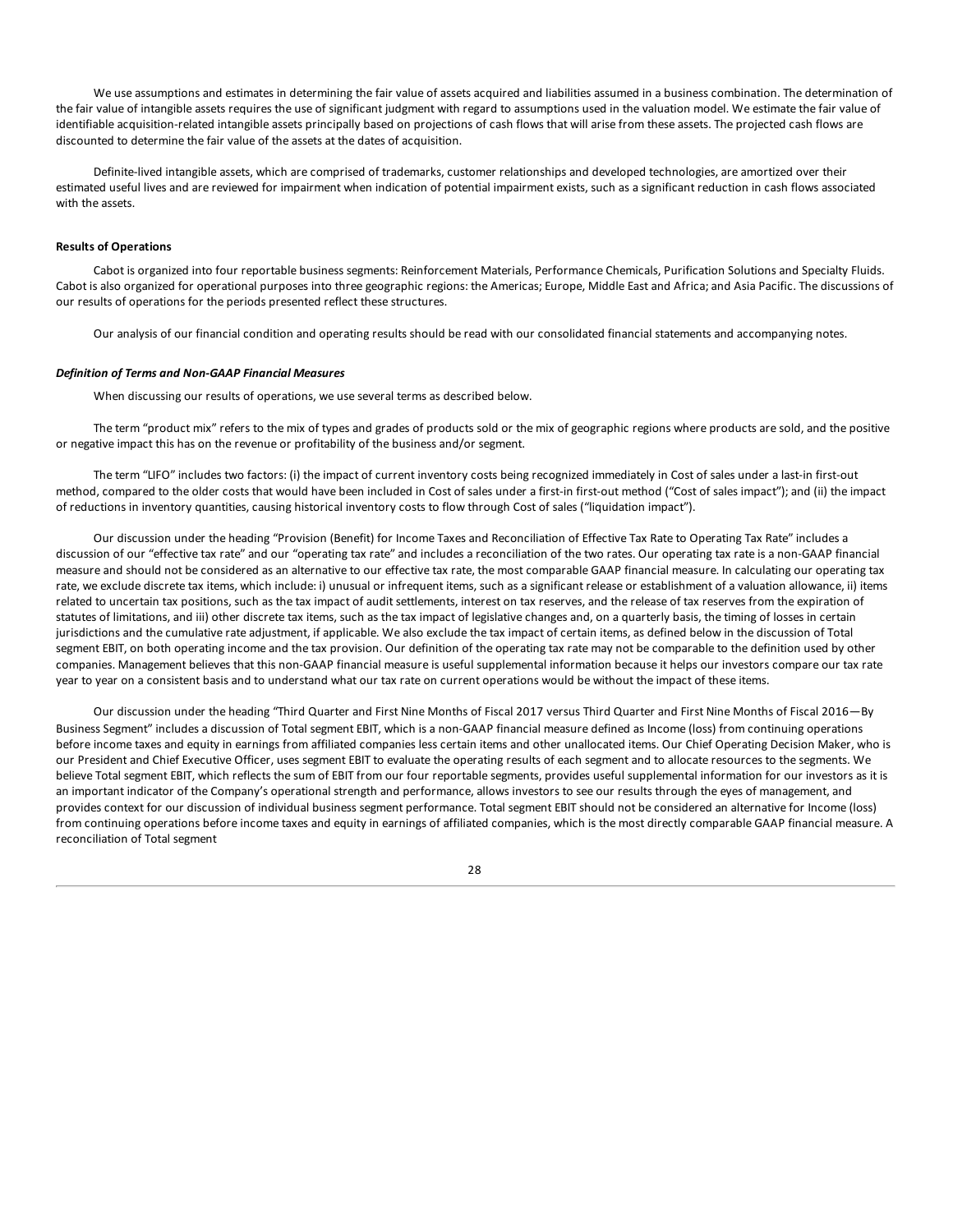EBIT to Income (loss) from continuing operations before income taxes and equity in earnings of affiliated companies is provided under the heading "Third Quarter and First Nine Months of Fiscal 2017 versus Third Quarter and First Nine Months of Fiscal 2016—By Business Segment". Investors should consider the limitations associated with this non-GAAP measure, including the potential lack of comparability of this measure from one company to another.

In calculating Total segment EBIT, we exclude from our Income (loss) from continuing operations before income taxes and equity in earnings of affiliated companies (i) items of expense and income that management does not consider representative of our fundamental on-going segment results, which we refer to as "certain items", and (ii) items that, because they are not controlled by the business segments and primarily benefit corporate objectives, are not allocated to our business segments, such as interest expense and other corporate costs, which include unallocated corporate overhead expenses such as certain corporate salaries and headquarter expenses, plus costs related to special projects and initiatives, which we refer to as "other unallocated items". Management believes excluding the items identified as certain items facilitates operating performance comparisons from period to period by eliminating differences caused by the existence and timing of certain expense and income items that would not otherwise be apparent on a GAAP basis and also facilitates an evaluation of the Company's operating performance without the impact of these costs or benefits. The items of income and expense that we have excluded from Total segment EBIT, as applicable, but that are included in our GAAP Income (loss) from continuing operations before income taxes and equity in earnings of affiliated companies, as applicable, are described below.

- Global restructuring activities, which include costs or benefits associated with cost reduction initiatives or plant closures and are primarily related to (i) employee termination costs, (ii) asset impairment charges associated with restructuring actions, (iii) costs to close facilities, including environmental costs and contract termination penalties and (iv) gains realized on the sale of land or equipment associated with restructured plants or locations.
- Non-recurring gains (losses) on foreign exchange, which primarily relate to the impact of controlled currency devaluations on our net monetary assets denominated in that currency.
- Legal and environmental reserves and matters, which consist of costs or benefits for matters typically related to former businesses or that are otherwise incurred outside of the ordinary course of business.
- Executive transition costs, which include incremental charges, including stock compensation charges, associated with the retirement or termination of employment of senior executives of the Company.
- Asset impairment charges, which primarily include charges associated with an impairment of goodwill or other long-lived assets.
- Acquisition and integration-related charges, which include transaction costs, redundant costs incurred during the period of integration, and costs associated with transitioning certain management and business processes to Cabot's processes.

#### *Overview*

During the third quarter of fiscal 2017, Income (loss) from continuing operations before income taxes and equity in earnings of affiliated companies decreased compared to the third quarter of fiscal 2016 primarily due to lower volumes across all segments and higher fixed costs, partially offset by the favorable impact of inventory changes and favorable unit margins in the Reinforcement Materials and Specialty Fluids segments. During the first nine months of fiscal 2017, Income (loss) from continuing operations before income taxes and equity in earnings of affiliated companies increased compared to the first nine months of fiscal 2016 primarily due to higher volumes across all segments, except Specialty Fluids, and higher unit margins in Reinforcement Materials. In addition, in the first nine months of 2016, we recorded charges associated with restructuring plans, including costs associated with the closure of our facility in Merak, Indonesia, which did not reoccur in the first nine months of 2017.

#### *Third Quarter of Fiscal 2017 versus Third Quarter of Fiscal 2016—Consolidated*

*Net Sales and Other Operating Revenues and Gross Profit*

|                                        | <b>Three Months Ended</b><br>June 30,<br>2017<br>2016<br>(In millions) |  |                  |  | <b>Nine Months Ended</b> |  |       |
|----------------------------------------|------------------------------------------------------------------------|--|------------------|--|--------------------------|--|-------|
|                                        |                                                                        |  |                  |  | 2017                     |  | 2016  |
|                                        |                                                                        |  |                  |  |                          |  |       |
| Net sales and other operating revenues | 705 <sub>5</sub>                                                       |  | 621 <sup>5</sup> |  | 1.994                    |  | 1,792 |
| Gross profit                           | 159                                                                    |  | 160              |  | 485                      |  | 409   |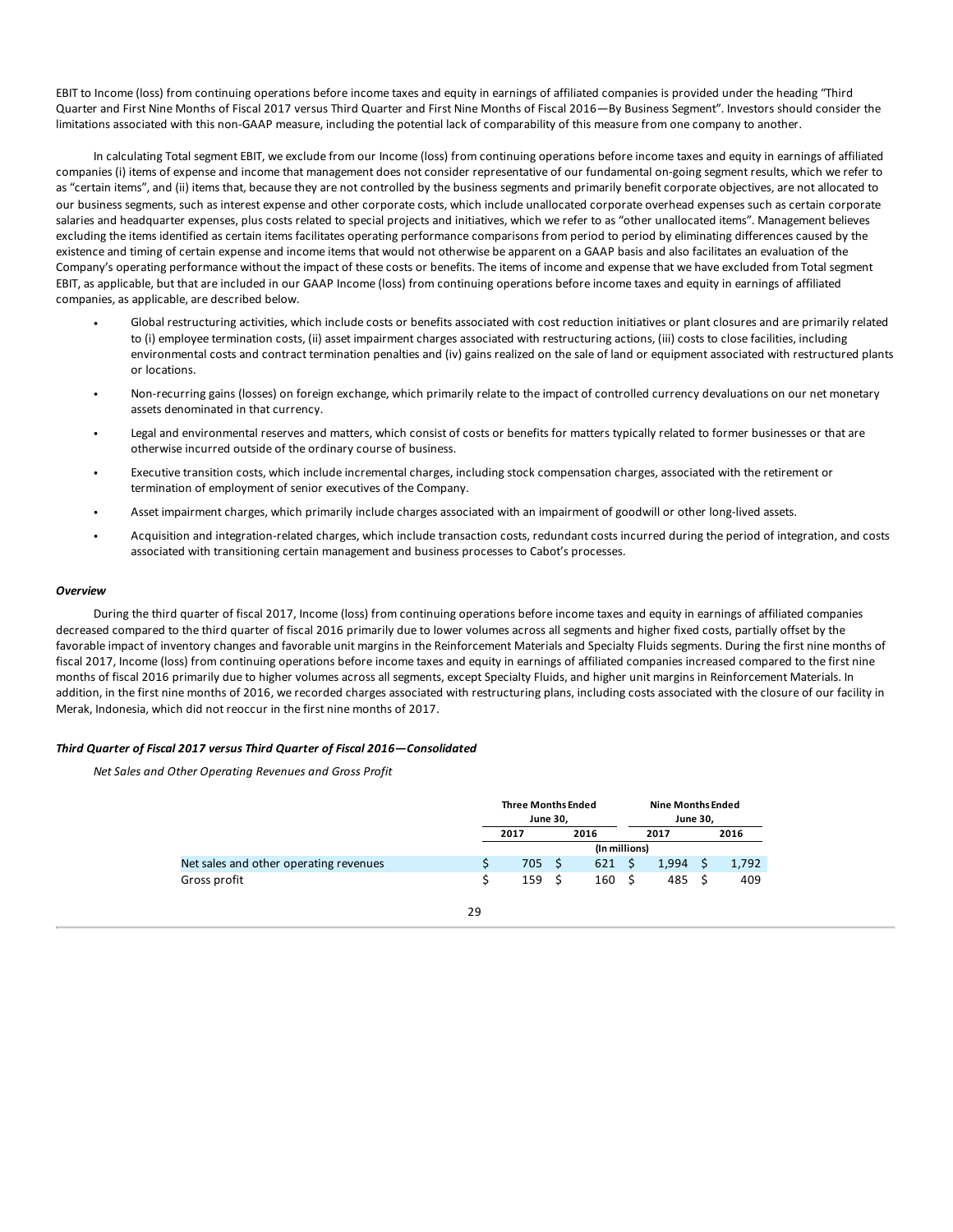The \$84 million increase in net sales in the third quarter of fiscal 2017 compared to the third quarter of fiscal 2016 was driven by a more favorable price and product mix (combined \$113 million) primarily in Reinforcement Materials. The favorable price and product mix was partially offset by an unfavorable impact from foreign currency translation (\$14 million) and lower volumes (\$12 million). For the first nine months of fiscal 2017, net sales increased \$202 million compared to the first nine months of fiscal 2016 primarily due to higher volumes (\$57 million) and a more favorable price and product mix (\$174 million). These increases were partially offset by an unfavorable impact from foreign currency translation (\$28 million).

Gross profit decreased by \$1 million in the third quarter of fiscal 2017 compared to the third quarter of fiscal 2016 primarily due to lower volumes and higher fixed costs, partially offset by a favorable impact from changing inventory levels. For the first nine months of fiscal 2017, gross profit increased by \$76 million primarily due to higher volumes across all segments except Specialty Fluids and higher unit margins in Reinforcement Materials.

#### *Selling and Administrative Expenses*

|                                     | <b>Three Months Ended</b> |  |               |  | <b>Nine Months Ended</b> |  |      |
|-------------------------------------|---------------------------|--|---------------|--|--------------------------|--|------|
|                                     | <b>June 30.</b>           |  |               |  |                          |  |      |
|                                     | 2017                      |  | 2016          |  | 2017                     |  | 2016 |
|                                     |                           |  | (In millions) |  |                          |  |      |
| Selling and administrative expenses | 63                        |  | 64            |  | 191                      |  | 197  |

Selling and administrative expenses decreased by \$1 million in the third quarter of fiscal 2017 compared to the same period of fiscal 2016 primarily due to spending in fiscal 2016 related to executive transition costs that did not reoccur in fiscal 2017. For the first nine months of fiscal 2017, selling and administrative expenses decreased by \$6 million compared to the first nine months of fiscal 2016 primarily due to charges recorded in fiscal 2016 for restructuring actions taken to reduce fixed costs across the Company that did not reoccur in fiscal 2017.

#### *Research and Technical Expenses*

|                                 | <b>Three Months Ended</b> |                 | <b>Nine Months Ended</b> |      |
|---------------------------------|---------------------------|-----------------|--------------------------|------|
|                                 | <b>June 30.</b>           |                 | June 30.                 |      |
|                                 | 2017                      | 2016            | 2017                     | 2016 |
|                                 |                           | (In millions)   |                          |      |
| Research and technical expenses | 14                        | 13 <sup>7</sup> | 40                       | 40   |

Research and technical expenses increased by \$1 million in the third quarter of fiscal 2017 compared to the same period of fiscal 2016 due to higher spending on growth projects across the Company. For the first nine months of fiscal 2017, research and technical expenses were flat compared to the first nine months of fiscal 2016.

#### *Interest and Dividend Income, Interest Expense and Other Income (Expense)*

|                              | <b>Three Months Ended</b><br><b>June 30,</b> |               |     | <b>Nine Months Ended</b><br><b>June 30,</b> |  |      |
|------------------------------|----------------------------------------------|---------------|-----|---------------------------------------------|--|------|
|                              | 2017                                         | 2016          |     | 2017                                        |  | 2016 |
|                              |                                              | (In millions) |     |                                             |  |      |
| Interest and dividend income | 3                                            |               |     |                                             |  | 4    |
| Interest expense             | (13) \$                                      | (13)          | - S | $(39)$ \$                                   |  | (40) |
| Other income (expense)       | $(6)$ \$                                     | 3             |     | (5)                                         |  | (8)  |

Interest and dividend income increased by \$2 million in the third quarter of fiscal 2017 compared to the same period of fiscal 2016 due to interest earned on higher cash balances. For the first nine months of fiscal 2017, interest and dividend income increased by \$3 million compared to the same period of fiscal 2016 due to interest earned on higher cash balances.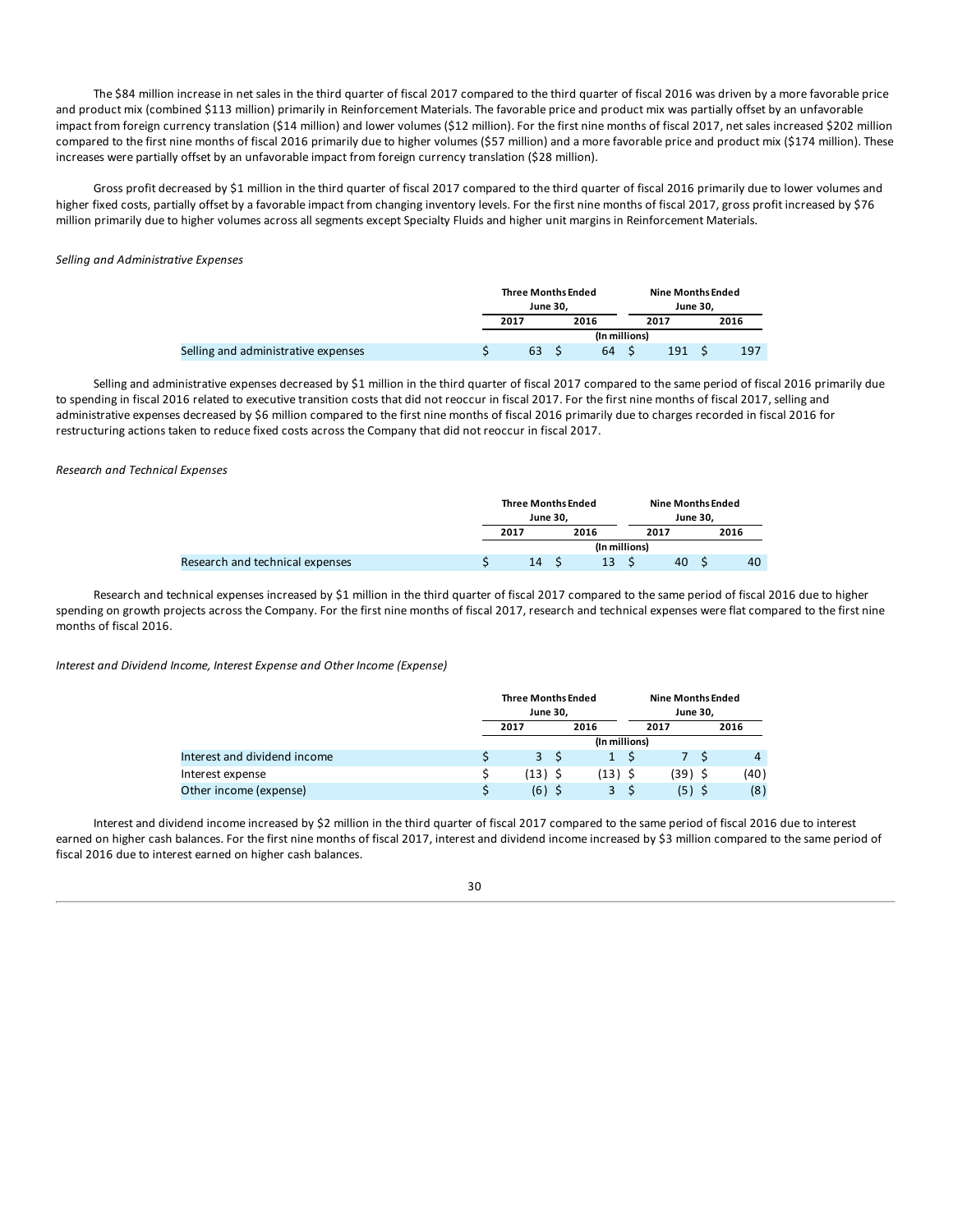Interest expense was flat in the third quarter of fiscal 2017 compared to the same period in fiscal 2016. Interest expense decreased by \$1 million during the first nine months of fiscal 2017 compared to the same period in fiscal 2016 primarily due to lower average borrowing rates.

Other income (expense) changed by \$9 million in the third quarter of fiscal 2017 compared to the third quarter of fiscal 2016 primarily due to an unfavorable comparison of foreign currency movements. Other income (expense) changed by \$3 million in the first nine months of fiscal 2017 compared to the same period of fiscal 2016 due to a favorable comparison of foreign currency movements, primarily the devaluation of the Argentine peso in fiscal 2016.

*Provision (Benefit) for Income Taxes and Reconciliation of Effective Tax Rate to Operating Tax Rate*

|                                          |      | <b>Three Months Ended</b><br>June 30, |                       |      | <b>Nine Months Ended</b><br><b>June 30,</b> |          |
|------------------------------------------|------|---------------------------------------|-----------------------|------|---------------------------------------------|----------|
|                                          | 2017 |                                       | 2016                  | 2017 |                                             | 2016     |
|                                          |      |                                       | (Dollars in millions) |      |                                             |          |
| Provision (benefit) for income taxes     | \$   | 16                                    | \$<br>15              | \$   | 32                                          | \$<br>21 |
|                                          |      |                                       |                       |      |                                             |          |
| Effective tax rate                       |      | 22%                                   | 21%                   |      | 14%                                         | 17%      |
| Impact of discrete tax items(a):         |      |                                       |                       |      |                                             |          |
| Unusual or infrequent items              |      | (4)%                                  | $-$ %                 |      | 7%                                          | 1%       |
| Items related to uncertain tax positions |      | (2)%                                  | $-$ %                 |      | $-$ %                                       | 1%       |
| Other discrete tax items                 |      | 5%                                    | 1%                    |      | $-$ %                                       | $-$ %    |
| Impact of certain items                  |      | $-$ %                                 | 2%                    |      | $-$ %                                       | 5%       |
| Operating tax rate                       |      | 21%                                   | 24%                   |      | 21%                                         | 24%      |

During the three and nine months ended June 30, 2017, we recorded tax provisions of \$16 million and \$32 million, respectively, resulting in effective tax rates of 22% and 14%, respectively. For the three and nine months ended June 30, 2017, these amounts included a net discrete tax expense of \$5 million and a net discrete tax benefit of \$15 million, respectively. The operating tax rate for both the three and nine months ended June 30, 2017 was 21%. During the three and nine months ended June 30, 2016, we recorded tax provisions of \$15 million and \$21 million, respectively, resulting in effective tax rates of 21% and 17%, respectively. For the three and nine months ended June 30, 2016, these amounts included a net discrete tax expense of less than \$1 million and a net discrete tax benefit of \$2 million, respectively. The operating tax rate for both the three and nine months ended June 30, 2016 was 24%.

- (a) The nature of the discrete tax items for the periods ended June 30, 2017 and 2016 were as follows:
	- (i) Unusual or infrequent items during the three and nine months ended June 30, 2017 and 2016 included net tax impacts from nontaxable foreign exchange gains and losses in certain jurisdictions; and, the renewal of the U.S. Research and Experimentation credit and extraordinary dividends from subsidiaries (nine months ended June 30, 2016 only). Unusual or infrequent items during the three and nine months ended June 30, 2017 also included the net tax impacts from excess foreign tax credits upon repatriation of previously taxed foreign earnings and the accrual of U.S. tax on certain foreign earnings;
	- (ii) Items related to uncertain tax positions during the three and nine months ended June 30, 2017 and 2016 included net tax impacts from the reversal of accruals for uncertain tax positions due to the expiration of statutes of limitations and the settlement of tax audits, the accrual of interest on uncertain tax positions, and the accrual of a prior year uncertain tax position (three and nine months ended June 30, 2017 only), and;
	- (iii) Other discrete tax items during the three and nine months ended June 30, 2017 and 2016 included net tax impacts from various return to provision adjustments related to tax return filings and changes in tax laws.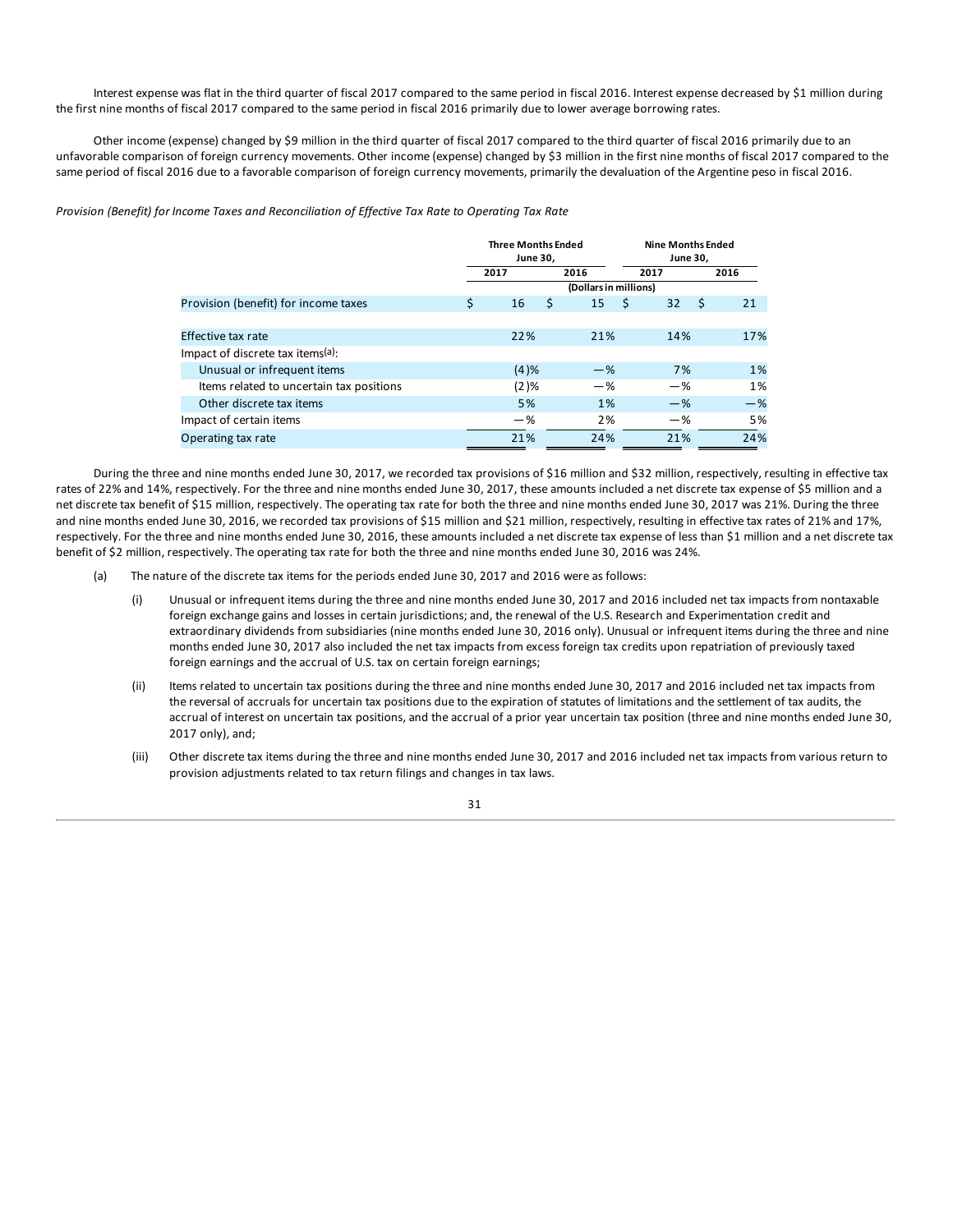For fiscal 2017, we expect our effective tax rate to be 16% and our operating tax rate to be 21%. Our expected operating tax rate is reconciled to our expected effective tax rate in the table below.

|                                          | Forecast |
|------------------------------------------|----------|
|                                          | 2017     |
| Effective tax rate                       | 16%      |
| Impact of discrete tax items:            |          |
| Unusual or infrequent items              | 5%       |
| Items related to uncertain tax positions | $-$ %    |
| Other discrete tax items                 | $-$ %    |
| Impact of certain items                  | $-$ %    |
| Operating tax rate                       | 21%      |

Cabot files U.S. federal and state and non-U.S. income tax returns in jurisdictions with varying statutes of limitations. The 2012 through 2015 tax years generally remain subject to examination by the IRS and various tax years from 2005 through 2015 remain subject to examination by the respective state tax authorities. In significant non-U.S. jurisdictions, various tax years from 2002 through 2015 remain subject to examination by their respective tax authorities. As of June 30, 2017, Cabot's significant non-U.S. jurisdictions include Canada, China, France, Germany, Italy, Japan, and the Netherlands.

#### *Equity in Earnings of Affiliated Companies and Net Income (Loss) Attributable to Noncontrolling Interests*

|  |           | 2016                              |                           |                  |                             | 2016                                               |  |
|--|-----------|-----------------------------------|---------------------------|------------------|-----------------------------|----------------------------------------------------|--|
|  |           |                                   |                           |                  |                             |                                                    |  |
|  |           |                                   |                           |                  |                             |                                                    |  |
|  |           |                                   |                           |                  |                             |                                                    |  |
|  |           |                                   |                           |                  |                             | 12                                                 |  |
|  | 2017<br>8 | <b>June 30,</b><br>3 <sup>5</sup> | <b>Three Months Ended</b> | $1 \quad$<br>4 S | 2017<br>(In millions)<br>18 | <b>Nine Months Ended</b><br><b>June 30,</b><br>6 S |  |

Equity in earnings of affiliated companies, net of tax increased \$2 million in the third quarter fiscal 2017 and increased \$4 million in the first nine months of fiscal 2017 compared to the same period of fiscal 2016. The changes in both comparative periods are primarily due to higher earnings from our Venezuelan equity affiliate.

Net income (loss) attributable to noncontrolling interests, net of tax, increased \$4 million in the third quarter of fiscal 2017 and \$6 million in the first nine months of fiscal 2017 as compared to the same periods in fiscal 2016 primarily due to the higher profitability of our China joint ventures.

#### *Net Income Attributable to Cabot Corporation*

In the third quarter and first nine months of fiscal 2017, we reported net income (loss) attributable to Cabot Corporation of \$45 million and \$173 million, respectively (\$0.71 and \$2.74 per diluted common share, respectively). This is compared to net income (loss) attributable to Cabot Corporation of \$56 million and \$97 million, respectively (\$0.88 and \$1.53 per diluted common share, respectively) in the third quarter and first nine months of fiscal 2016.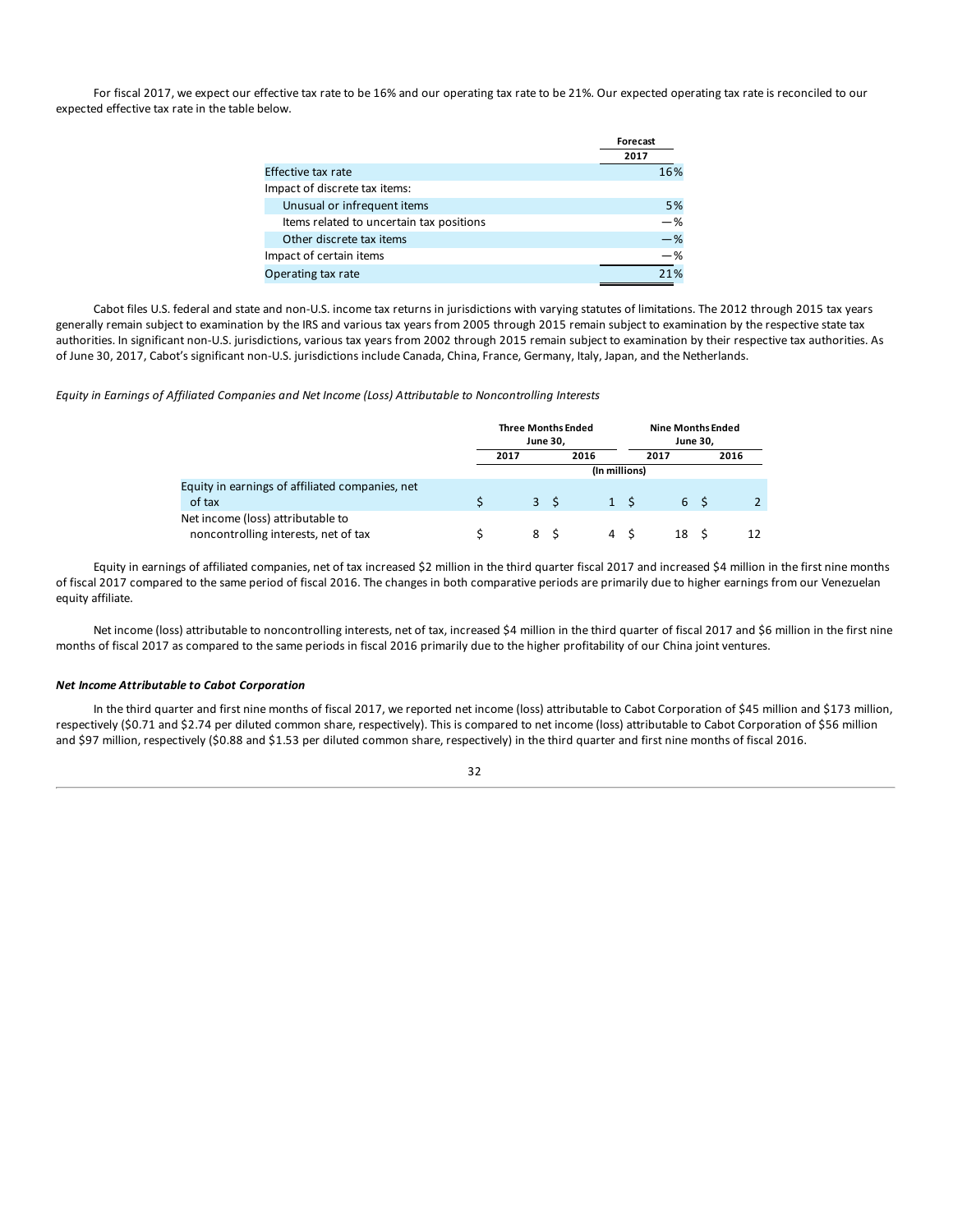#### Third Quarter and First Nine Months of Fiscal 2017 versus Third Quarter and First Nine Months of Fiscal 2016 - By Business Segment

Income (loss) from continuing operations before income taxes and equity in earnings of affiliated companies, certain items, other unallocated items, and Total segment EBIT for the three and nine months ended June 30, 2017 and 2016 are set forth in the table below. The details of certain items and other unallocated items are shown below and in Note N of our consolidated financial statements.

|                                          | <b>Three Months Ended</b><br>June 30, |               | Nine Months Ended<br><b>June 30,</b> |       |  |      |
|------------------------------------------|---------------------------------------|---------------|--------------------------------------|-------|--|------|
|                                          | 2017                                  | 2016          |                                      | 2017  |  | 2016 |
|                                          |                                       | (In millions) |                                      |       |  |      |
| Income (loss) from continuing operations |                                       |               |                                      |       |  |      |
| before income taxes and equity in        |                                       |               |                                      |       |  |      |
| earnings of affiliated companies         | 66 \$                                 | 74 S          |                                      | 217 S |  | 128  |
| Less: Certain items                      | (2)                                   | (6)           |                                      | (2)   |  | (63) |
| Less: Other unallocated items            | (31)                                  | (24)          |                                      | (82)  |  | (72) |
| <b>Total segment EBIT</b>                | 99                                    | 104           |                                      | 301   |  | 263  |

In the third quarter of fiscal 2017, Income (loss) from continuing operations before income taxes and equity in earnings of affiliated companies decreased by \$8 million and total segment EBIT decreased by \$5 million when compared to the same period of fiscal 2016. The decreases were primarily driven by lower volumes across all segments (\$11 million) and higher fixed costs (\$16 million), partially offset by a favorable impact from changing inventory levels (\$11 million) and higher unit margins (\$12 million). Higher unit margins were primarily driven by Reinforcement Materials, partially offset by Performance Chemicals.

In the first nine months of fiscal 2017, Income (loss) from continuing operations before income taxes and equity in earnings of affiliated companies increased by \$89 million and total segment EBIT increased by \$38 million when compared to the same period of fiscal 2016. The increases were primarily driven by higher volumes across all segments except Specialty Fluids (\$32 million), higher unit margins in Reinforcement Materials (\$21 million), and a favorable impact from changing inventory levels (\$23 million), partially offset by higher fixed costs (\$35 million) and an unfavorable impact from foreign currency translation (\$3 million). In addition, Income (loss) from continuing operations before income taxes and equity in earnings of affiliated companies increased due to lower spending on global restructuring activities (\$42 million) and lower non-recurring losses on foreign exchange (\$10 million) in the first nine months of 2017 compared to the first nine months of 2016.

## *Certain Items*

Details of the certain items for the third quarter and first nine months of fiscal 2017 and 2016 are as follows:

|                                              | <b>Three Months Ended</b><br><b>June 30,</b> |                |          | <b>Nine Months Ended</b><br><b>June 30,</b> |
|----------------------------------------------|----------------------------------------------|----------------|----------|---------------------------------------------|
|                                              | 2017                                         | 2016           | 2017     | 2016                                        |
|                                              |                                              | (In millions)  |          |                                             |
| Global restructuring activities              | \$<br>$(1)$ \$                               | $(2)$ \$       | $(3)$ \$ | (45)                                        |
| Non-recurring gains (losses) on foreign      |                                              |                |          |                                             |
| exchange                                     | (1)                                          |                | (1)      | (11)                                        |
| Legal and environmental matters and reserves |                                              | (1)            |          | (4)                                         |
| <b>Executive transition costs</b>            |                                              | (3)            |          | (3)                                         |
| Total certain items, pre-tax                 | (2)                                          | (6)            | (2)      | (63)                                        |
| Tax-related certain items:                   |                                              |                |          |                                             |
| Tax impact of certain items                  |                                              | 3              |          | 22                                          |
| Discrete tax items                           | (5)                                          | (1)            | 15       | 2                                           |
| Total tax-related certain items              | (5)                                          | $\overline{2}$ | 15       | 24                                          |
| Total certain items, after tax               | (7)                                          | (4)            | 13<br>\$ | (39)                                        |

Certain items for the third quarter and first nine months of fiscal 2017 were primarily comprised of discrete tax items. Details of restructuring activities are included in Note J of the consolidated financial statements.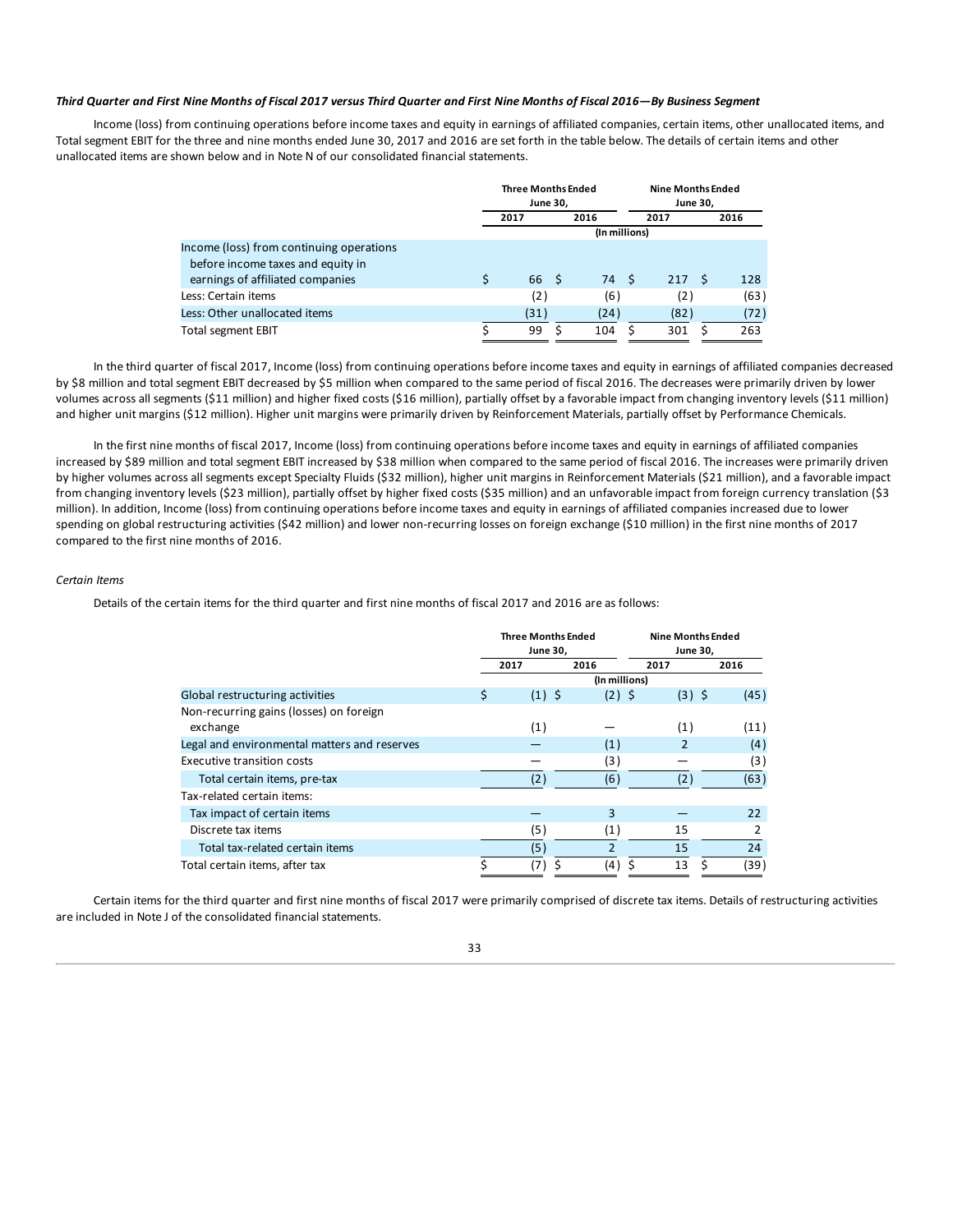Certain items for the third quarter and first nine months of fiscal 2016 include charges primarily related to restructuring activities, the tax impact of certain items, discrete tax items, legal and environmental matters and reserves, and a net foreign currency loss from the devaluation of the Argentine peso, partially offset by a gain on the devaluation of the Venezuelan bolivar. Details of restructuring activities are included in Note J of the consolidated financial statements.

The tax impact of certain items is determined by (1) starting with the current and deferred income tax expense or benefit included in Net income (loss) attributable to Cabot Corporation, and (2) subtracting the tax expense or benefit on "adjusted earnings". Adjusted earnings is defined as the pre-tax income attributable to Cabot Corporation excluding certain items. The tax expense or benefit on adjusted earnings is calculated by applying the operating tax rate, as defined under the section Definition of Terms and Non-GAAP Financial Measures, to adjusted earnings.

#### *Other Unallocated Items*

|                                        | <b>Three Months Ended</b><br><b>June 30,</b> |  |               |  | <b>Nine Months Ended</b><br><b>June 30,</b> |      |  |
|----------------------------------------|----------------------------------------------|--|---------------|--|---------------------------------------------|------|--|
|                                        | 2017                                         |  | 2016          |  | 2017                                        | 2016 |  |
|                                        |                                              |  | (In millions) |  |                                             |      |  |
| Interest expense                       | $(13)$ \$                                    |  | $(13)$ \$     |  | $(39)$ \$                                   | (40) |  |
| Unallocated corporate costs            | (11)                                         |  | (11)          |  | (37)                                        | (36) |  |
| General unallocated income (expense)   | (4)                                          |  |               |  |                                             | 6    |  |
| Less: Equity in earnings of affiliated |                                              |  |               |  |                                             |      |  |
| companies, net of tax                  | 3                                            |  |               |  | 6                                           |      |  |
| Total other unallocated items          | (31)                                         |  | (24)          |  | (82)                                        | (72) |  |

A discussion of items that we refer to as "other unallocated items" can be found under the heading "Definition of Terms and Non-GAAP Financial Measures". The balances of unallocated corporate costs are primarily comprised of expenditures related to managing a public company that are not allocated to the segments and corporate business development costs related to new technology efforts. The balances of General unallocated income (expense) consist of gains (losses) arising from foreign currency transactions, net of other foreign currency risk management activities, the impact of accounting for certain inventory on a LIFO basis, the profit or loss related to the corporate adjustment for unearned revenue, and the impact of including the full operating results of an equity affiliate in Purification Solutions Segment EBIT.

Costs from Total other unallocated items changed by \$7 million in the third quarter of fiscal 2017 as compared to the same period in fiscal 2016 primarily due to an unfavorable impact from foreign currency translation.

Costs from Total other unallocated items changed by \$10 million in the first nine months of fiscal 2017 as compared to the same period in fiscal 2016 primarily due to an increase in earnings from our Venezuelan equity affiliate and an unfavorable impact from foreign currency translation.

#### *Reinforcement Materials*

Sales and EBIT for Reinforcement Materials for the third quarter and first nine months of fiscal 2017 and fiscal 2016 were as follows:

|                                      | <b>Three Months Ended</b><br><b>June 30.</b> |  |               | <b>Nine Months Ended</b><br><b>June 30.</b> |  |      |
|--------------------------------------|----------------------------------------------|--|---------------|---------------------------------------------|--|------|
|                                      | 2017                                         |  | 2016          | 2017                                        |  | 2016 |
|                                      |                                              |  | (In millions) |                                             |  |      |
| <b>Reinforcement Materials Sales</b> | 367 <sub>5</sub>                             |  | 270           | 1.014                                       |  | 819  |
| <b>Reinforcement Materials EBIT</b>  | 51S                                          |  | 35            | 145                                         |  | 95   |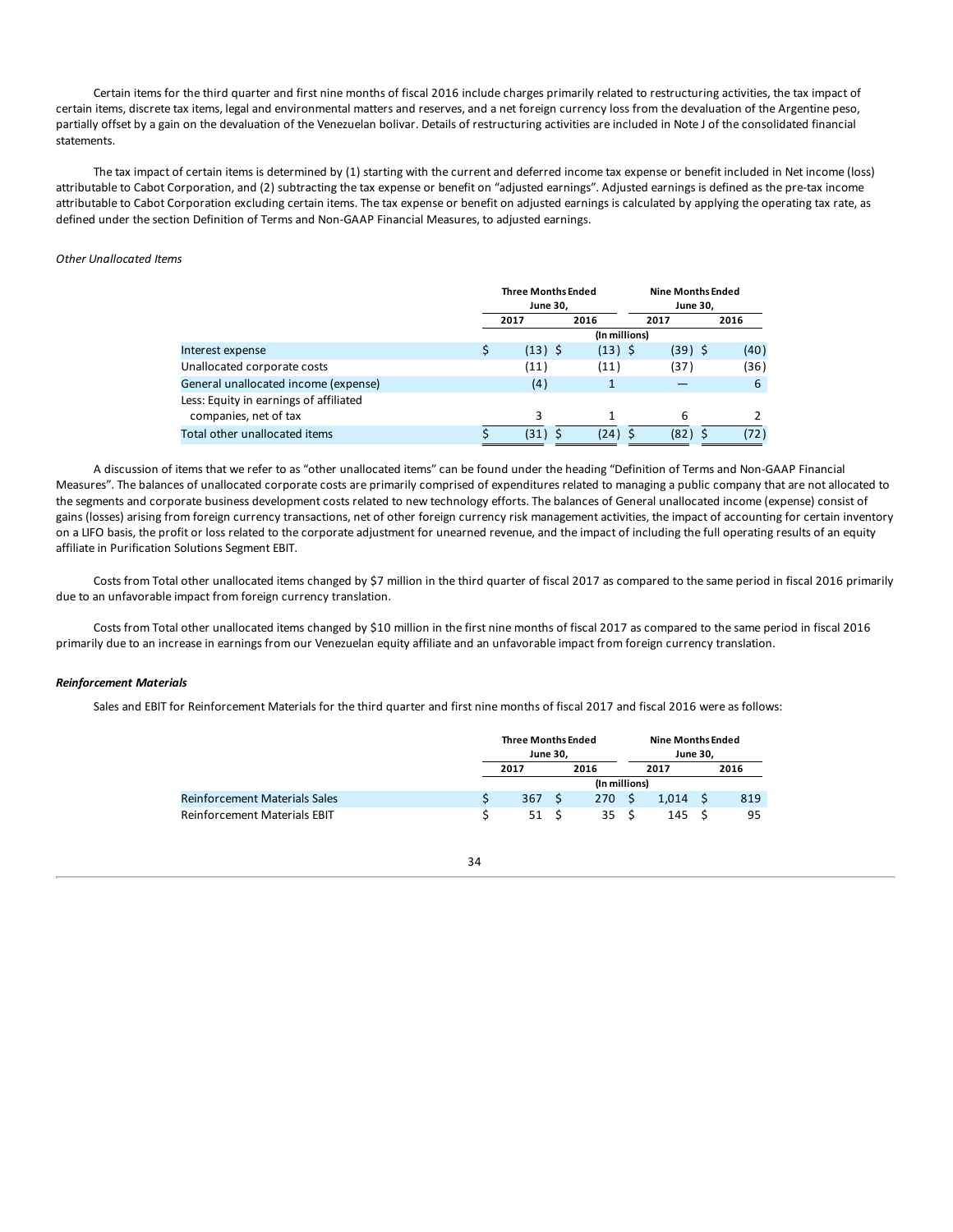In the third quarter of fiscal 2017, sales in Reinforcement Materials increased by \$97 million when compared to the third quarter of fiscal 2016. The increase was principally driven by a more favorable price and product mix (combined \$106 million). The favorable price and product mix impact was primarily due to higher selling prices in the quarter from price adjustments to customers for increases in raw material costs and higher contract and spot prices. The increases were partially offset by an unfavorable impact from foreign currency translation (\$7 million) and lower volumes (\$2 million).

In the first nine months of fiscal 2017, sales in Reinforcement Materials increased by \$195 million when compared to the first nine months of fiscal 2016. The increase was principally driven by a more favorable price and product mix (combined \$194 million) and higher volumes (\$15 million), partially offset by an unfavorable impact of foreign currency translation (\$13 million). The more favorable price and product mix impact was primarily due to higher selling prices in the period from price adjustments to customers for increases in raw material costs and higher contract and spot prices.

EBIT in Reinforcement Materials increased by \$16 million in the third quarter of fiscal 2017 compared to the same period of fiscal 2016. The increase was principally driven by higher unit margins (\$22 million), partially offset by higher fixed costs (\$7 million). Higher unit margins were driven by price improvements in calendar year 2017 customer agreements, a more favorable product mix, and spot pricing in Asia.

EBIT in Reinforcement Materials increased by \$50 million in the first nine months of fiscal 2017 compared to the same period of fiscal 2016. The increase was principally driven by higher unit margins (\$53 million), higher volumes (\$7 million) and a favorable impact from changing inventory levels (\$8 million), partially offset by higher fixed costs (\$14 million) and an unfavorable impact from foreign currency translation (\$3 million). Higher unit margins were driven by price improvements in calendar year 2017 customer agreements and spot pricing in Asia. Higher fixed costs were primarily driven by increased maintenance activities.

#### *Performance Chemicals*

Sales and EBIT for Performance Chemicals for the third quarter and first nine months of fiscal 2017 and fiscal 2016 were as follows:

|                                          | <b>Three Months Ended</b><br><b>June 30.</b> |       |  |               | <b>Nine Months Ended</b><br><b>June 30,</b> |  |      |
|------------------------------------------|----------------------------------------------|-------|--|---------------|---------------------------------------------|--|------|
|                                          |                                              | 2017  |  | 2016          | 2017                                        |  | 2016 |
|                                          |                                              |       |  | (In millions) |                                             |  |      |
| Specialty Carbons and Formulations Sales |                                              | 154 S |  | 152           | 454                                         |  | 437  |
| <b>Metal Oxides Sales</b>                |                                              | 75    |  | 76            | 208                                         |  | 214  |
| Performance Chemicals Sales              |                                              | 229   |  | 228           | 662                                         |  | 651  |
| Performance Chemicals EBIT               |                                              | 46    |  | 59            | 146                                         |  | 167  |

In the third quarter of fiscal 2017, sales in Performance Chemicals increased by \$1 million when compared to the third quarter of fiscal 2016. The increase was due to a more favorable price and product mix (combined \$7 million), partially offset by an unfavorable impact from foreign currency translation (\$6 million). The favorable price and product mix impact was primarily due to higher selling prices in the quarter from price adjustments to customers for increases in raw material costs.

In the first nine months of fiscal 2017, sales in Performance Chemicals increased by \$11 million when compared to the same period of fiscal 2016. The increase was primarily due to higher volumes (\$31 million), partially offset by a less favorable price and product mix (combined \$6 million) and an unfavorable impact from foreign currency translation (\$13 million). Higher volumes were primarily related to the Specialty Carbons and Formulations business in both Europe and China.

EBIT in Performance Chemicals decreased by \$13 million in the third quarter of fiscal 2017 when compared to the same quarter of fiscal 2016 principally due to lower unit margins (\$10 million), higher fixed costs (\$6 million) and an unfavorable impact from foreign currency translation (\$1 million), partially offset by a favorable impact from changing inventory levels (\$4 million). Lower unit margins were primarily due to higher raw material costs in Specialty Carbons and Formulations. Higher fixed costs were primarily driven by unplanned plant downtime in Specialty Carbons and Formulations.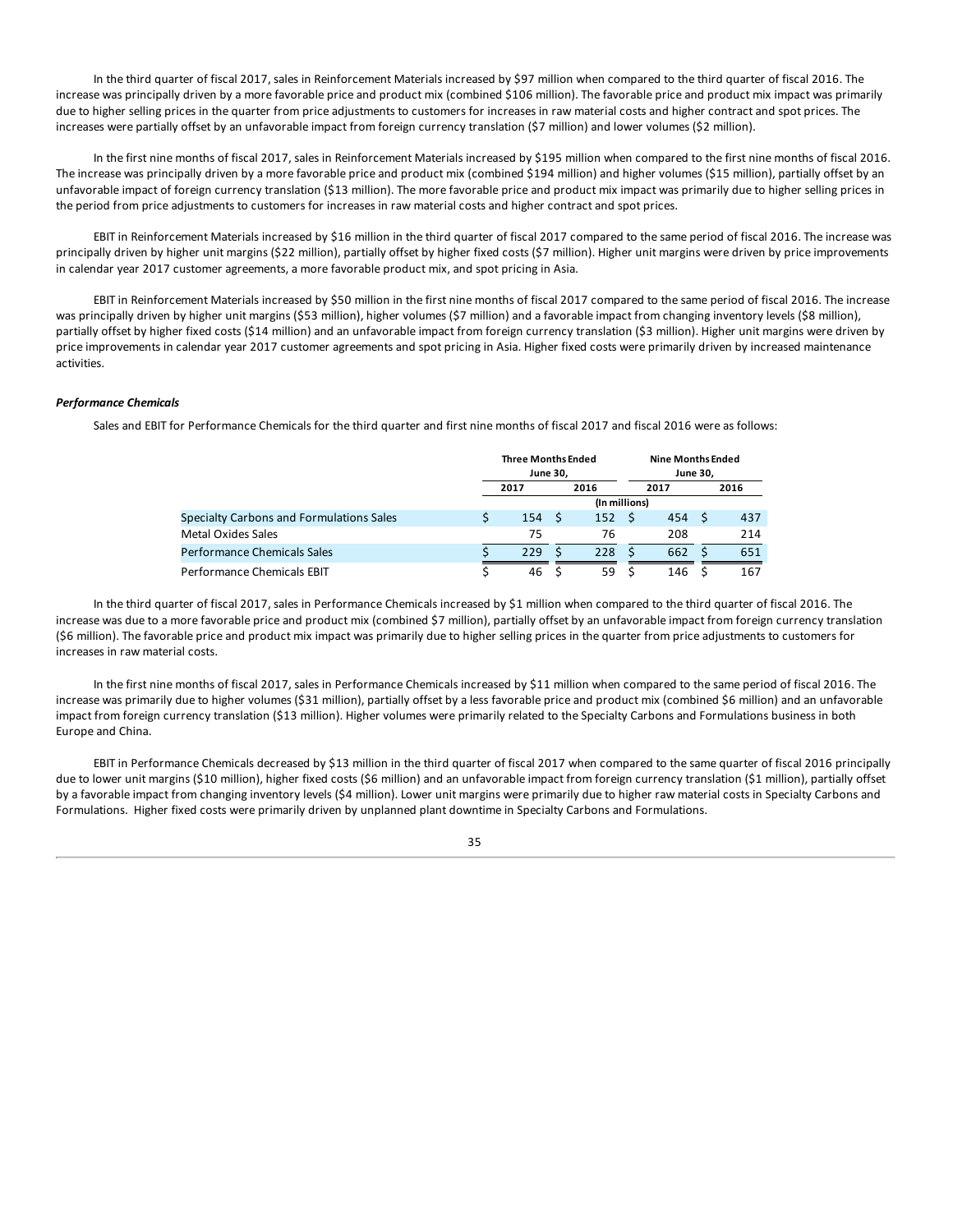EBIT in Performance Chemicals decreased by \$21 million in the first nine months of fiscal 2017 when compared to the same period of fiscal 2016 principally due to lower unit margins (\$26 million), higher fixed costs (\$17 million) and an unfavorable impact from foreign currency translation (\$2 million), partially offset by higher volumes (\$19 million) and a favorable impact from changing inventory levels (\$4 million). Lower unit margins were primarily due to higher raw material costs in Specialty Carbons and Formulations. Higher fixed costs were primarily due to increased maintenance costs from plant turnarounds and unplanned plant downtime in Specialty Carbons and Formulations.

#### *Purification Solutions*

Sales and EBIT for Purification Solutions for the third quarter and the first nine months of fiscal 2017 and fiscal 2016 were as follows:

|                                     | <b>Three Months Ended</b><br><b>June 30.</b> |  | <b>Nine Months Ended</b><br><b>June 30.</b> |      |  |      |
|-------------------------------------|----------------------------------------------|--|---------------------------------------------|------|--|------|
|                                     | 2017                                         |  | 2016                                        | 2017 |  | 2016 |
|                                     |                                              |  | (In millions)                               |      |  |      |
| <b>Purification Solutions Sales</b> | 71 S                                         |  | 77                                          | 207  |  | 210  |
| <b>Purification Solutions EBIT</b>  | $\overline{2}$                               |  | —                                           | 4    |  |      |

Sales in Purification Solutions decreased by \$6 million in the third quarter of fiscal 2017 compared to the same period of fiscal 2016 due to lower volumes (\$2 million), a less favorable price and product mix (combined \$2 million) and an unfavorable impact from foreign currency translation (\$1 million).

Sales in Purification Solutions decreased by \$3 million in the first nine months of fiscal 2017 when compared to the same period of fiscal 2016 due to a less favorable price and product mix (combined \$13 million) and an unfavorable impact from foreign currency translation (\$2 million), partially offset by higher volumes (\$12 million). The less favorable price and product mix was driven by an increase in mercury removal volumes.

EBIT in Purification Solutions decreased by \$2 million in the third quarter of fiscal 2017 when compared to the same quarter of fiscal 2016 due to lower volumes (\$2 million), lower unit margins (\$2 million) and higher fixed costs (\$3 million), partially offset by a favorable impact from changing inventory levels (\$4 million). Higher fixed costs were driven by costs associated with a temporary plant disruption. EBIT in Purification Solutions increased by \$11 million in the first nine months of fiscal 2017 when compared to the same period of fiscal 2016 due to higher volumes (\$7 million), a favorable impact from changing inventory levels (\$11 million) and a favorable impact from foreign currency translation (\$2 million), partially offset by lower unit margins (\$5 million) and higher fixed costs (\$5 million). Higher volumes were driven by higher sales to mercury removal customers.

#### *Specialty Fluids*

Sales and EBIT for Specialty Fluids for the third quarter and the first nine months of fiscal 2017 and 2016 were as follows:

|                               | <b>Three Months Ended</b><br><b>June 30.</b> |  |               | <b>Nine Months Ended</b><br><b>June 30,</b> |      |  |      |
|-------------------------------|----------------------------------------------|--|---------------|---------------------------------------------|------|--|------|
|                               | 2017                                         |  | 2016          |                                             | 2017 |  | 2016 |
|                               |                                              |  | (In millions) |                                             |      |  |      |
| <b>Specialty Fluids Sales</b> | 12 <sup>5</sup>                              |  | 19            |                                             | 30   |  | 32   |
| Specialty Fluid EBIT          | 4                                            |  | 10            |                                             | 6    |  | 8    |

Sales in Specialty Fluids decreased by \$7 million in the third quarter of fiscal 2017 when compared to the same period of fiscal 2016, primarily due to lower volumes (\$10 million), partially offset by a more favorable price and product mix (combined \$3 million). Sales in Specialty Fluids decreased by \$2 million in the first nine months of fiscal 2017 when compared to the same period of fiscal 2016 primarily due to lower volumes (\$2 million). The decrease in volumes for both comparative periods was driven by lower project activity, partially offset by stronger demand for fine cesium chemicals.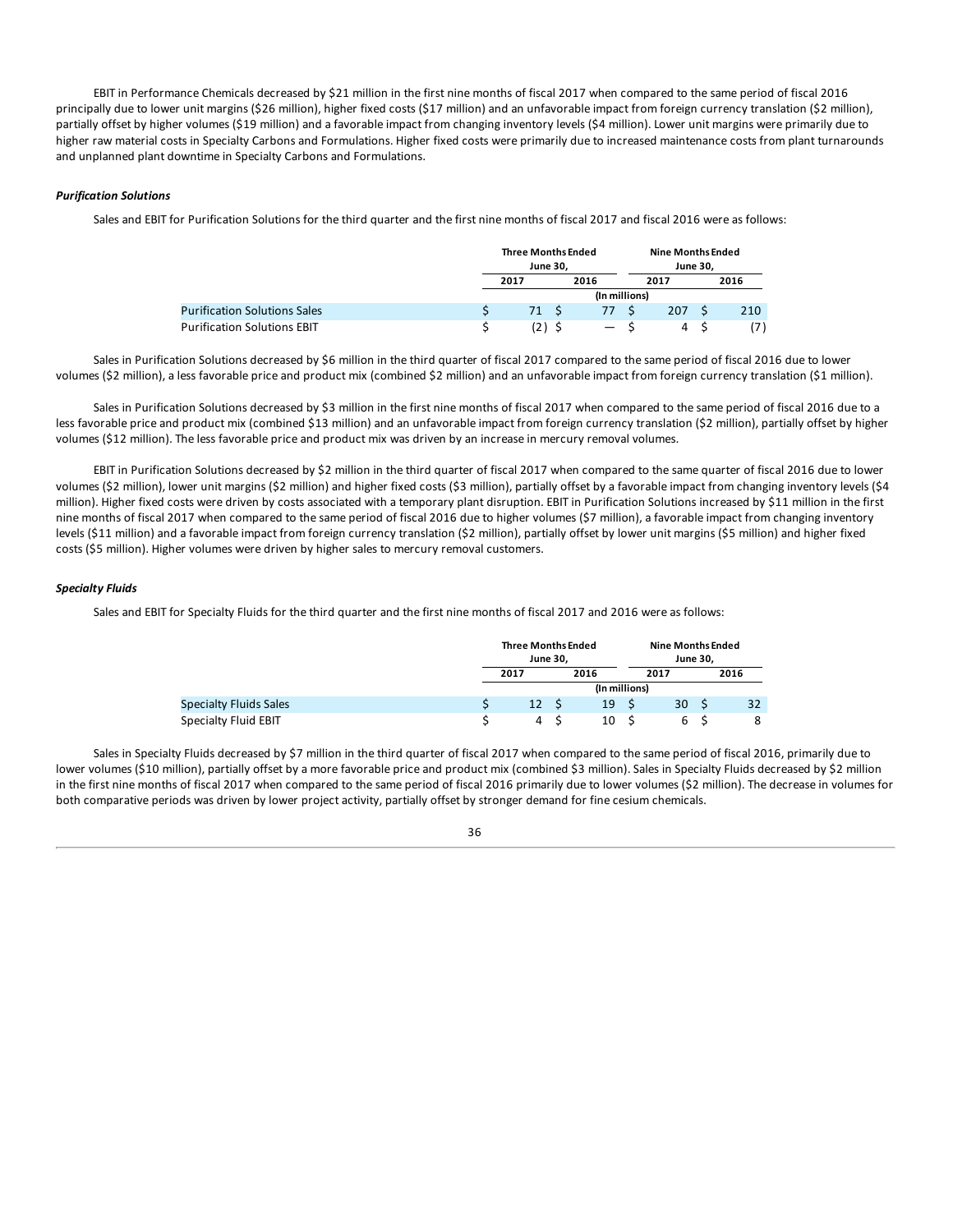EBIT in Specialty Fluids decreased by \$6 million in the third quarter of fiscal 2017 compared to the same period of fiscal 2016. The decrease was due to lower volumes (\$8 million), partially offset by higher unit margins (\$2 million). EBIT in Specialty Fluids decreased by \$2 million in the first nine months of fiscal 2017 when compared to the same period of fiscal 2016 due to lower volumes (\$1 million) and lower unit margins and higher fixed costs (combined \$1 million).

#### *Outlook*

During the fourth quarter, we anticipate that Reinforcement Materials will continue to benefit from overall favorable market conditions, although we expect to see modestly higher fixed costs in the quarter. Demand in our Performance Chemicals end markets remains robust, and we expect the segment's volumes and product mix in the fourth quarter to improve with the resolution of the unplanned plant downtime that impacted the segment's results in the third quarter. Purification Solutions is expected to benefit from seasonal volume growth and lower fixed costs in the fourth quarter.

#### **Cash Flows and Liquidity**

#### *Overview*

Our liquidity position, as measured by cash and cash equivalents plus borrowing availability, decreased by \$2 million during the first nine months of fiscal 2017 which was attributable to a lower cash balance at June 30, 2017. As of June 30, 2017, we had cash and cash equivalents of \$198 million and borrowing availability under our revolving credit agreement of \$1 billion. Borrowings under our revolving credit agreement may be used for working capital, letters of credit and other general corporate purposes. There was no outstanding balance of commercial paper as of June 30, 2017. At June 30, 2017, we were in compliance with all covenants under our revolving credit facility, including the total consolidated debt to consolidated EBITDA (earnings before interest, taxes, depreciation and amortization) covenant.

We generally manage our cash and debt on a global basis to provide for working capital requirements as needed by region or site. Cash and debt are generally denominated in the local currency of the subsidiary holding the assets or liabilities, except where there are operational cash flow reasons to hold nonfunctional currency or debt. The vast majority of our cash and cash equivalent holdings tend to be held outside the U.S., as excess cash balances in the U.S. are generally used to repay commercial paper issued during the period.

We anticipate sufficient liquidity from (i) cash on hand; (ii) cash flows from operating activities; and (iii) cash available from our revolving credit agreement and our commercial paper program to meet our operational and capital investment needs and financial obligations for the foreseeable future. The liquidity we derive from cash flows from operations is, to a large degree, predicated on our ability to collect our receivables in a timely manner, the cost of our raw materials, and our ability to manage inventory levels.

We issued \$250 million of 2.55% fixed rate debt in fiscal 2012 that matures on January 15, 2018. Our intention is to refinance these securities prior to their maturity.

The following discussion of the changes in our cash balance refers to the various sections of our Consolidated Statements of Cash Flows.

#### *Cash Flows from Operating Activities*

Cash provided by operating activities, which consists of net income adjusted for the various non-cash items included in income, changes in working capital and changes in certain other balance sheet accounts, totaled \$183 million in the first nine months of fiscal 2017 compared to \$295 million during the same period of fiscal 2016.

Cash provided by operating activities in the first nine months of fiscal 2017 was driven primarily by net income, excluding the non-cash impact of depreciation and amortization of \$115 million. In addition, there was an increase in accounts payable and accrued liabilities. Partially offsetting these cash inflows was an increase in accounts and notes receivable, inventories, and deferred tax benefits.

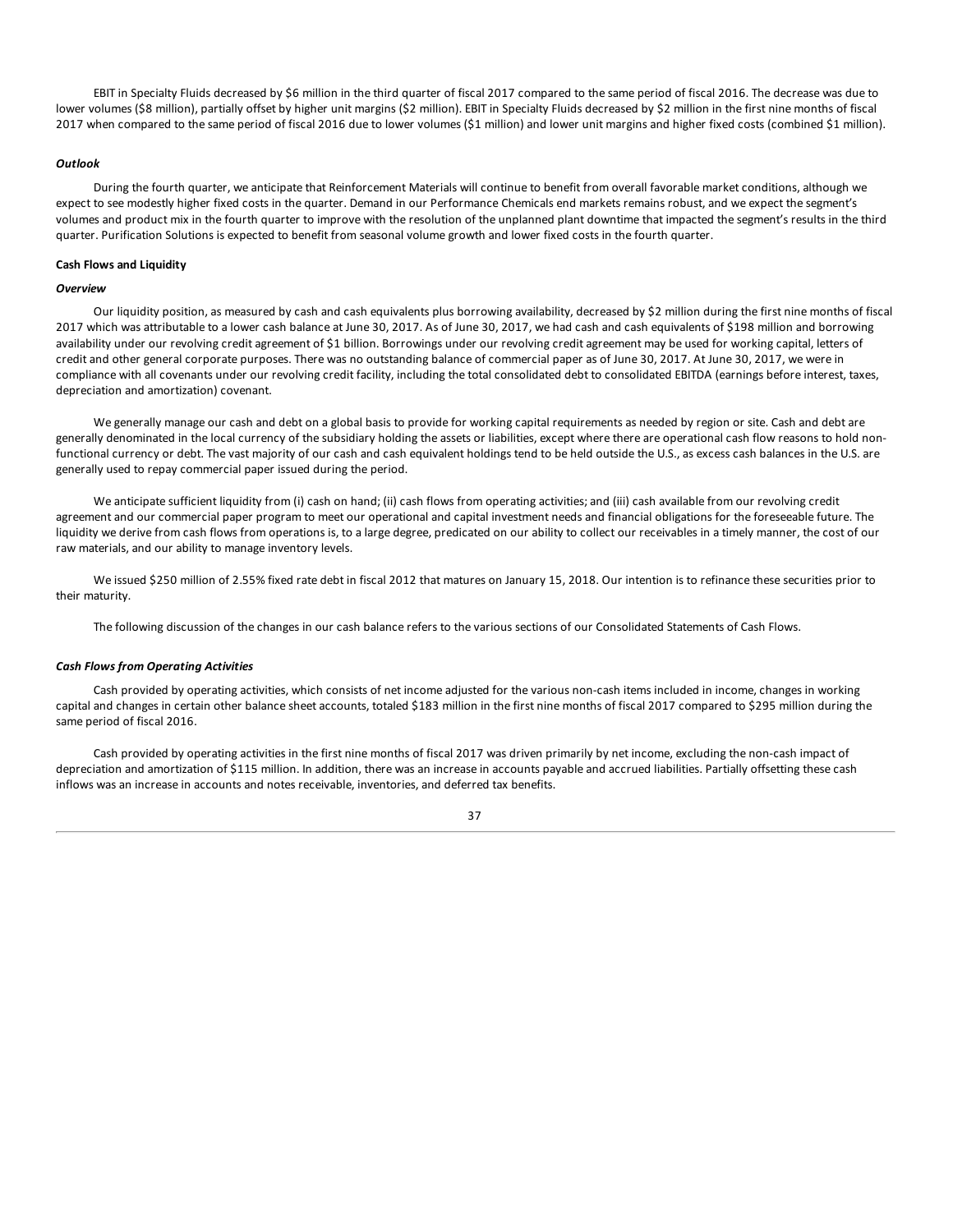Cash provided by operating activities in the first nine months of fiscal 2016 was driven primarily by net income, excluding the non-cash impact of certain long-lived asset write-offs of \$23 million and depreciation and amortization of \$122 million. In addition, there was a decrease in accounts receivable and inventories, largely driven by lower raw material costs and associated price reductions as well as overall lower volumes. Partially offsetting these cash inflows were lower accounts payable and accrued liabilities.

#### *Cash Flows from Investing Activities*

In the nine months ended June 30, 2017, investing activities consumed \$89 million of cash, which was primarily driven by capital expenditures of \$86 million. These capital expenditures were primarily for sustaining and compliance capital projects at our operating facilities. In the nine months ended June 30, 2016, investing activities consumed \$70 million of cash, which was primarily driven by capital expenditures of \$80 million, offset by \$16 million of proceeds from the sale of land.

Capital expenditures for fiscal 2017 are expected to be approximately \$150 million. Our planned capital spending program for fiscal 2017 is primarily for sustaining, compliance, and improvement capital projects at our operating facilities.

#### *Cash Flows from Financing Activities*

Financing activities consumed \$86 million of cash in the first nine months of fiscal 2017 compared to \$97 million of cash consumed in the first nine months of fiscal 2016. In the first nine months of fiscal 2017, we used our cash for share repurchases and dividend distributions. In the first nine months of fiscal 2016, we used our cash for share repurchases, dividend distributions and to repay debt.

#### *Purchase Commitments*

We have entered into long-term purchase agreements primarily for the purchase of raw materials. Under certain of these agreements the quantity of material being purchased is fixed, but the price paid changes as market prices change. For those commitments, the amounts included in the table below are based on market prices at June 30, 2017.

|                                |                             |      |      | <b>Payments Due by Fiscal Year</b> |      |                   |       |
|--------------------------------|-----------------------------|------|------|------------------------------------|------|-------------------|-------|
|                                | Remainder of<br>Fiscal 2017 | 2018 | 2019 | 2020                               | 2021 | <b>Thereafter</b> | Total |
|                                |                             |      |      | (In millions)                      |      |                   |       |
| <b>Reinforcement Materials</b> | 59                          | 213  | 209  | 135                                | 102  | 1,458             | 2,176 |
| Performance Chemicals          | 10                          | 36   | 35   | 30                                 | 28   | 201               | 340   |
| <b>Purification Solutions</b>  |                             | 9    |      | 6                                  |      |                   | 25    |
| Total                          | 72                          | 258  | 251  | 171                                | 130  | 1,659             | 2.541 |

#### *Off-balance sheet arrangements*

We have no material transactions that meet the definition of an off-balance sheet arrangement.

## *Forward-Looking Information*

This report on Form 10-Q contains "forward-looking statements" under the Federal securities laws. These forward-looking statements address expectations or projections about the future, including our expectations for future financial performance; demand for our products; the amount and timing of the charge to earnings we will record and the cash outlays we will make in connection with the closing of certain manufacturing facilities and restructuring initiatives; our estimated future amortization expenses for our intangible assets; the sufficiency of our cash on hand, cash provided from operations and cash available under our credit facilities to fund our cash requirements; our plans to refinance our 2.55% fixed rate debt prior to its maturity; uses of available cash including anticipated capital spending and future cash outlays associated with long-term contractual obligations; our expected tax rate for fiscal 2017; and the possible outcome of legal and environmental proceedings. From time to time, we also provide forward-looking statements in other materials we release to the public and in oral statements made by authorized officers.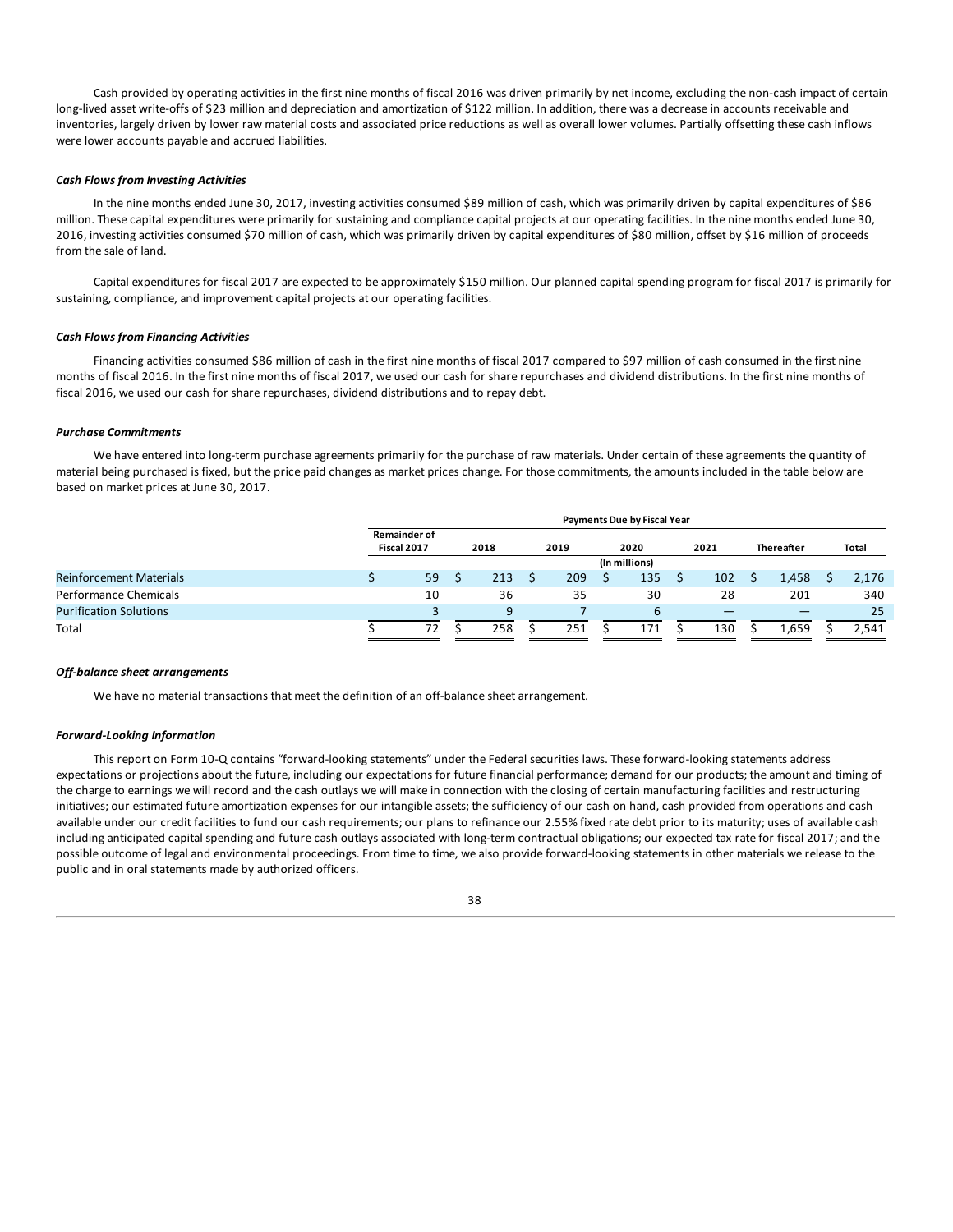Forward-looking statements are not guarantees of future performance and are subject to risks, uncertainties, potentially inaccurate assumptions, and other factors, some of which are beyond our control or difficult to predict. If known or unknown risks materialize, our actual results could differ materially from those expressed in the forward-looking statements.

In addition to factors described elsewhere in this report, the following are some of the factors that could cause our actual results to differ materially from those expressed in the forward-looking statements: changes in raw material costs; lower than expected demand for our products; changes in environmental requirements in the U.S.; the loss of one or more of our important customers; our inability to complete capacity expansions or other development projects; the availability of raw materials; our failure to develop new products or to keep pace with technological developments; fluctuations in currency exchange rates; patent rights of others; stock and credit market conditions; the timely commercialization of products under development (which may be disrupted or delayed by technical difficulties, market acceptance, competitors' new products, as well as difficulties in moving from the experimental stage to the production stage); demand for our customers' products; competitors' reactions to market conditions; unanticipated disruptions or delays in plant operations or development projects; delays in the successful integration of structural changes, including acquisitions or joint ventures; severe weather events that cause business interruptions, including plant and power outages or disruptions in supplier or customer operations; the accuracy of the assumptions we used in establishing reserves for environmental matters and for our share of liability for respirator claims; and the outcome of pending litigation. Other factors and risks are discussed in our 2016 10-K.

#### **Recently Issued Accounting Pronouncements**

In May 2014, the FASB issued a new standard, the "Revenue from Contracts with Customers", which amends the existing accounting standards for revenue recognition. The standard requires entities to recognize revenue when they transfer promised goods or services to customers in an amount that reflects the consideration the entity expects to be entitled to in exchange for those goods or services. This standard is applicable for fiscal years beginning after December 15, 2017 and for interim periods within those years, and early adoption is permitted for the fiscal years beginning after December 15, 2016. We expect to adopt this standard on October 1, 2018. We are currently evaluating the impact the adoption of this standard may have on our consolidated financial statements.

In February 2016, the FASB issued a new standard for the accounting for leases. This new standard requires lessees to recognize assets and liabilities for most leases, but recognize expenses on their income statements in a manner that is similar to the current accounting treatment for leases. The standard is applicable for fiscal years beginning after December 15, 2018 and for interim periods within those years, and early adoption is permitted. We expect to adopt the standard on October 1, 2019. We are currently evaluating the impact of the adoption of this standard on our consolidated financial statements.

In March 2016, the FASB issued a new standard that amends the accounting standard for stock compensation by simplifying several aspects of the accounting for employee share-based payment transactions, including the related accounting for income taxes, forfeitures, and the withholding of shares to satisfy the employer's tax withholding requirements, as well as classification in the statements of cash flows. The new standard is effective for fiscal years beginning after December 15, 2016, including interim periods within those years, and early adoption is permitted. We expect to adopt the standard on October 1, 2017. The adoption of this standard is not expected to materially impact our consolidated financial statements.

In August 2016, the FASB issued final amendments to clarify how entities should classify certain cash receipts and cash payments on the statement of cash flows such as distributions received from equity method investees, proceeds from settlement of insurance claims, and proceeds from the settlement of corporate-owned life insurance policies. The new standard is effective for fiscal years beginning after December 15, 2017, including interim periods within those years, and early adoption is permitted. We are evaluating this standard and the timing of its adoption. The adoption of this standard is not expected to materially impact our consolidated financial statements.

In January 2017, the FASB issued a new standard that amends and simplifies the accounting standard for goodwill impairment. The new standard removes Step 2 of the goodwill impairment test, which requires a hypothetical purchase price allocation. A goodwill impairment will now be the amount by which a reporting unit's carrying value exceeds its fair value, limited to the total amount of goodwill allocated to that reporting unit. The new standard is effective for annual and any interim impairment tests for periods beginning after December 15, 2019, and early adoption is permitted for any impairment tests performed after January 1, 2017. We adopted this standard on January 1, 2017. The adoption of this standard had no impact on our consolidated financial statements.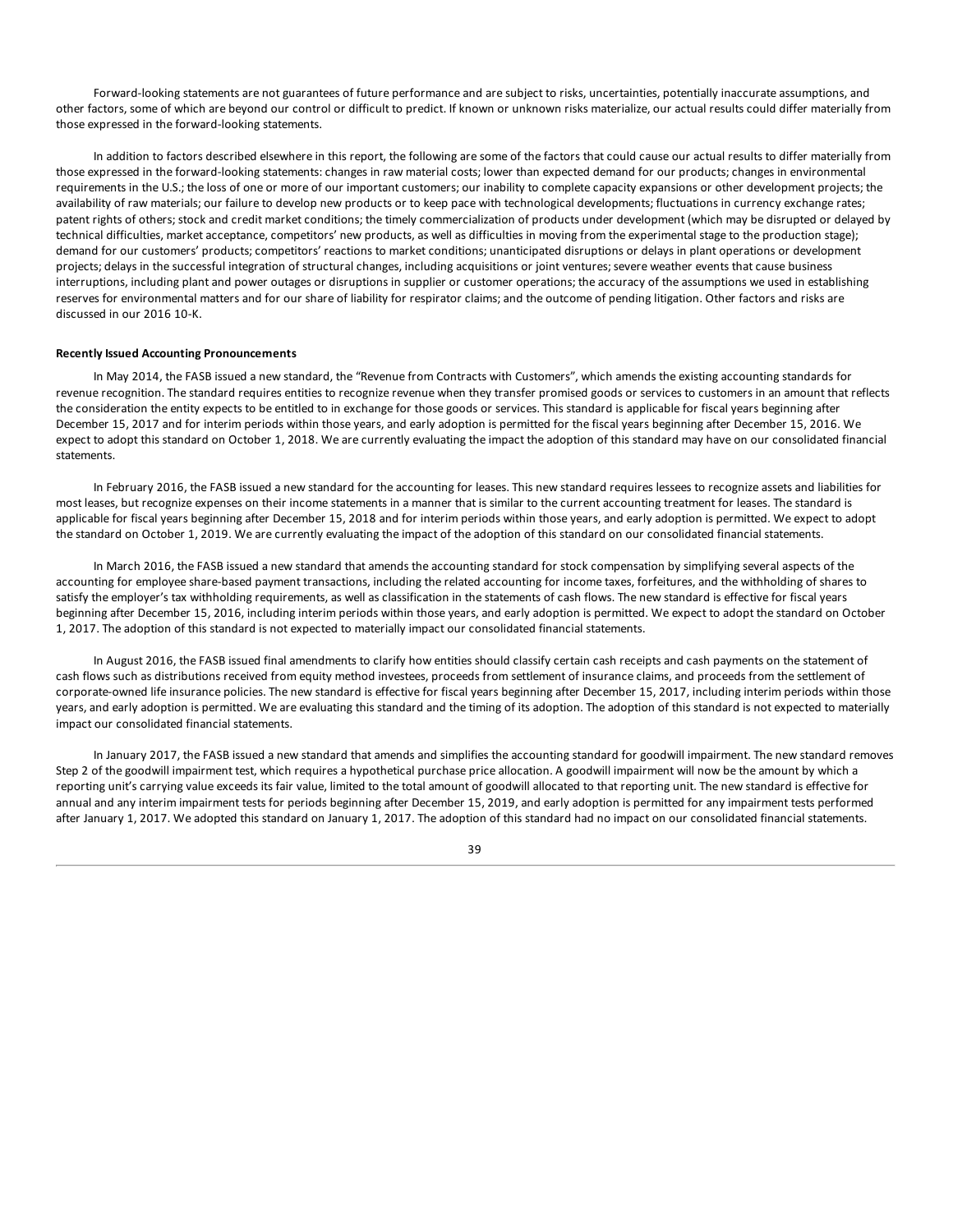<span id="page-39-0"></span>In March 2017, the FASB issued a new standard that amends the requirements on the presentation of net periodic pension and postretirement benefit cost. Currently, net benefit costs are reported as employee costs within operating income. The new standard requires the service cost component to be presented with other employee compensation costs. The other components will be reported separately outside of operations. The new standard is effective for fiscal years beginning after December 15, 2017, including interim periods within those years, and early adoption is permitted as of the beginning of any annual period for which an entity's financial statements (interim or annual) have not been issued. We are evaluating this standard and the timing of its adoption. The adoption of this standard is not expected to materially impact our consolidated financial statements.

## *Item 3. Quantitative and Qualitative Disclosures About Market Risk*

Information about market risks for the period ended June 30, 2017 does not differ materially from that discussed under Item 7A of our 2016 10-K.

#### *Item 4. Controls and Procedures*

As of June 30, 2017, we carried out an evaluation, under the supervision and with the participation of our management, including our Principal Executive Officer and our Executive Vice President and Chief Financial Officer, of the effectiveness of our disclosure controls and procedures pursuant to Rule 13a-15 under the Securities Exchange Act of 1934, as amended (the "Exchange Act"). Based upon that evaluation, our Principal Executive Officer and our Executive Vice President and Chief Financial Officer concluded that our disclosure controls and procedures were effective as of that date.

There were no changes in our internal control over financial reporting that occurred during our fiscal quarter ended June 30, 2017 that have materially affected, or are reasonably likely to materially affect, our internal control over financial reporting.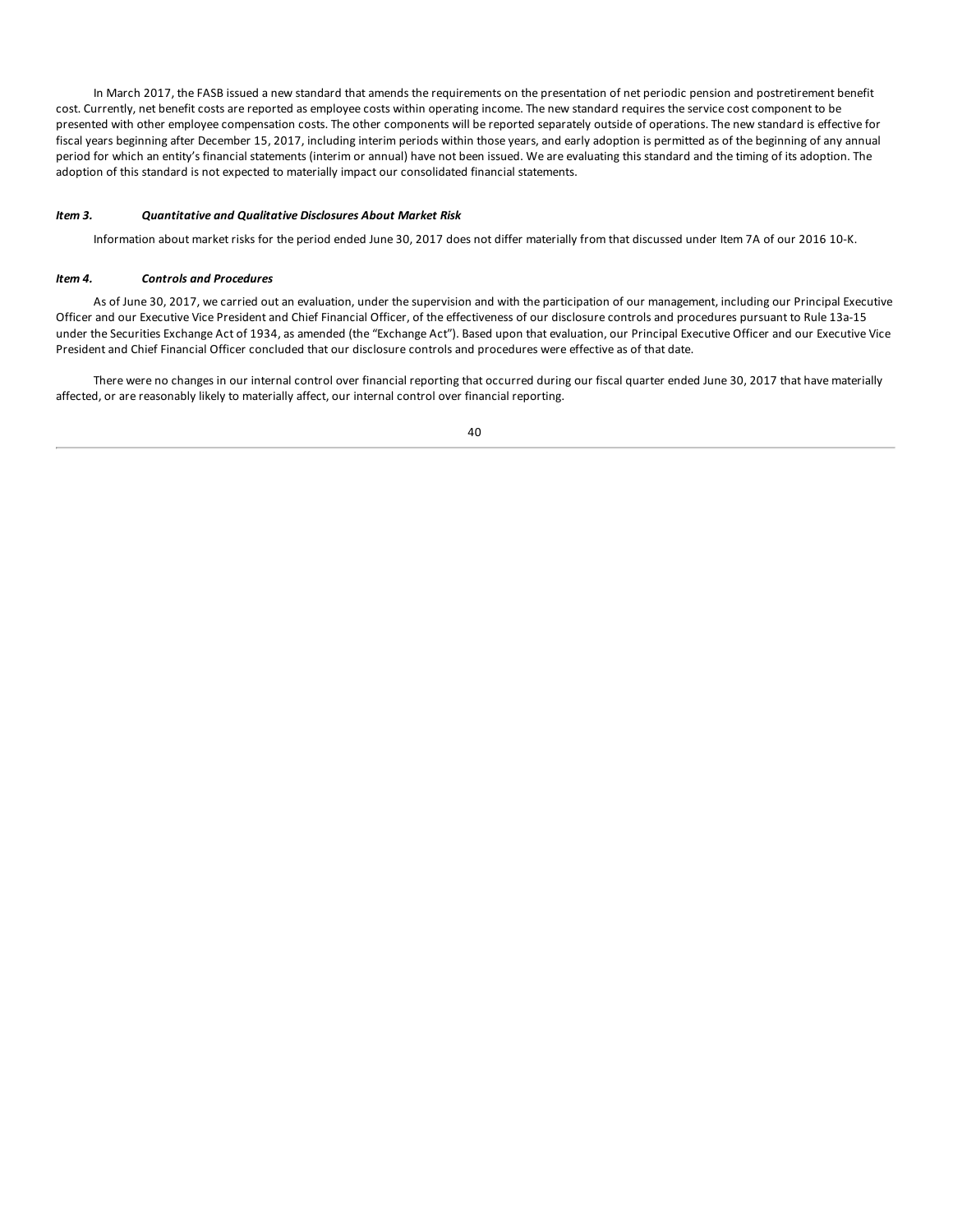#### <span id="page-40-0"></span>*Part II. Other Information*

## *Item I. Legal Proceedings*

#### *Respirator Liabilities*

We have exposure in connection with a safety respiratory products business that a subsidiary acquired from American Optical Corporation ("AO") in an April 1990 asset purchase transaction. The subsidiary manufactured respirators under the AO brand and disposed of that business in July 1995. In connection with its acquisition of the business, the subsidiary agreed, in certain circumstances, to assume a portion of AO's liabilities, including costs of legal fees together with amounts paid in settlements and judgments, allocable to AO respiratory products used prior to the 1990 purchase by the Cabot subsidiary. In exchange for the subsidiary's assumption of certain of AO's respirator liabilities, AO agreed to provide to the subsidiary the benefits of: (i) AO's insurance coverage for the period prior to the 1990 acquisition and (ii) a former owner's indemnity of AO holding it harmless from any liability allocable to AO respiratory products used prior to May 1982. As more fully described in our 2016 10-K, the respirator liabilities generally involve claims for personal injury, including asbestosis, silicosis and coal worker's pneumoconiosis, allegedly resulting from the use of respirators that are alleged to have been negligently designed and/or labeled. Neither Cabot, nor its past or present subsidiaries, at any time manufactured asbestos or asbestos-containing products. At no time did this respiratory product line represent a significant portion of the respirator market.

As of June 30, 2017 and September 30, 2016, there were approximately 37,000 and 38,000 claimants, respectively, in pending cases asserting claims against AO in connection with respiratory products. We have a reserve to cover our expected share of liability for existing and future respirator liability claims. At June 30, 2017 and September 30, 2016, the reserve was \$18 million and \$21 million, respectively. Cash payments related to this liability were approximately \$3 million in the first nine months of both fiscal 2017 and 2016.

Our current estimate of the cost of our share of existing and future respirator liability claims is based on facts and circumstances existing at this time. Developments that could affect our estimate include, but are not limited to, (i) significant changes in the number of future claims, (ii) changes in the rate of dismissals without payment of pending claims, (iii) significant changes in the average cost of resolving claims, (iv) significant changes in the legal costs of defending these claims, (v) changes in the nature of claims received, (vi) changes in the law and procedure applicable to these claims, (vii) the financial viability of other parties which contribute to the settlement of respirator claims, (viii) a change in the availability of insurance coverage maintained by certain of the other parties which contribute to the settlement of respirator claims, or the indemnity provided by a former owner of the business, (ix) changes in the allocation of costs among the various parties paying legal and settlement costs, and (x) a determination that the assumptions that were used to estimate our share of liability are no longer reasonable. We cannot determine the impact of these potential developments on our current estimate of our share of liability for existing and future claims. Accordingly, the actual amount of these liabilities for existing and future claims could be different than the reserved amount.

#### *Other Matters*

We are subject to various other lawsuits, claims and contingent liabilities arising in the ordinary course of our business and with respect to our divested businesses. We do not believe that any of these matters will have a material adverse effect on our financial position; however, litigation is inherently unpredictable. We could incur judgments, enter into settlements or revise our expectations regarding the outcome of certain matters, and such developments could have a material impact on our results of operations in the period in which the amounts are accrued or our cash flows in the period in which the amounts are paid.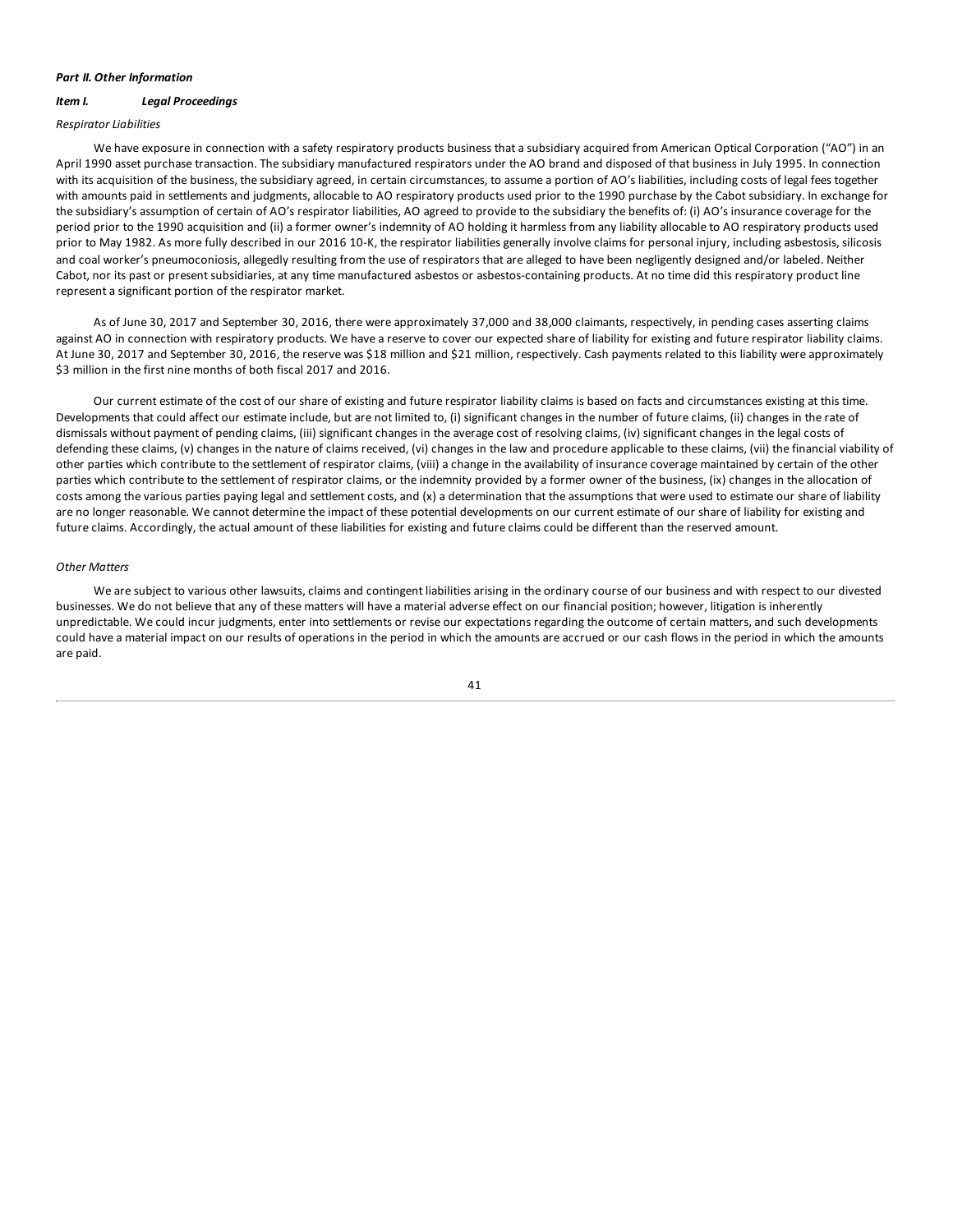## <span id="page-41-0"></span>*Item 2. Unregistered Sales of Equity Securities and Use of Proceeds*

The table below sets forth information regarding Cabot's purchases of its equity securities during the quarter ended June 30, 2017:

## **Issuer Purchases of Equity Securities**

| Period                        | <b>Total Number of</b><br><b>Shares</b><br>Purchased <sup>(1)</sup> (2) | <b>Average Price</b><br>Paid per Share | <b>Total Number of</b><br><b>Shares Purchased</b><br>as Part of Publicly<br><b>Announced Plans or</b><br>Programs <sup>(1)</sup> | <b>Maximum Number (or</b><br><b>Approximate Dollar</b><br>Value) of Shares that<br>May Yet Be Purchased<br>Under the Plans or<br>Programs <sup>(1)</sup> |
|-------------------------------|-------------------------------------------------------------------------|----------------------------------------|----------------------------------------------------------------------------------------------------------------------------------|----------------------------------------------------------------------------------------------------------------------------------------------------------|
| April 1, 2017- April 30, 2017 | $\overline{\phantom{0}}$                                                |                                        |                                                                                                                                  | 2,315,824                                                                                                                                                |
| May 1, 2017 - May 31, 2017    | 250.000                                                                 | 52.36                                  | 250,000                                                                                                                          | 2,065,824                                                                                                                                                |
| June 1, 2017 - June 30, 2017  | $\overline{\phantom{m}}$                                                |                                        |                                                                                                                                  | 2,065,824                                                                                                                                                |
| Total                         | 250.000                                                                 |                                        | 250,000                                                                                                                          |                                                                                                                                                          |

(1) On January 13, 2015, the Company announced that the Board of Directors authorized us to repurchase up to five million shares of our common stock on the open market or in privately negotiated transactions. This authorization does not have a set expiration date.

(2) Total number of shares purchased does not include 298 shares withheld to pay taxes on the vesting of equity awards made under the company's equity incentive plans or to pay the exercise price of options exercised during the period.

## *Item 6. Exhibits*

See the "Exhibit Index" that follows the Signatures page for a list of Exhibits filed or furnished with this Form 10-Q.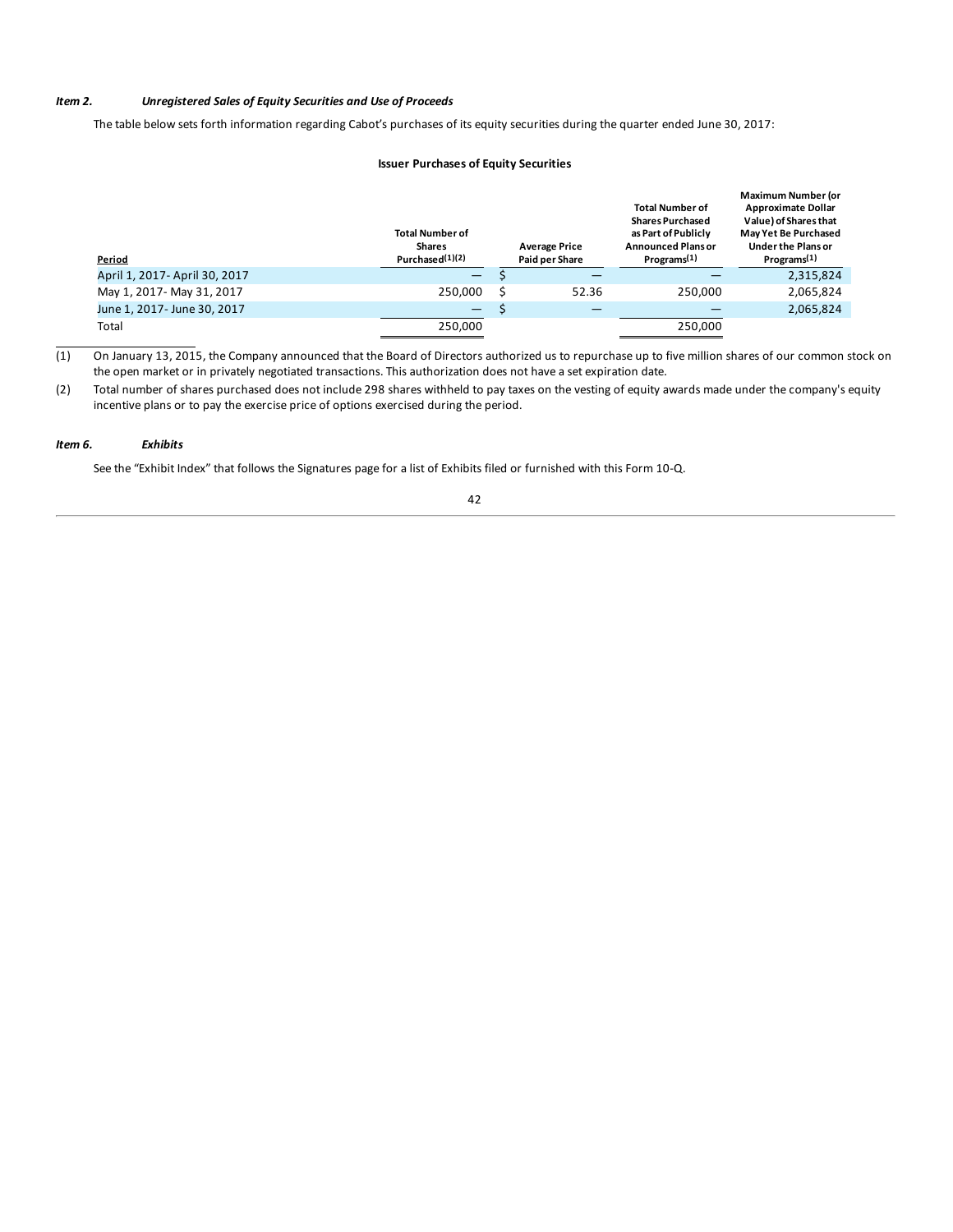## **SIGNATURES**

Pursuant to the requirements of the Securities Exchange Act of 1934, the registrant has duly caused this report to be signed on its behalf by the undersigned thereunto duly authorized.

|  |  | <b>Cabot Corporation</b> |
|--|--|--------------------------|
|--|--|--------------------------|

Date: August 7, 2017 <br>By: /s/ Eduardo E. Cordeiro **Eduardo E. Cordeiro Executive Vice President and Chief Financial Officer (Duly Authorized Officer)** Date: August 7, 2017 **By:** *Same By: By: S/ James P. Kelly* **James P. Kelly Vice President and Controller (Chief Accounting Officer)**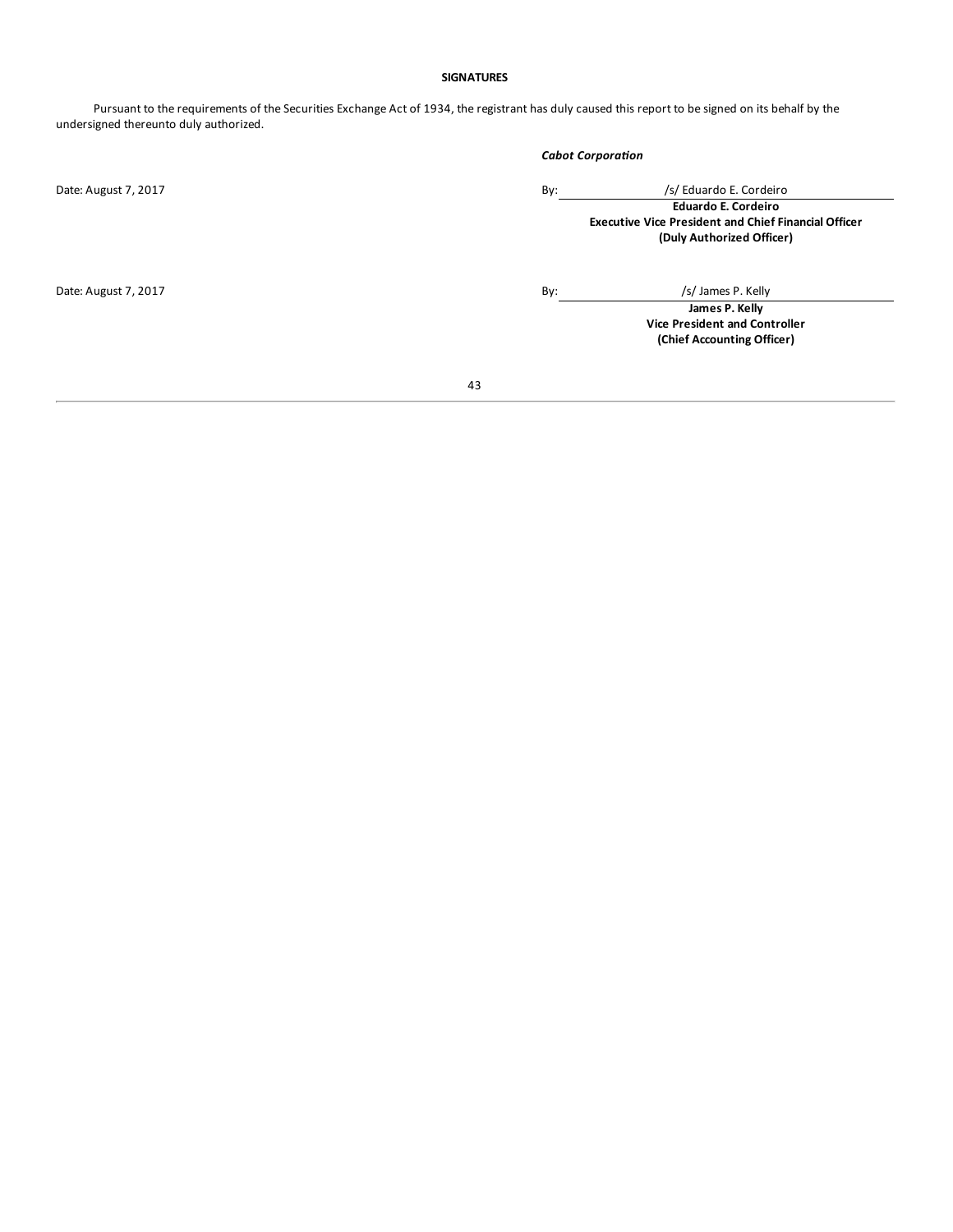## **Exhibit Index**

| Description                                                                                                                                                                                                                                                                                            |
|--------------------------------------------------------------------------------------------------------------------------------------------------------------------------------------------------------------------------------------------------------------------------------------------------------|
| Restated Certificate of Incorporation of Cabot Corporation effective January 9, 2009 (incorporated herein by reference to Exhibit 3.1<br>of Cabot's Quarterly Report on Form 10-Q for the quarterly period ended December 31, 2008, file reference 1-5667, filed with the SEC<br>on February 9, 2009). |
| The By-laws of Cabot Corporation as amended January 8, 2016 (incorporated herein by reference to Exhibit 3.1 of Cabot Corporation's<br>Quarterly Report on Form 10-Q for the quarterly period ended December 31, 2015, file reference 1-5667, filed with the SEC on<br>February 5, 2016).              |
| Form of Performance-Based Restricted Stock Unit Award Certificate under the Cabot Corporation 2017 Long-Term Incentive Plan.                                                                                                                                                                           |
| Form of Time-Based Restricted Stock Unit Award Certificate under the Cabot Corporation 2017 Long-Term Incentive Plan.                                                                                                                                                                                  |
| Form of Stock Option Award Certificate under the Cabot Corporation 2017 Long-Term Incentive Plan.                                                                                                                                                                                                      |
| Certification of Principal Executive Officer required by Rule 13a-14(a) or Rule 15d-14(a) of the Exchange Act.                                                                                                                                                                                         |
| Certification of Principal Financial Officer required by Rule 13a-14(a) or Rule 15d-14(a) of the Exchange Act.                                                                                                                                                                                         |
| Certifications of the Principal Executive Officer and the Principal Financial Officer pursuant to 18 U.S.C. Section 1350.                                                                                                                                                                              |
| <b>XBRL Instance Document.</b>                                                                                                                                                                                                                                                                         |
| XBRL Taxonomy Extension Schema Document.                                                                                                                                                                                                                                                               |
| XBRL Taxonomy Extension Calculation Linkbase Document.                                                                                                                                                                                                                                                 |
| XBRL Taxonomy Extension Definition Linkbase Document.                                                                                                                                                                                                                                                  |
| XBRL Taxonomy Extension Label Linkbase Document.                                                                                                                                                                                                                                                       |
| XBRL Taxonomy Extension Presentation Linkbase Document.                                                                                                                                                                                                                                                |
|                                                                                                                                                                                                                                                                                                        |

\* Filed herewith.

\*\* Furnished herewith.

† Management contract or compensatory plan or arrangement.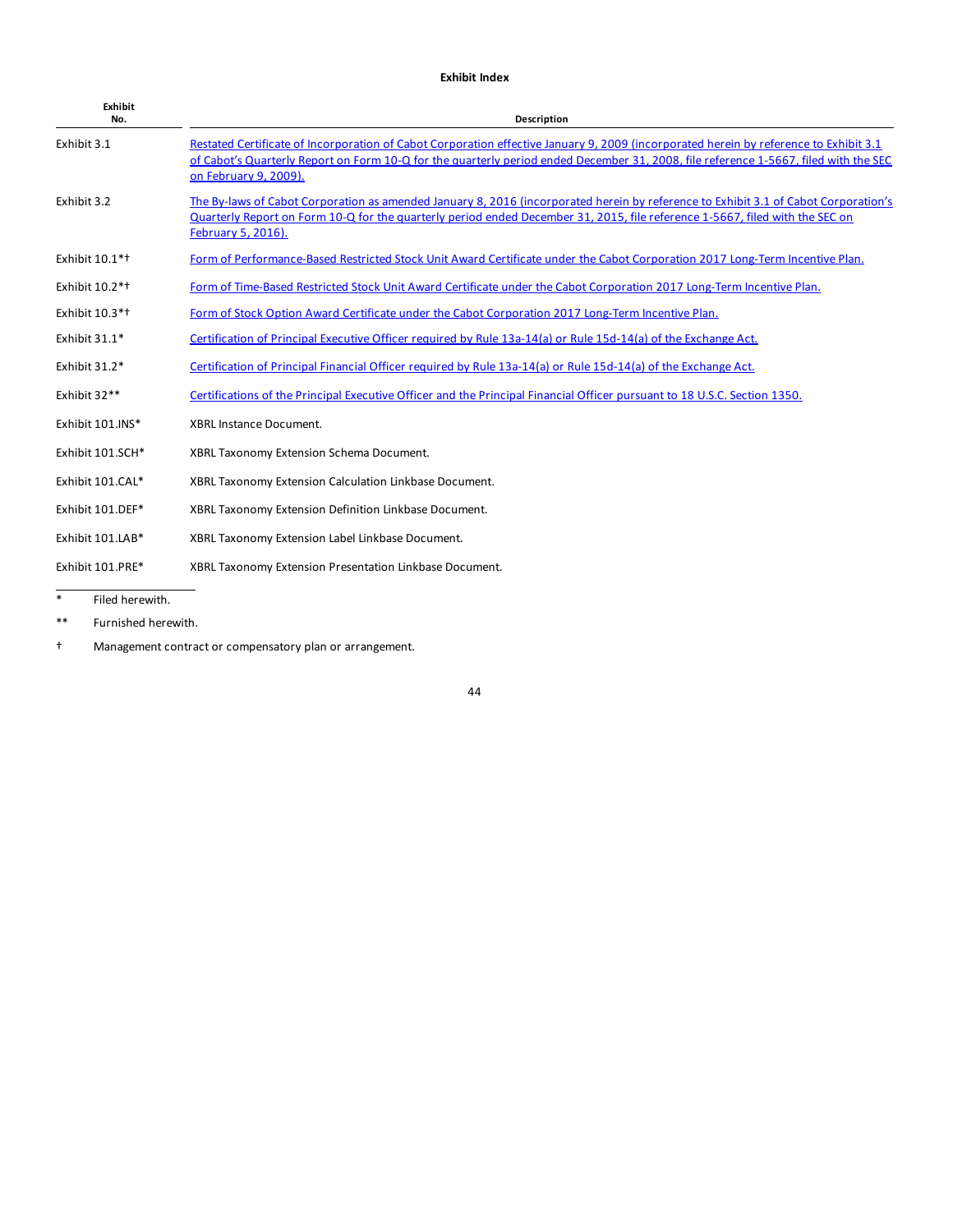## **For use for any participant under the Severance Protection Plan**

**8/7/17**

## **Cabot Corporation 2017 Long-Term Incentive Plan**

## **Performance-Based Restricted Stock Unit Award Certificate**

## **Employee Name**

This Certificate evidences the grant to you by Cabot Corporation (the "Company"), subject to the terms provided herein and in the 2017 Long-Term Incentive Plan (as amended from time to time, the "2017 Plan"), of the number of performance-based Restricted Stock Units set forth in the table below (such units referred to as the "PSUs" or your "Award"). The principal terms of your Award are described below. Except as otherwise expressly provided, all capitalized terms used that are not defined herein shall have the same meaning as in the 2017 Plan.

| PSUs          | [# PSUs] |
|---------------|----------|
| Date of Grant | [Date]   |

**General terms of your Award.** The PSUs give you the conditionalright to receive, without payment, upon the Compensation Committee determining the Company's achievement of the performance metrics outlined in Appendix A attached to this Certificate and subject to the vesting and other conditions set forth in this Certificate and in the 2017 Plan, (i) shares of Stock representing from 0% to 200% of the number of PSUs granted, with the actual number of shares to be delivered determined in accordance with the provisions of Appendix A and rounded to the nearest whole number, it being understood that the Compensation Committee has discretion to adjust the performance metrics outlined in Appendix A to account for, or to take into account in determining whether any performance metric set forth in Appendix A has been achieved, the occurrence of unanticipated events and circumstances during the performance period of this Award as the Compensation Committee deems necessary or advisable, and (ii) following the certification by the Compensation Committee of the performance on which shares will be delivered for a performance period of this Award in accordance with the provisions of Appendix A, dividend equivalents payable in cash, to the extent dividends are paid on the outstanding shares of Stock, and equal in value to the dividends that would have been paid in respect of the Stock deliverable forsuch performance period had such Stock been issued to you on the date of the Compensation Committee's certification. Dividend equivalents will only by paid to you with respect to Shares underlying PSUs with respect to which the Compensation Committee has certified performance and that have not vested as of the applicable Stock dividend record date. Any dividend equivalents payable to you will be paid through the Company's payrollsystem on or as soon as administratively possible after the applicable Stock dividend payment date (but in no event more than sixty (60) days thereafter), subject to your continued Employment through the date that such dividend equivalents are paid. For purposes of this Certificate, "Employment" means only your employment relationship with the Company and its Affiliates and shall not include any other service relationship with the Company and its Affiliates.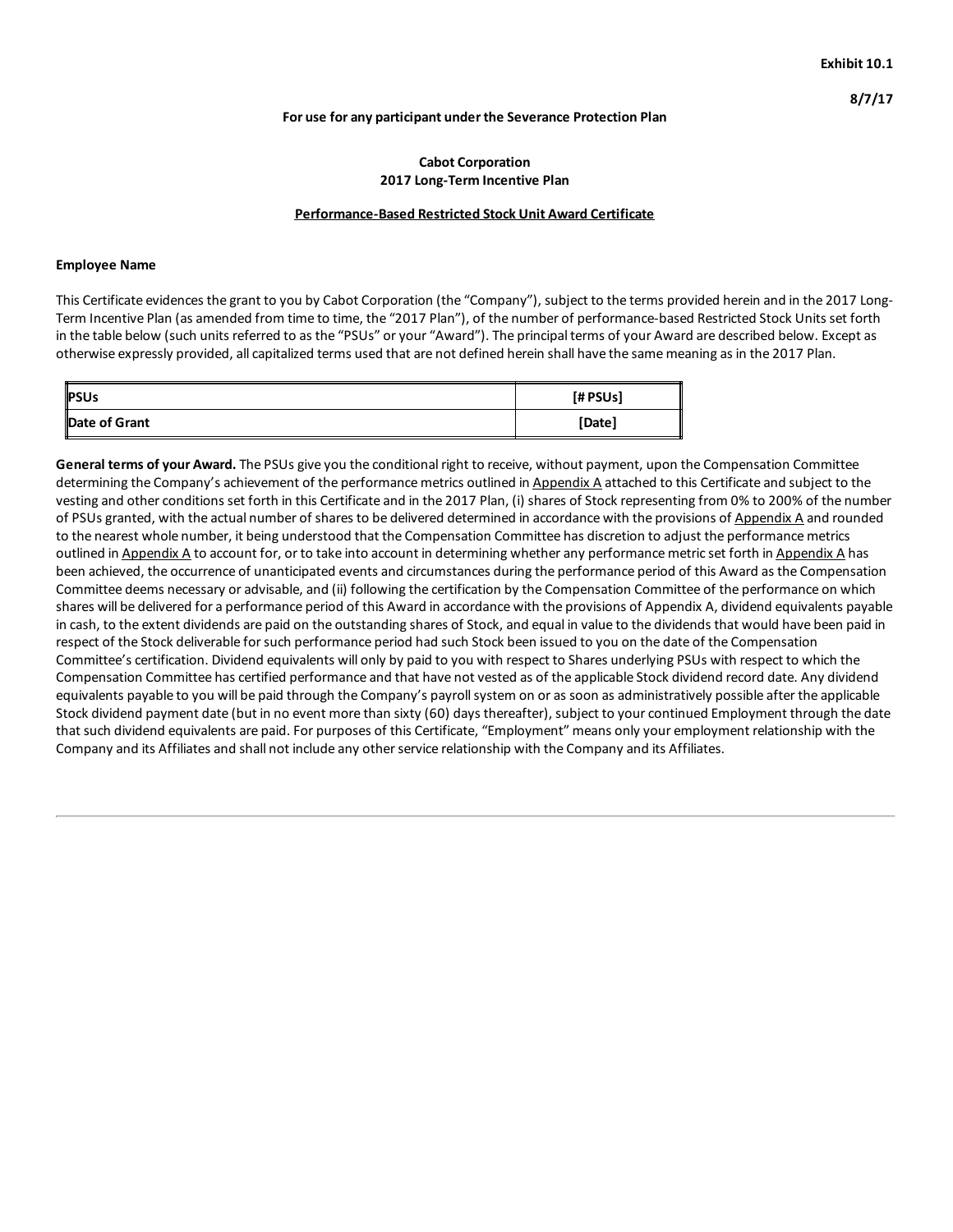**Vesting of your Award.** Except as otherwise provided in the Plan or in this Certificate, and subject to the achievement of the performance metrics outlined in Appendix A, your Award shall vest on the third anniversary of the date of grant, unless it is earlier forfeited as provided below, subject to your continued Employment on the vesting date. Additional vesting provisions and the conditions under which your Award may be [forfeited](#page-2-0) are explained below.

If your Employment ends, the [following](#page-2-0) rules will apply:

- Except as set forth below, if your [Employment](#page-3-0) ceases for any reason you will forfeit your Award immediately upon such cessation of Empl[oyment.](#page-4-0)
- If your [Employment](#page-7-0) ceases because of your death or Disability, the following rules will apply:
	- $\circ$  any portion of your Award as to which at the time your [employment](#page-26-0) ceases the performance criteria have been satisfied (other than the passage of time [necessary](#page-39-0) for vesting) will vest; and
	- $\circ$  any [portion](#page-39-0) of your Award which is conditioned upon satisfaction of performance criteria with respect to a current or [fu](#page-40-0)ture performance period that have not been satisfied at the time your employment ceases will terminate.
- In the event that your [Employment](#page-41-0) is terminated by Cabot or its successor or any of their respective subsidiaries other than for Cause or [you](#page-41-0) resign for Good Reason, in each case, within two years following a Change in Control, the following rules will apply:
	- $\circ$  any portion of your Award as to which at the time your employment ceases the performance criteria have been satisfied (other than the passage of time necessary for vesting) will vest; and
	- o any portion of your Award which is conditioned upon satisfaction of performance criteria with respect to a current or future performance period that have not been satisfied at the time your employment ceases will vest as if target performance had been achieved.
- Notwithstanding anything to the contrary, if your Employment is terminated for Cause or is terminated under circumstances that in the sole discretion of the Administrator would have constituted grounds for your Employment to have been terminated for Cause, you will forfeit your Award immediately upon such termination of Employment.

For purposes of this Certificate, "Cause" means (i) your willful and continued failure to perform substantially your reasonably assigned duties with the Company or any successor entity or any of their respective Affiliates (other than any such failure resulting from your physical or mental incapacity or any such actual, alleged or anticipated failure after you issue a notice of termination for Good Reason) after a written demand forsubstantial performance is delivered to you by the Company which demand specifically identifies the manner in which the Company believes you have not substantially performed your duties; (ii) your willfully engaging in conduct which is demonstrably and materially injurious to the Company, monetarily or otherwise; (iii) your commission of a felony or a crime involving moral turpitude; (iv) your commission of theft, fraud, embezzlement, material breach of trust or any material act of dishonesty involving the Company or any of its subsidiaries; (v) a significant violation by you of the code of conduct of the Company or its subsidiaries, of any material policy of the Company or its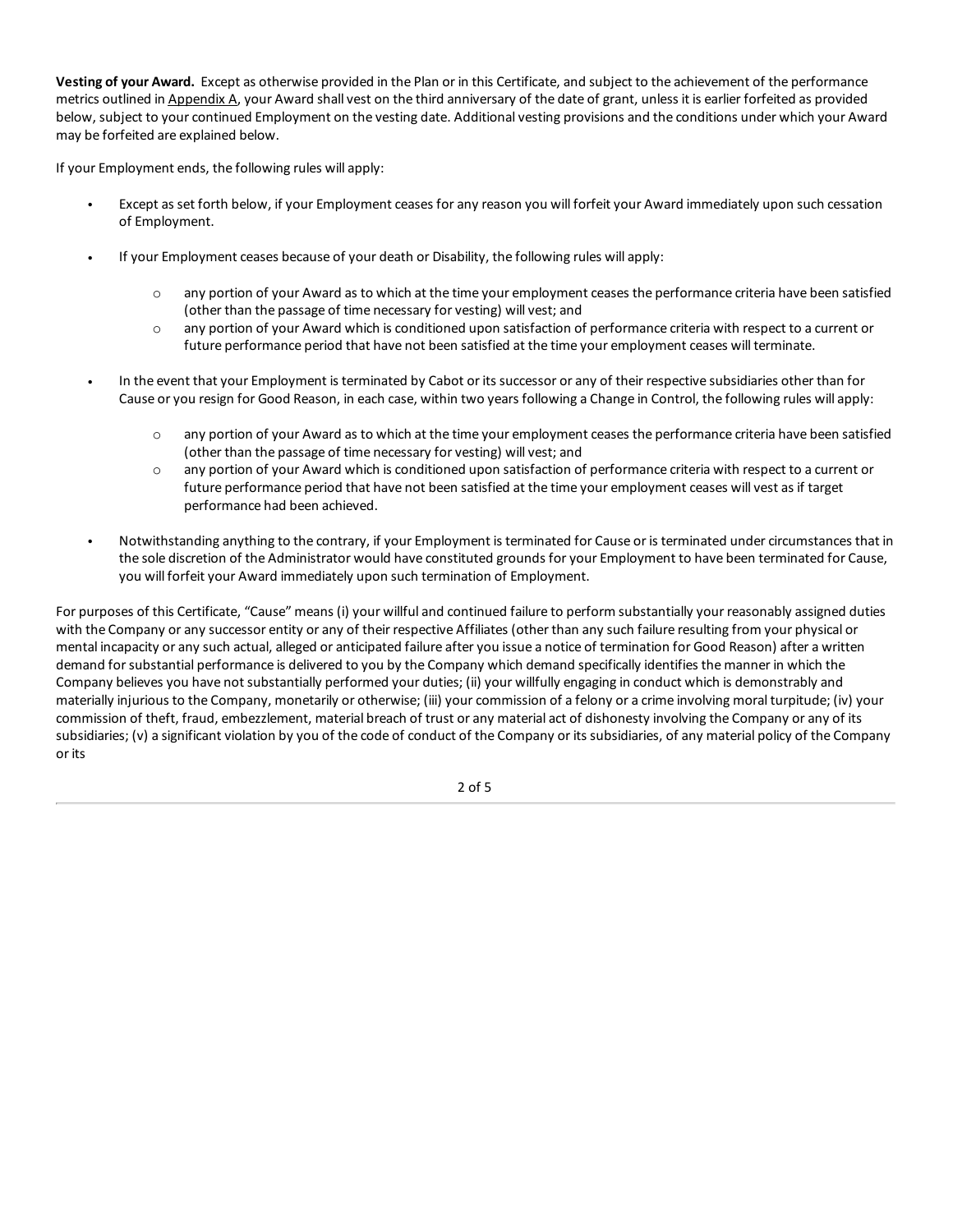subsidiaries, or of any statutory or common law duty of loyalty to the Company or its subsidiaries; or (vi) a material breach by you of the terms of any agreement between the Company or its subsidiaries and you. For purposes of this definition (i) no act, or failure to act, on your part shall be deemed "willful" unless done, or omitted to be done, by you not in good faith and without reasonable belief that your actions or omission was in the best interest of the Company and (ii) your good faith errors in judgment shall not constitute Cause or be considered in any determination of whether Cause exists.

For purposes of this Certificate, "Good Reason" means the occurrence after a Change in Control, without your prior written consent, of any of the following events or conditions:

- (a) a change in yourstatus, title, position or responsibilities (including reporting responsibilities) which represents a material adverse change from your status, title, position or responsibilities as in effect immediately prior thereto; the assignment to you of any duties or responsibilities which are materially inconsistent with yourstatus, title, position or responsibilities; or your removal from or the failure to reappoint or reelect you to any of such offices or positions, except in connection with the termination of your Employment for Disability, Cause, as a result of your death or by you other than for Good Reason;
- (b) a reduction in the rate of your annual base salary or target annual cash bonus, or a materialreduction in your total compensation;
- (c) the relocation of the offices at which you are principally employed to a location more than twenty-five (25) miles from the location of such office immediately prior to the Change in Control, or the Company's requiring you to be based at a location more than twenty-five (25) miles from such office, except to the extent you were not previously assigned to a principal location and except for required travel on the Company's business to an extent substantially consistent with your business travel obligations at the time of the Change in Control;
- (d) the failure by the Company to pay to you any portion of your then current base salary or annual cash bonus or any other compensation, or to pay to you any portion of an installment of deferred compensation under any deferred compensation program of the Company in which you participated, in each case, within fourteen (14) days of the date such compensation is due and payable in accordance with the terms of the applicable agreement or plan or applicable law; or
- (e) any material reduction in the retirement or welfare benefits or other material benefit or compensation plan made available to you or any materially adverse change in the terms on which those benefits are made available.

In order for a termination for Good Reason to be effective, you must (a) provide notice to the Company specifying in reasonable detail the condition giving rise to the Good Reason no later than the one-hundred and eightieth (180th) day following the occurrence of that condition; (b) provide the Company a period of thirty (30) days to remedy the condition; and (c) terminate your Employment for Good Reason within sixty (60) days following the expiration of the Company's period to remedy if the Company fails to remedy the condition.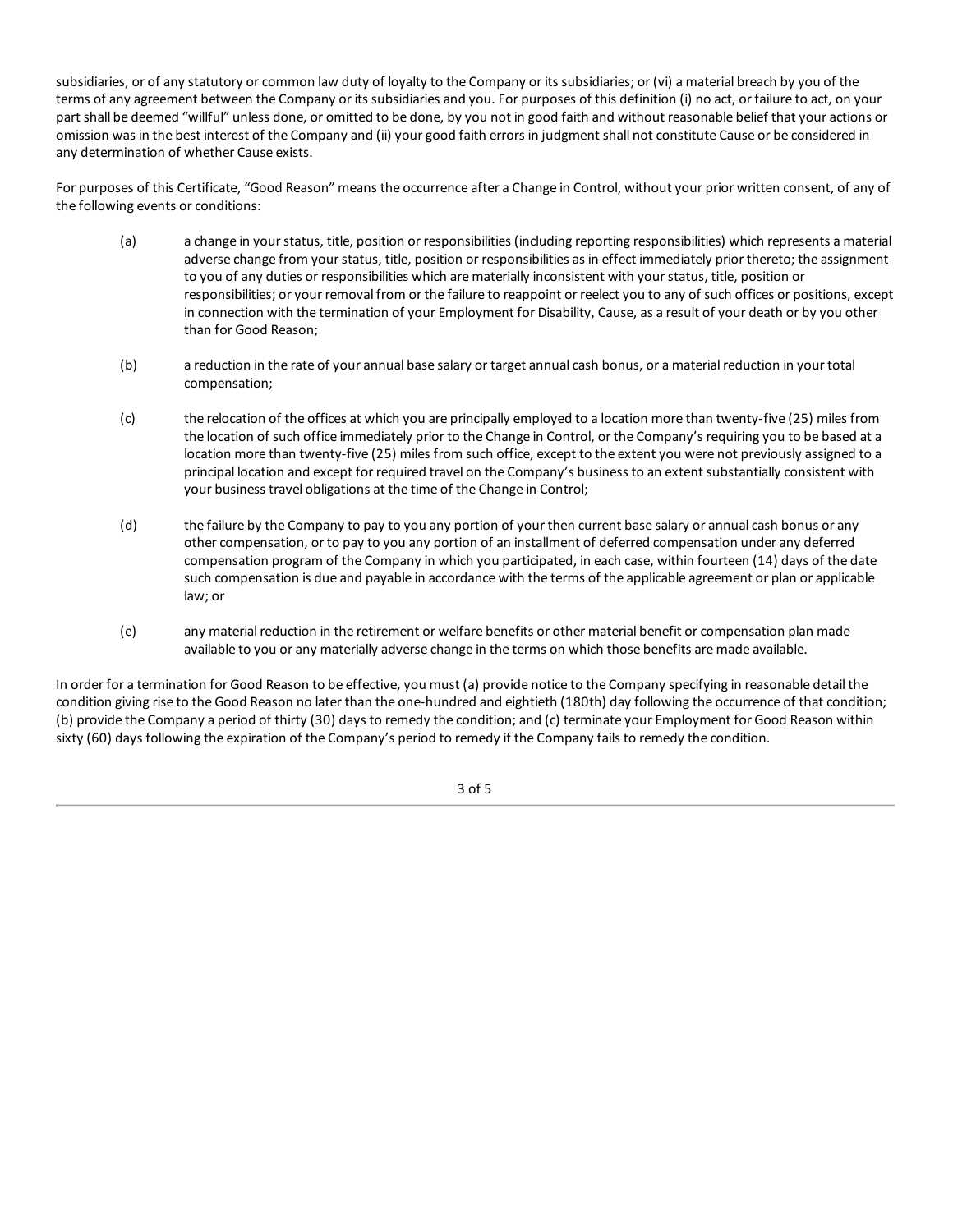**Delivery of Shares.** The Company shall, as soon as practicable following the vesting of your Award (but in no event later than March 15th of the year following the year your Award vests) deliver the Shares with respect to such vested Award to you (or, in the event of your death, to the person to whom this Award has passed by will or the laws of descent and distribution). No Shares will be issued pursuant to this Award unless and until all legal requirements applicable to the issuance or transfer of such Shares have been complied with to the satisfaction of the Administrator and you have made arrangements to pay to the Company any applicable withholding taxes due upon the vesting and/or settlement of your Award, as provided for below.

**Rights as a Shareholder; Dividends.** This Award shall not be interpreted to bestow upon you any equity interest or ownership in the Company or any Affiliate prior to the date on which the Company delivers Shares to you. You are not entitled to vote any Shares by reason of the granting of this Award. You shall have the rights of a shareholder only as to those Shares, if any, that are actually delivered under this Award at the time such Shares are delivered. You will be entitled to receive dividend equivalents to the extent provided for in this Certificate.

**Certain Tax Matters.** You are responsible for understanding the general tax consequences of this Award and forseeking advice from your own tax and financial advisors with respect to the tax consequences of this Award to the extent you require or desire such advice.

You must pay to the Company any applicable withholding taxes due upon the vesting and/orsettlement of your Award (including, for the avoidance of doubt, any dividend equivalents payable to you in respect of this Award). To satisfy federal, state and local withholding requirements arising in connection with the vesting and/orsettlement of this Award, the Company will automatically withhold from the Shares otherwise deliverable to you under this Award (other than any dividend equivalents) that number of whole Shares having an aggregate fair market value not exceeding the minimum withholding amount applicable to the Shares so vesting and/or being settled. If you wish to satisfy your withholding requirements with a cash payment, you must make this election through the Administrator and deposit the appropriate funds into your account at least ten (10) calendar days before the date this Award is scheduled to vest. If you wish to increase your tax withholding with respect to such taxes due upon the vesting and/or settlement of this Award (including by having additional Shares withheld from your Award), you must contact the Corporate Compensation Department to determine whether such increase is then permitted or available to you.

**Nontransferability.** Neither this Award nor any rights with respect thereto may be sold, assigned, transferred (other than by will or the laws of descent and distribution), pledged or otherwise encumbered, except as the Administrator may otherwise determine.

**Effect on Employment Rights.** This Award shall not confer upon you any right to continue as an employee of the Company or any of its subsidiaries or Affiliates and shall not affect in any way the right of the Company or any subsidiary of the Company or Affiliate to terminate your Employment at any time. Further, any benefits you receive from the grant or vesting of your Award shall not be considered a component of yoursalary for any purpose, including, without limitation, any salary-related calculations for holiday, sick pay, termination payments, overtime or similar payments.

**Provisions of the 2017 Plan.** The terms specified in this Certificate are governed by the terms of the 2017 Plan, a copy of which has been provided to you. Information about the 2017 Plan is also included in the Prospectus for the 2017 Plan, a copy of which has also been provided to you. The Administrator has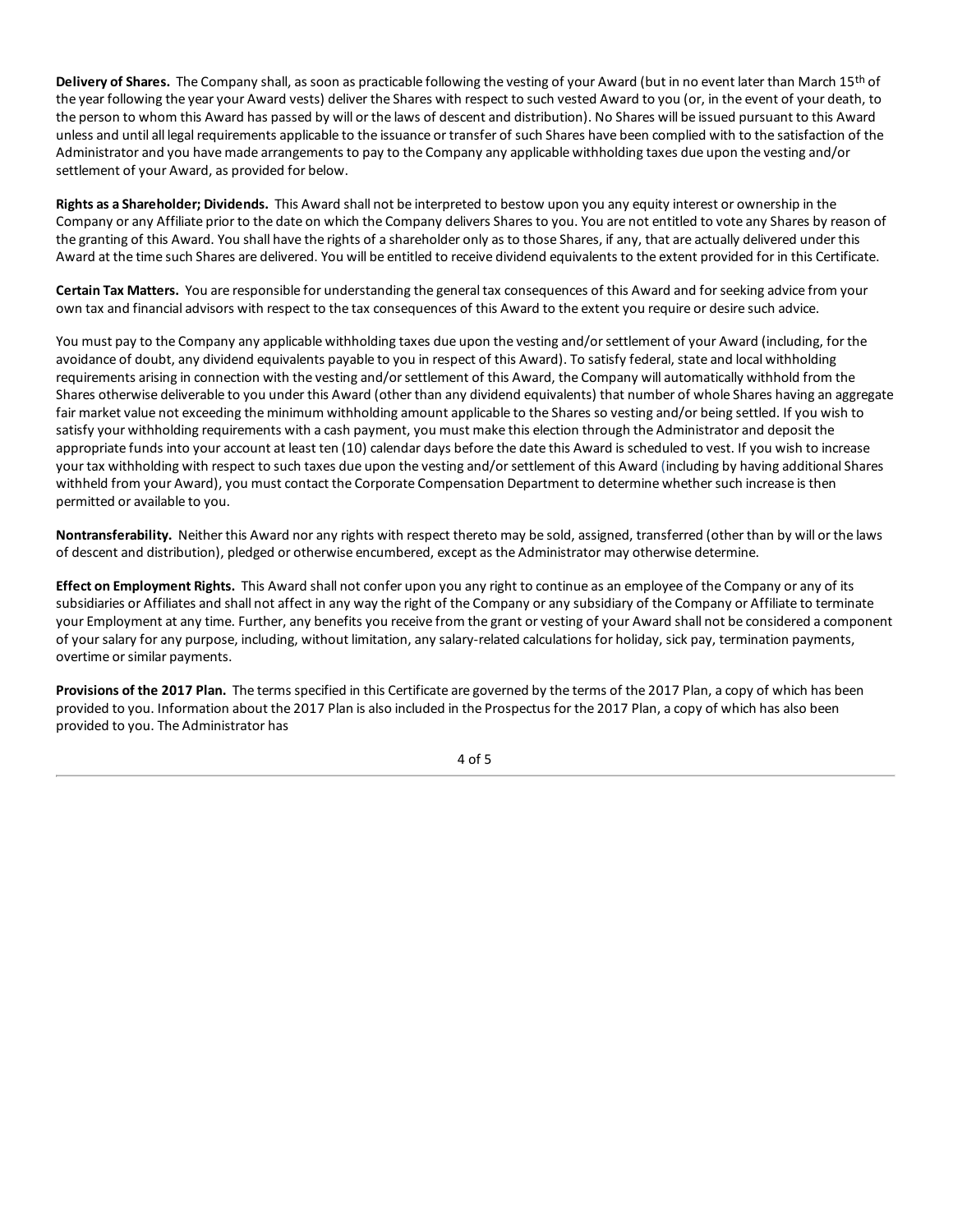the exclusive authority to interpret the 2017 Plan and this Award, including whether and to what extent the performance metrics outlined in Appendix A have been achieved. Any interpretation of this Award by the Administrator and any decision made by it with respect to this Award are final and binding on all persons. To the extent there is a conflict between the terms of this Certificate, the 2017 Plan or any employment agreement between you and the Company or any of its Affiliates, the 2017 Plan shall govern.

**Recoupment Policy.** This Award and the Shares issued to you upon settlement of this Award are subject to the terms of the Company's Recoupment Policy, as it may be amended from time to time, and any clawback policy adopted by the Company as required by applicable law or applicable stock exchange listing standards, including, without limitation, Section 10D of the Securities Exchange Act of 1934, as amended.

**Amendments.** No amendment of any provision of this Certificate (other than an adjustment in the performance metrics set forth in Appendix A made in accordance with the terms herein, which shall not be deemed an amendment of this Certificate) shall be valid unless the same shall be in writing.

**Governing Law.** Except as otherwise provided in the 2017 Plan, this Certificate shall be governed and construed by and determined in accordance with the laws of The Commonwealth of Massachusetts, without giving effect to any choice of law or conflict of law provision or rule (whether of The Commonwealth of Massachusetts or any other jurisdiction) that would cause the application of the laws of any jurisdiction other than The Commonwealth of Massachusetts.

You hereby accept your Award subject to the terms set forth herein and in the 2017 Plan. You acknowledge and consent to the collection, use, processing and transfer of personal data as described herein. The Company or any Affiliate, in particular the Cabot entity employing you, holds certain personal information, including your name, home address and telephone number, date of birth, identification number, salary, nationality, job title, any shares of Stock awarded, cancelled, purchased, vested, unvested or outstanding in your favor under the 2017 Plan or other equity plan maintained orsponsored by the Company, for the purpose of managing and administering the 2017 Plan ("Data"). The Company and its Affiliates may transfer Data to any third parties assisting the Company in the implementation, administration and management of the 2017 Plan. These recipients may be located within countries that do not offer the same level of protection of personal data as in the country where you reside. You authorize them to receive, possess, use, retain and transfer the Data in electronic or other form, for the purposes of implementing, administering and managing your participation in the Plan, including any requisite transfer of such Data as may be required for the administration of the Plan and/or the subsequent holding of shares of Stock on your behalf to a broker or other third party with whom you may elect to deposit any shares of Stock acquired pursuant to the 2017 Plan. You may, at any time, review Data, require any necessary amendments to it or withdraw the consent herein in writing by contacting the Company; however, withdrawing the consent may affect your ability to participate in the 2017 Plan.

You and the Company hereby expressly agree that the use of electronic media to indicate confirmation, consent, signature, acceptance, agreement, and delivery shall be legally valid and have the same legal force and effect as if you and the Company executed this Certificate in paper form. In addition, you understand that this Award is discretionary, and that eligibility for an Award under the 2017 Plan is established at the time Awards are made. Therefore, your receiving this Award does not mean that you are guaranteed an Award in the future.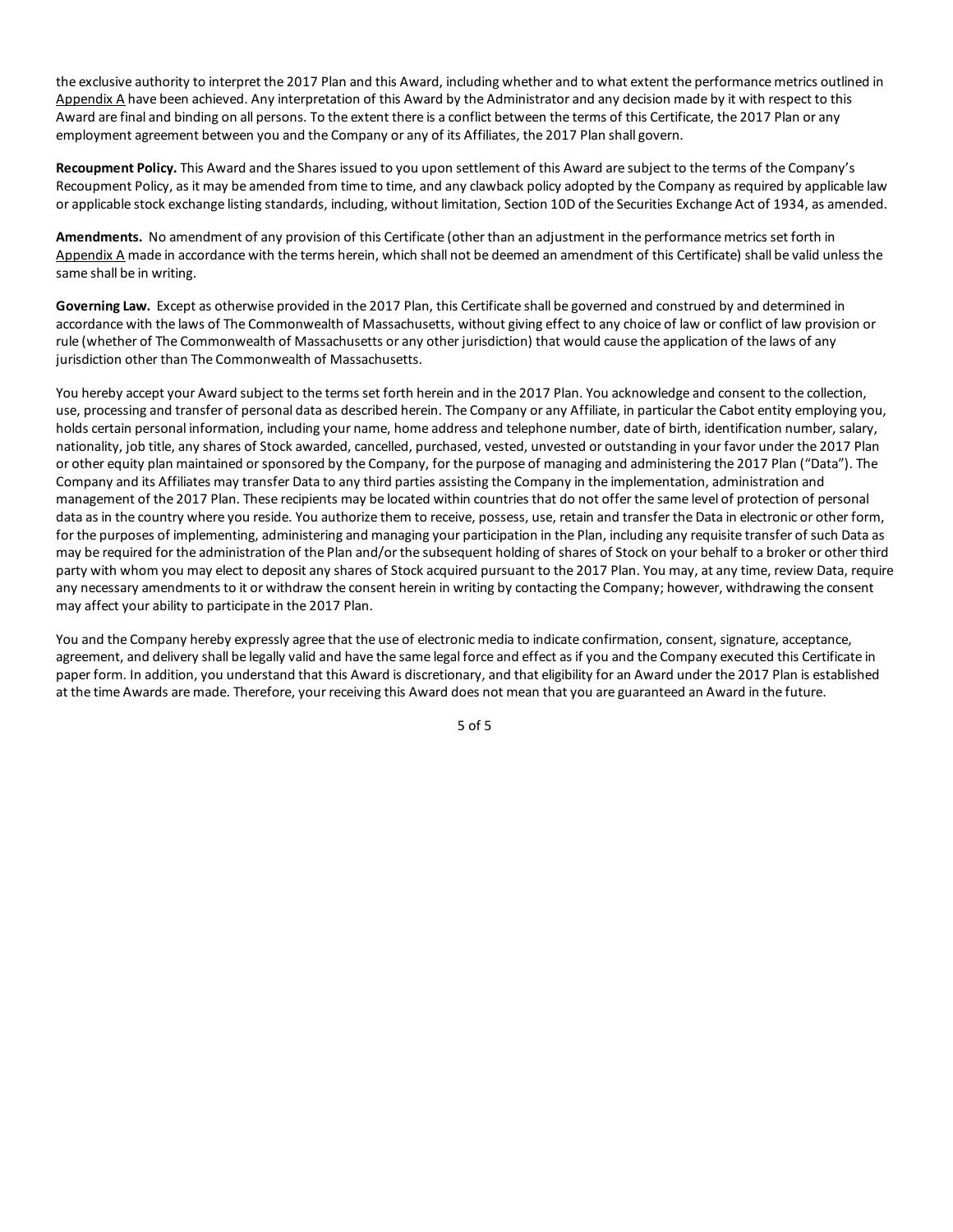**8/7/17**

## **For use for any participant under the Severance Protection Plan**

## **Cabot Corporation 2017 Long-Term Incentive Plan**

## **Time-Based Restricted Stock Unit Award Certificate**

## **Employee Name**

This Certificate evidences the grant to you by Cabot Corporation (the "Company"), subject to the terms provided herein and in the 2017 Long-Term Incentive Plan (as amended from time to time, the "2017 Plan"), of the number of time-based Restricted Stock Units set forth in the table below (such units referred to as the "TSUs" or your "Award"). The principal terms of your Award are described below. Except as otherwise expressly provided, all capitalized terms used that are not defined herein shall have the same meaning as in the 2017 Plan.

| TSUs          | $[$ #TSUs] |
|---------------|------------|
| Date of Grant | [Date]     |

**General terms of your Award.** The TSUs give you the conditionalright to receive, without payment, subject to the vesting and other conditions set forth in this Certificate and in the 2017 Plan, (i) shares of Stock equal in number to the number of TSUs set forth in the table above (the "Shares"), and (ii) dividend equivalents, payable in cash, when and if dividends are declared and paid on outstanding shares of Stock, and equal in value to the dividends that would have been paid in respect of the Shares had such Shares been issued to you on the date of grant. Dividend equivalents will only be paid to you with respect to Shares underlying TSUs that have not vested as of the applicable Stock dividend record date. Any dividend equivalents payable to you will be paid through the Company's payrollsystem on or as soon as administratively possible after the applicable Stock dividend payment date (but in no event more than sixty (60) days thereafter), subject to your continued Employment through the date that such dividend equivalents are paid. For purposes of this Certificate, "Employment" means only your employment relationship with the Company and its Affiliates and shall not include any otherservice relationship with the Company and its Affiliates.

**Vesting of your Award.** Except as otherwise provided in the Plan or in this Certificate, your Award shall vest on the third anniversary of the date of grant, unless it is earlier forfeited as provided below, subject to your continued Employment on the vesting date. Additional vesting provisions and the conditions under which your Award may be forfeited are explained below.

If your Employment ends, the following rules will apply:

- Except as set forth below, if your Employment ceases for any reason you will forfeit your Award immediately upon such cessation of Employment.
- If your Employment ceases because of your death or Disability, your Award will vest in full.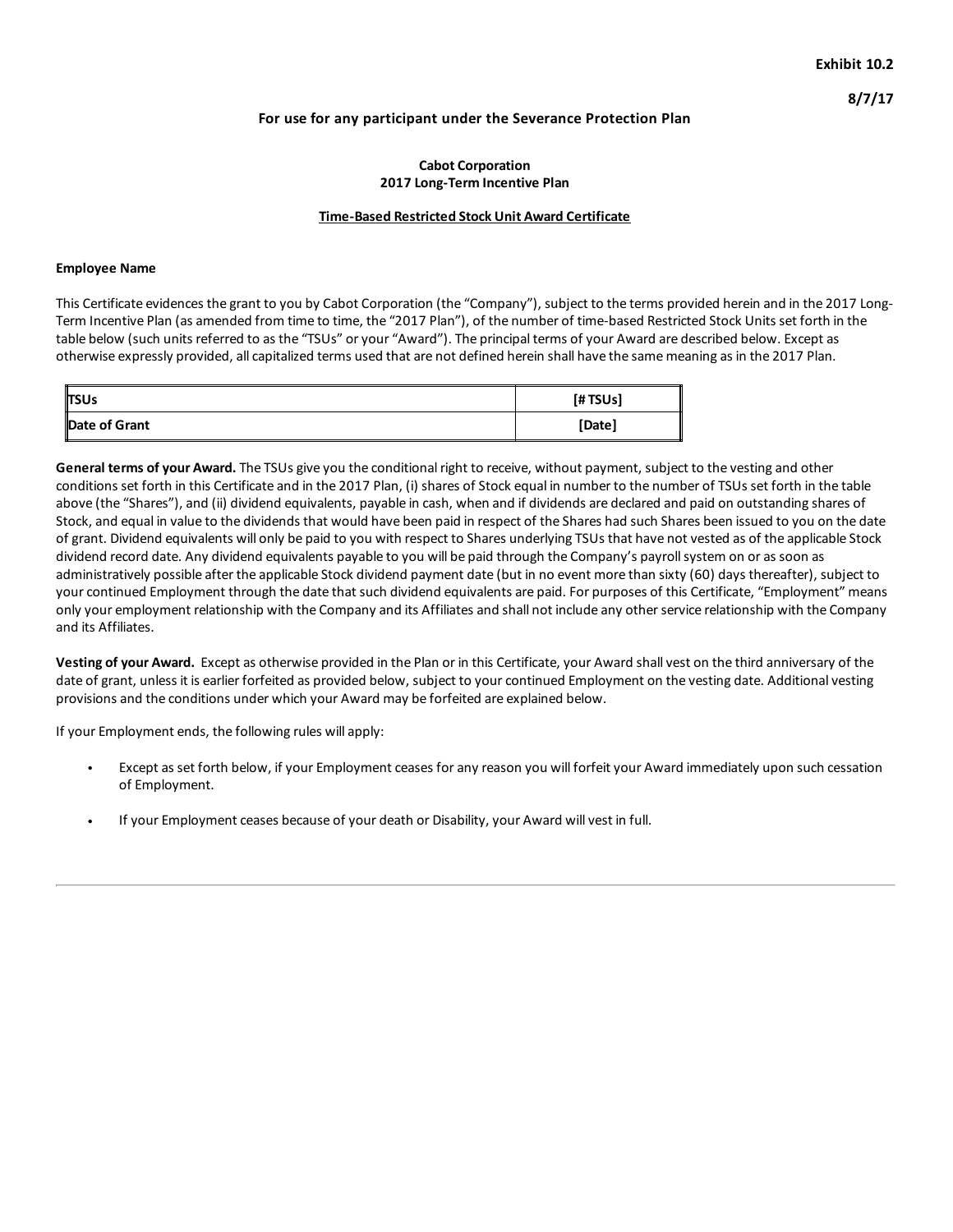- In the event that your Employment is terminated by Cabot or its successor or any of their respective subsidiaries other than for Cause or you resign for Good Reason, in each case, within two years following a Change in Control, your Award will vest in full.
- [Notwithstanding](#page-2-0) anything to the contrary, if your Employment is terminated for Cause or is terminated under circumstances that in the sole discretion of the Administrator would have constituted grounds for your Employment to have been terminated for Cause, you will forfeit your Award [immediate](#page-2-0)ly upon such termination of Employment.

For purposes of this [Certificate,](#page-3-0) "Cause" means (i) your willful and continued failure to perform substantially your reasonably assigned duties with the Company or any [successor](#page-4-0) entity or any of their respective Affiliates (other than any such failure resulting from your physical or mental incapacity or any such actual, [alleged](#page-6-0) or anticipated failure after you issue a notice of termination for Good Reason) after a written demand forsubstantial [performance](#page-7-0) is delivered to you by the Company which demand specifically identifies the manner in which the Company believes you have not substantially performed your duties; (ii) your willfully engaging in conduct which is demonstrably and materially injurious to the Company, monetarily or otherwise; (iii) your [commission](#page-26-0) of a felony or a crime involving moral turpitude; (iv) your commission of theft, fraud, [embezzlement,](#page-39-0) material breach of trust or any material act of dishonesty involving the Company or any of its subsidiaries; (v) a s[ignificant](#page-39-0) violation by you of the code of conduct of the Company or its subsidiaries, of any material policy of the Company or its su[bsidiaries,](#page-40-0) or of any statutory or common law duty of loyalty to the Company or its subsidiaries; or (vi) a material breach by you of the terms of any agreement [between](#page-40-0) the Company or its subsidiaries and you. For purposes of this definition (i) no act, or failure to act, on your part shall be deemed ["willful"](#page-41-0) unless done, or omitted to be done, by you not in good faith and without reasonable belief that your actions or omission was in the [best](#page-41-0) interest of the Company and (ii) your good faith errors in judgment shall not constitute Cause or be considered in any determination of whether Cause exists.

For purposes of this Certificate, "Good Reason" means the occurrence after a Change in Control, without your prior written consent, of any of the following events or conditions:

- (a) a change in yourstatus, title, position or responsibilities (including reporting responsibilities) which represents a material adverse change from your status, title, position or responsibilities as in effect immediately prior thereto; the assignment to you of any duties or responsibilities which are materially inconsistent with yourstatus, title, position or responsibilities; or your removal from or the failure to reappoint or reelect you to any of such offices or positions, except in connection with the termination of your Employment for Disability, Cause, as a result of your death or by you other than for Good Reason;
- (b) a reduction in the rate of your annual base salary or target annual cash bonus, or a materialreduction in your total compensation;
- (c) the relocation of the offices at which you are principally employed to a location more than twenty-five (25) miles from the location of such office immediately prior to the Change in Control, or the Company's requiring you to be based at a location more than twenty-five (25) miles from such office, except to the extent you were not previously assigned to a principal location and except for required travel on the Company's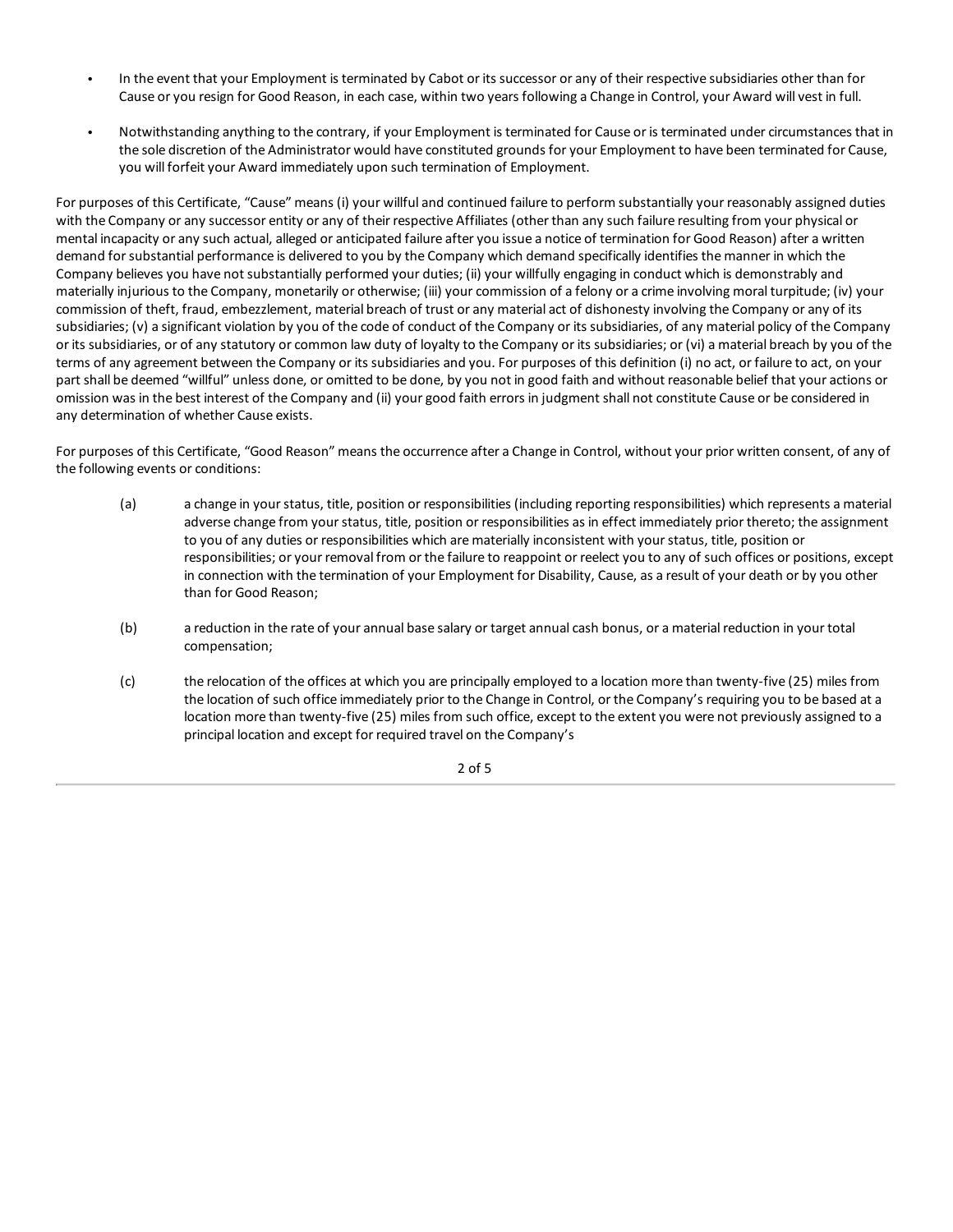business to an extent substantially consistent with your business travel obligations at the time of the Change in Control;

- (d) the failure by the Company to pay to you any portion of your then current base salary or annual cash bonus or any other compensation, or to pay to you any portion of an installment of deferred compensation under any deferred compensation program of the Company in which you participated, in each case, within fourteen (14) days of the date such compensation is due and payable in accordance with the terms of the applicable agreement or plan or applicable law; or
- (e) any material reduction in the retirement or welfare benefits or other material benefit or compensation plan made available to you or any materially adverse change in the terms on which those benefits are made available.

In order for a termination for Good Reason to be effective, you must (a) provide notice to the Company specifying in reasonable detail the condition giving rise to the Good Reason no later than the one-hundred and eightieth (180th) day following the occurrence of that condition; (b) provide the Company a period of thirty (30) days to remedy the condition; and (c) terminate your Employment for Good Reason within sixty (60) days following the expiration of the Company's period to remedy if the Company fails to remedy the condition.

**Delivery of Shares.** The Company shall, as soon as practicable following the vesting of your Award (but in no event later than March 15th of the year following the year your Award vests) deliver the Shares with respect to such vested Award to you (or, in the event of your death, to the person to whom this Award has passed by will or the laws of descent and distribution). No Shares will be issued pursuant to this Award unless and until all legal requirements applicable to the issuance or transfer of such Shares have been complied with to the satisfaction of the Administrator and you have made arrangements to pay to the Company any applicable withholding taxes due upon the vesting and/or settlement of your Award, as provided for below.

**Rights as a Shareholder; Dividends.** This Award shall not be interpreted to bestow upon you any equity interest or ownership in the Company or any Affiliate prior to the date on which the Company delivers Shares to you. You are not entitled to vote any Shares by reason of the granting of this Award. You shall have the rights of a shareholder only as to those Shares, if any, that are actually delivered under this Award at the time such Shares are delivered. You will be entitled to receive dividend equivalents to the extent provided for in this Certificate.

**Certain Tax Matters.** You are responsible for understanding the general tax consequences of this Award and forseeking advice from your own tax and financial advisors with respect to the tax consequences of this Award to the extent you require or desire such advice.

You must pay to the Company any applicable withholding taxes due upon the vesting and/orsettlement of your Award (including, for the avoidance of doubt, any dividend equivalents payable to you in respect of this Award). To satisfy federal, state and local withholding requirements arising in connection with the vesting and/orsettlement of this Award, the Company will automatically withhold from the Shares otherwise deliverable to you under this Award (other than any dividend equivalents) that number of whole Shares having an aggregate fair market value not exceeding the minimum withholding amount applicable to the Shares so vesting and/or being settled. If you wish to satisfy your withholding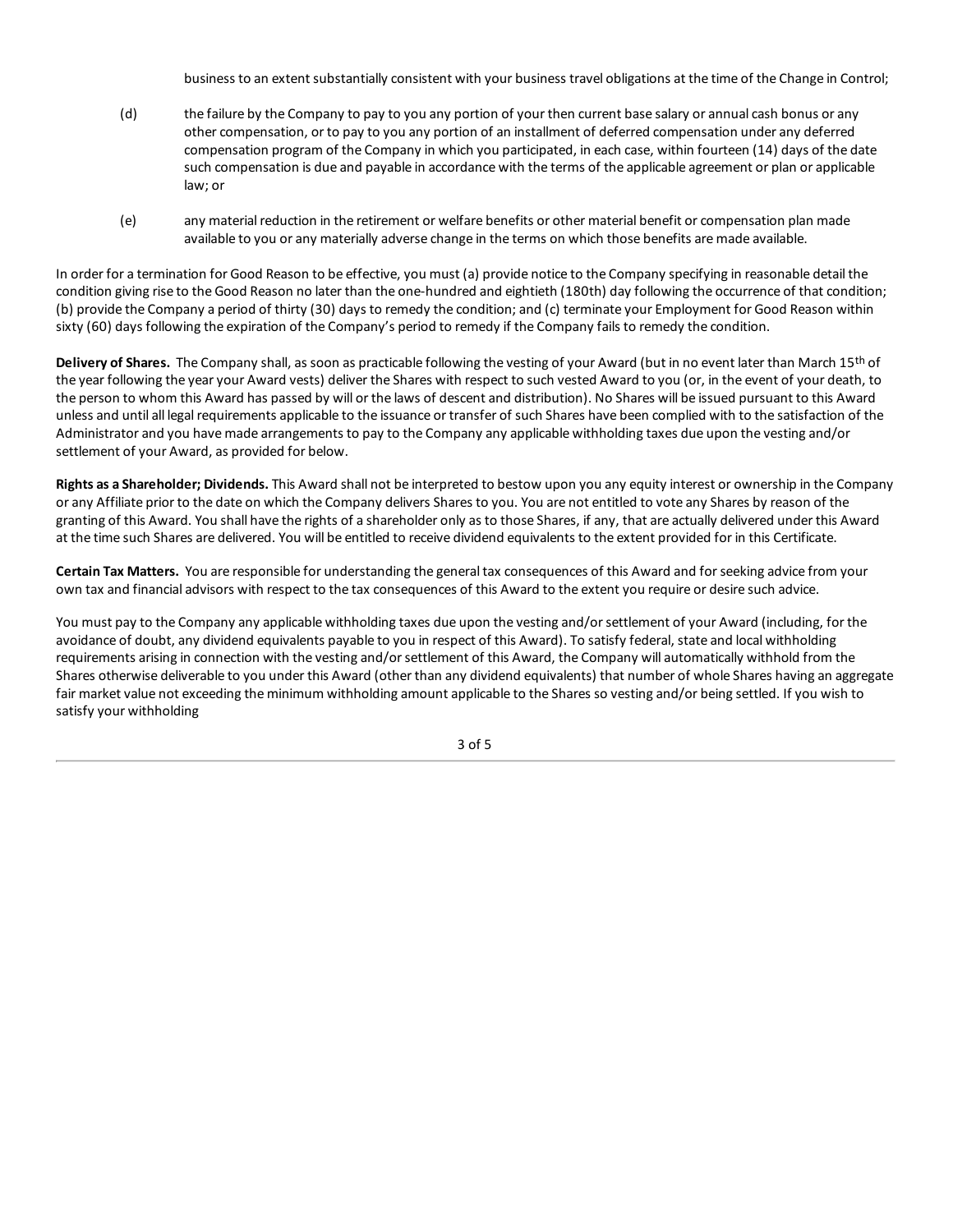requirements with a cash payment, you must make this election through the Administrator and deposit the appropriate funds into your account at least ten (10) calendar days before the date this Award is scheduled to vest. If you wish to increase your tax withholding with respect to such taxes due upon the vesting and/orsettlement of this Award (including by having additional Shares withheld from your Award), you must contact the Corporate Compensation Department to determine whether such increase is then permitted or available to you.

**Nontransferability.** Neither this Award nor any rights with respect thereto may be sold, assigned, transferred (other than by will or the laws of descent and distribution), pledged or otherwise encumbered, except as the Administrator may otherwise determine.

**Effect on Employment Rights.** This Award shall not confer upon you any right to continue as an employee of the Company or any of its subsidiaries or Affiliates and shall not affect in any way the right of the Company or any subsidiary of the Company or Affiliate to terminate your Employment at any time. Further, any benefits you receive from the grant or vesting of your Award shall not be considered a component of yoursalary for any purpose, including, without limitation, any salary-related calculations for holiday, sick pay, termination payments, overtime or similar payments.

**Provisions of the 2017 Plan.** The terms specified in this Certificate are governed by the terms of the 2017 Plan, a copy of which has been provided to you. Information about the 2017 Plan is also included in the Prospectus for the 2017 Plan, a copy of which has also been provided to you. The Administrator has the exclusive authority to interpret the 2017 Plan and this Award. Any interpretation of this Award by the Administrator and any decision made by it with respect to this Award are final and binding on all persons. To the extent there is a conflict between the terms of this Certificate, the 2017 Plan or any employment agreement between you and the Company or any of its Affiliates, the 2017 Plan shall govern.

**Recoupment Policy.** This Award and the Shares issued to you upon settlement of this Award are subject to the terms of the Company's Recoupment Policy, as it may be amended from time to time, and any clawback policy adopted by the Company as required by applicable law or applicable stock exchange listing standards, including, without limitation, Section 10D of the Securities Exchange Act of 1934, as amended.

**Governing Law.** Except as otherwise provided in the 2017 Plan, this Certificate shall be governed and construed by and determined in accordance with the laws of The Commonwealth of Massachusetts, without giving effect to any choice of law or conflict of law provision or rule (whether of The Commonwealth of Massachusetts or any other jurisdiction) that would cause the application of the laws of any jurisdiction other than The Commonwealth of Massachusetts.

You hereby accept your Award subject to the terms set forth herein and in the 2017 Plan. You acknowledge and consent to the collection, use, processing and transfer of personal data as described herein. The Company or any Affiliate, in particular the Cabot entity employing you, holds certain personal information, including your name, home address and telephone number, date of birth, identification number, salary, nationality, job title, any shares of Stock awarded, cancelled, purchased, vested, unvested or outstanding in your favor under the 2017 Plan or other equity plan maintained orsponsored by the Company, for the purpose of managing and administering the 2017 Plan ("Data"). The Company and its Affiliates may transfer Data to any third parties assisting the Company in the implementation, administration and management of the 2017 Plan. These recipients may be located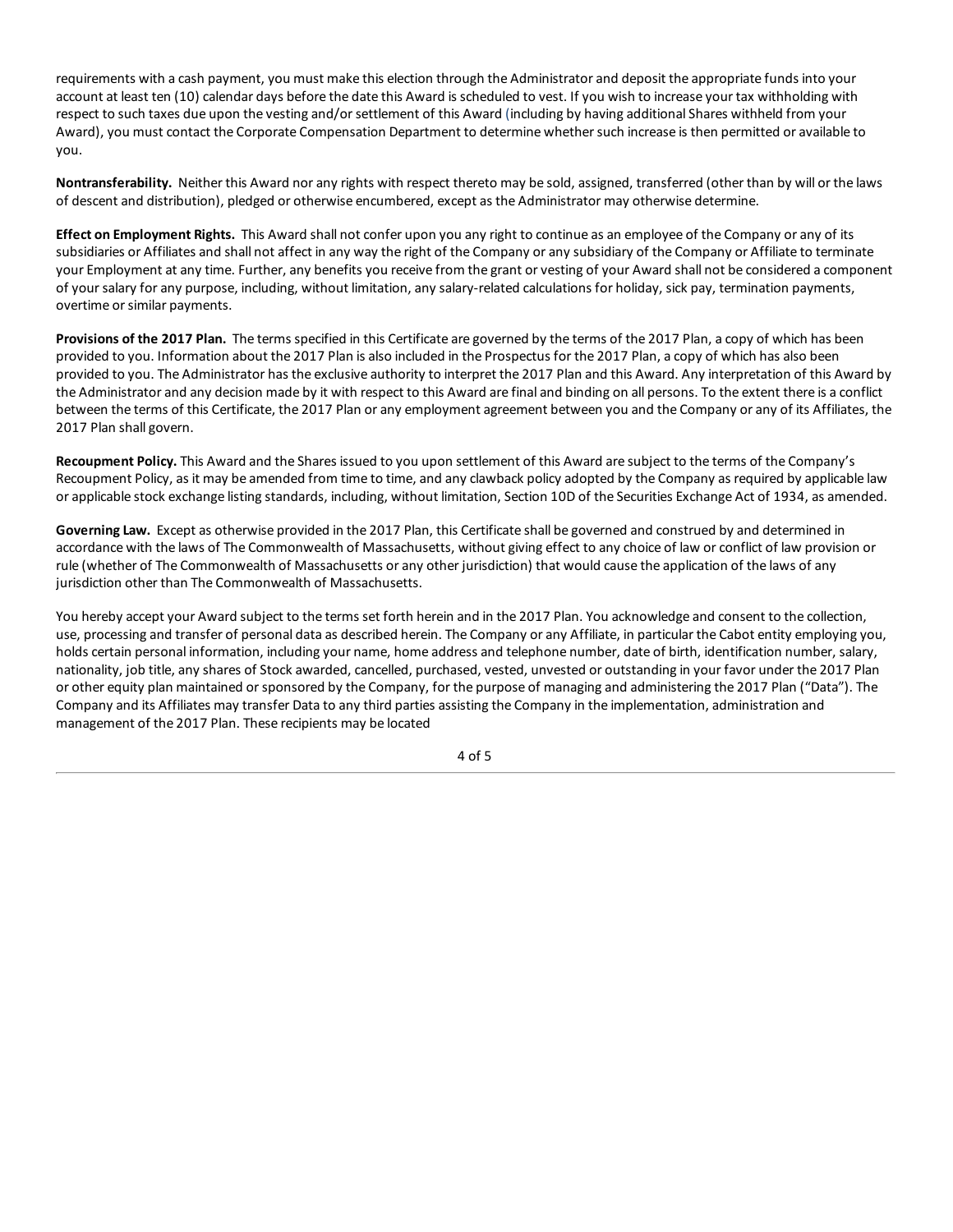within countries that do not offer the same level of protection of personal data as in the country where you reside. You authorize them to receive, possess, use, retain and transfer the Data in electronic or other form, for the purposes of implementing, administering and managing your participation in the Plan, including any requisite transfer of such Data as may be required for the administration of the Plan and/or the subsequent holding of shares of Stock on your behalf to a broker or other third party with whom you may elect to deposit any shares of Stock acquired pursuant to the 2017 Plan. You may, at any time, review Data, require any necessary amendments to it or withdraw the consent herein in writing by contacting the Company; however, withdrawing the consent may affect your ability to participate in the 2017 Plan.

You and the Company hereby expressly agree that the use of electronic media to indicate confirmation, consent, signature, acceptance, agreement, and delivery shall be legally valid and have the same legal force and effect as if you and the Company executed this Certificate in paper form. In addition, you understand that this Award is discretionary, and that eligibility for an Award under the 2017 Plan is established at the time Awards are made. Therefore, your receiving this Award does not mean that you are guaranteed an Award in the future.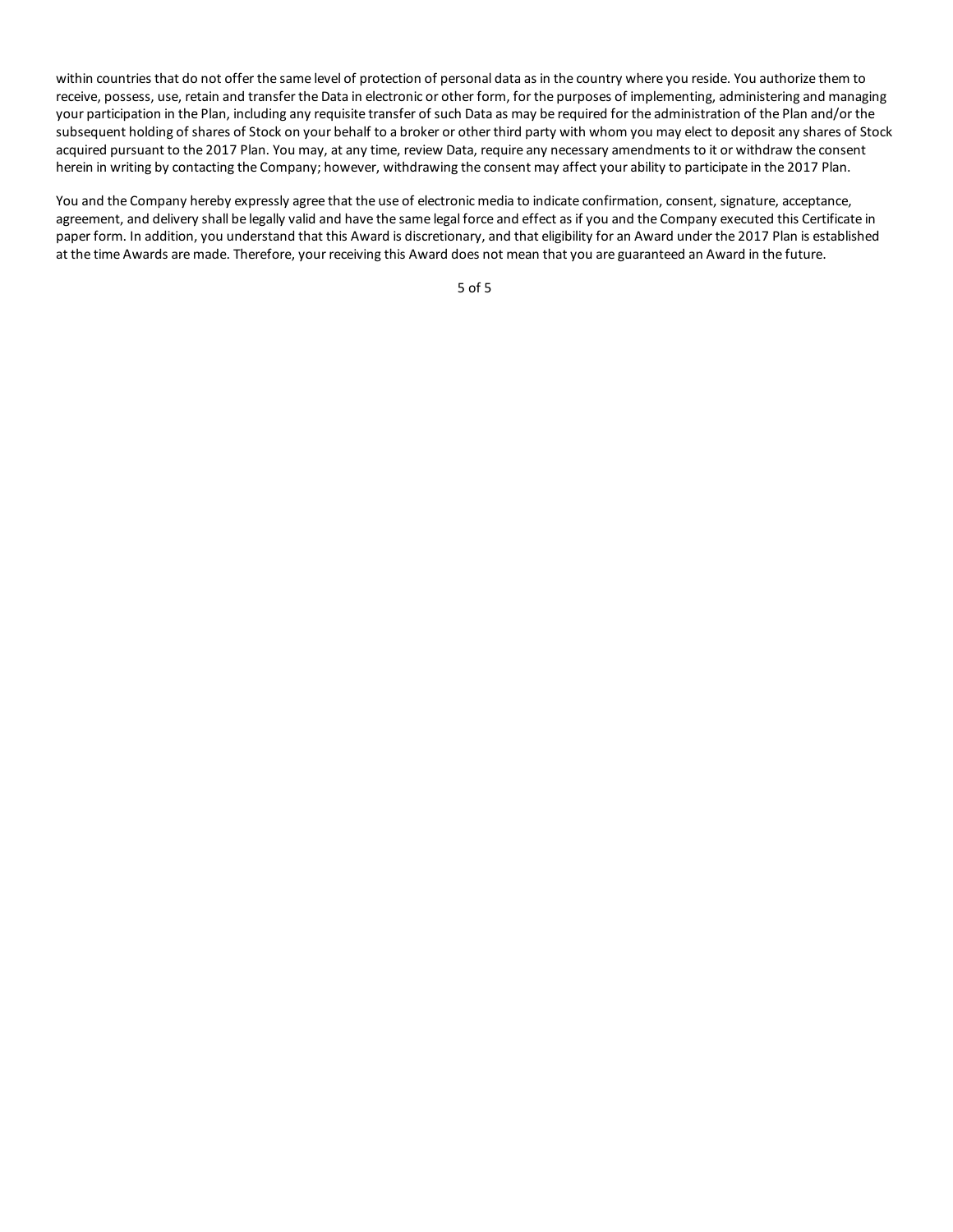## **For use for participant who is a participant under Severance Protection Plan**

## **CABOT CORPORATION 2017 LONG-TERM INCENTIVE PLAN**

## **Stock Option Award Certificate**

## Employee Name

This Certificate evidences the grant to you by Cabot Corporation (the "Company" or "Cabot"), subject to the terms provided herein and in the 2017 Long-Term Incentive Plan (as amended from time to time, the "2017 Plan"), of stock options to purchase the number of shares of common stock of Cabot set forth in the table below (such stock options referred to as your "Award"). The principal terms of your Award are described below. Except as otherwise expressly provided, all capitalized terms used that are not defined herein shall have the same meaning as in the 2017 Plan.

| Non-Qualified Stock Option | [Option Award]    |
|----------------------------|-------------------|
| <b>Grant Date</b>          | [Date]            |
| Exercise Price (Per Share) | [Exercise price]  |
| <b>Expiration Date</b>     | [Expiration date] |

**General Terms of your Stock Option**. Yourstock option gives you the right to purchase shares of Stock at the pershare exercise price set forth in the table above, subject to the vesting provisions set forth below. This stock option is not intended to constitute an incentive stock option under Section 422 of the Code.

**Vesting and Exercisability of your Stock Options.** No shares of Stock may be purchased under your Award and none of the stock options subject to your Award may be exercised until the stock options have vested as provided herein. Subject to your continuing Employment through each applicable vesting date, your Award shall vest as follows: 30% of the stock options subject to your Award will vest and become exercisable on the first anniversary of the grant date, 30% of the stock options subject to your Award will vest and become exercisable on the second anniversary of the grant date, and 40% of the stock options subject to your Award will vest and become exercisable on the third anniversary of the grant date. After your stock option vests, unless it is earlier terminated or forfeited as provided below, it is generally exercisable, in whole or in part, at any time prior to its expiration date. Yourstock option has a ten-year term. The conditions under which your award may be terminated or forfeited are explained below. For purposes of this Certificate, "Employment" means only your employment relationship with the Company and its Affiliates and shall not include any otherservice relationship with the Company and its Affiliates. The exercise of yourstock options may involve the sale of Stock, and accordingly, **there may be limitations on when you can** exercise your stock options under Cabot's Policy on Transactions in Securities, a copy of which is being provided to you with the **Prospectus for the 2017 Plan.**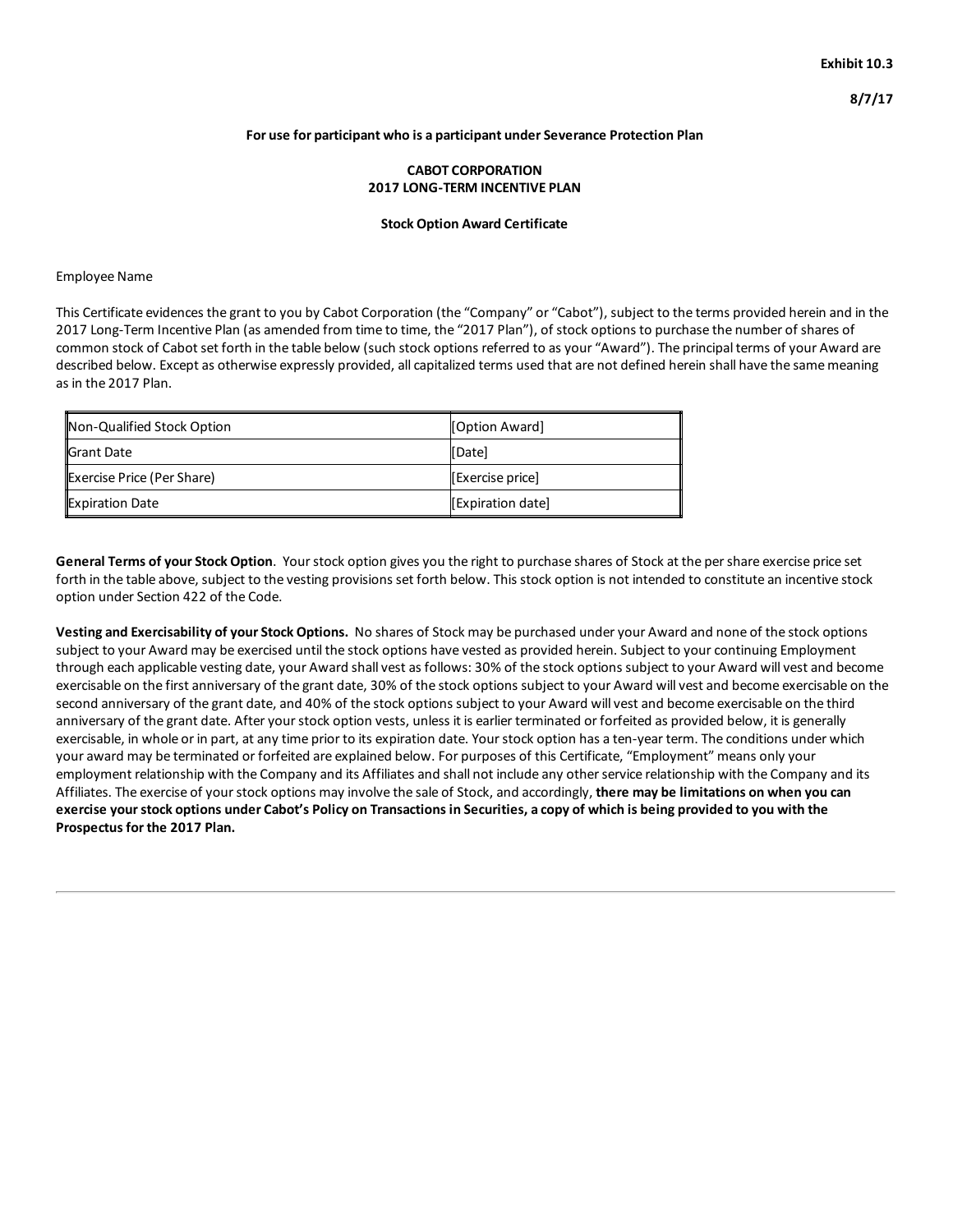## Circumstances that will lead to the termination or forfeiture of your stock options before the scheduled expiration date. If your Employment ends, the following rules will apply:

- Except as set forth below, all stock options subject to your Award that are unvested immediately prior to the cessation of your [Employment](#page-2-0) for any reason will automatically be forfeited immediately upon the cessation of your Employment. Except as set forth below, all stock options subject to your Award that are vested and outstanding immediately prior to the cessation of your Employment will remain [exercisable](#page-2-0) until the earlier of (i) three months after the date on which your Employment ends or (ii) the stated expiration date, and shall [thereafter](#page-3-0) automatically terminate to the extent not exercised.
- If your [Employment](#page-4-0) ceases because of your death or Disability, allstock options subject to your Award that are not vested and that are outstanding [immediately](#page-6-0) prior to your cessation of Employment will become fully vested and exercisable and willremain exercisable until the [earlier](#page-7-0) of (i) three years following the date on which your Employment ends, or (ii) the stated expiration date, and shall thereafter automatically terminate to the extent not exercised.
- In the event that your [Employment](#page-26-0) is terminated by Cabot or its successor or any of their respective subsidiaries other than for Cause or you resign for Good [Reason,](#page-39-0) in each case, within two years following a Change in Control, allstock options subject to your Award that are not [veste](#page-39-0)d and that are outstanding immediately prior to such termination of Employment will become fully vested and exercisable and willremain exercisable until the earlier of (i) three months following the date on which your [Employment](#page-40-0) ends or (ii) the stated expiration date, and shall thereafter automatically terminate to the extent not exercised.
- Notwit[hstanding](#page-41-0) anything to the contrary, if your Employment is terminated for Cause or is terminated under circumstances that in the sole [disc](#page-41-0)retion of the Administrator would have constituted grounds for your Employment to have been terminated for Cause, all of the stock options subject to your Award (whether vested or unvested) will automatically be forfeited immediately upon such termination of Employment.

**Exercising your Stock Options.** You may exercise your Award by delivering to the Company's designated broker forstock option exercises (or to the Company in the event the Company does not have a designated broker for stock option exercises) a notice of exercise, in the form provided, with payment of the exercise price and any withholding taxes due upon exercise. The date the Company's designated broker (or the Company in the event the Company does not have a designated broker forstock option exercises) receives your notice of exercise will be the exercise date. You may also choose to exercise your stock options in a cashless exercise through the Company's designated broker. A cashless exercise involves a sale of Cabot stock in the market, with the proceeds applied to the stock option exercise price and any withholding taxes due. In a cashless exercise transaction, the exercise will be deemed to have occurred when the shares are sold by the broker.

**Payment of the Exercise Price.** You may pay for the shares you are purchasing upon the exercise of yourstock option in the following ways:

• in cash, by depositing funds into your account at the Company's designated broker prior to the exercise (or to the Company by wire transfer, certified check or bank cashier's check payable to the Company in the event the Company does not have a designated broker for stock options exercises);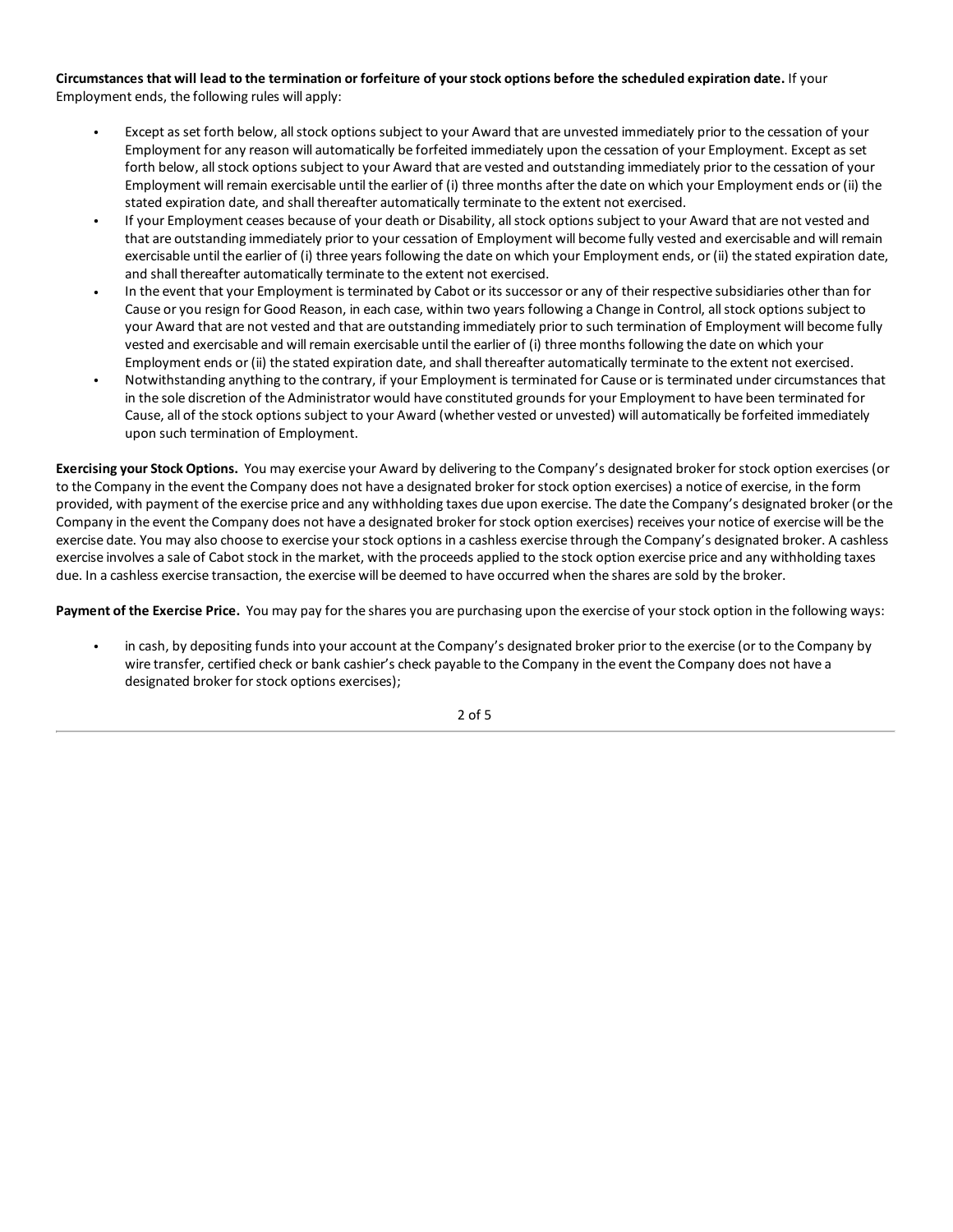- by cashless exercise through the Company's designated broker forstock option exercises, which shall account for, and include, any required tax withholding;
- by withholding Stock from the total number of shares of Stock acquired upon exercise of yourstock options having a fair market value, on the exercise date, equal to the aggregate exercise price of the stock options being exercised and any required tax withholding; or
- by any combination of the above permitted forms of payment.

For purposes of this award agreement, "Cause" means (i) your willful and continued failure to perform substantially your reasonably assigned duties with the Company or any successor entity or any of their respective Affiliates (other than any such failure resulting from your physical or mental incapacity or any such actual, alleged or anticipated failure after you issue a notice of termination for Good Reason) after a written demand forsubstantial performance is delivered to you by the Company which demand specifically identifies the manner in which the Company believes you have not substantially performed your duties; (ii) your willfully engaging in conduct which is demonstrably and materially injurious to the Company, monetarily or otherwise; (iii) your commission of a felony or a crime involving moral turpitude; (iv) your commission of theft, fraud, embezzlement, material breach of trust or any material act of dishonesty involving the Company or any of its subsidiaries; (v) a significant violation by you of the code of conduct of the Company or its subsidiaries, of any material policy of the Company or its subsidiaries, or of any statutory or common law duty of loyalty to the Company or its subsidiaries; or (vi) a material breach by you of the terms of any agreement between the Company or its subsidiaries and you. For purposes of this definition (i) no act, or failure to act, on your part shall be deemed "willful" unless done, or omitted to be done, by you not in good faith and without reasonable belief that your actions or omission was in the best interest of the Company and (ii) your good faith errors in judgment shall not constitute Cause or be considered in any determination of whether Cause exists.

For purposes of this award agreement, "Good Reason" means the occurrence after a Change in Control, without your prior written consent, of any of the following events or conditions:

- (a) a change in yourstatus, title, position or responsibilities (including reporting responsibilities) which represents a material adverse change from your status, title, position or responsibilities as in effect immediately prior thereto; the assignment to you of any duties or responsibilities which are materially inconsistent with yourstatus, title, position or responsibilities; or your removal from or the failure to reappoint or reelect you to any of such offices or positions, except in connection with the termination of your employment for Disability, Cause, as a result of your death or by you other than for Good Reason;
- (b) a reduction in the rate of your annual base salary or target annual cash bonus, or a materialreduction in your total compensation;
- (c) the relocation of the offices at which you are principally employed to a location more than twenty-five (25) miles from the location of such office immediately prior to the Change in Control, or the Company's requiring you to be based at a location more than twenty-five (25) miles from such office, except to the extent you were not previously assigned to a principal location and except for required travel on the Company's business to an extent substantially consistent with your business travel obligations at the time of the Change in Control;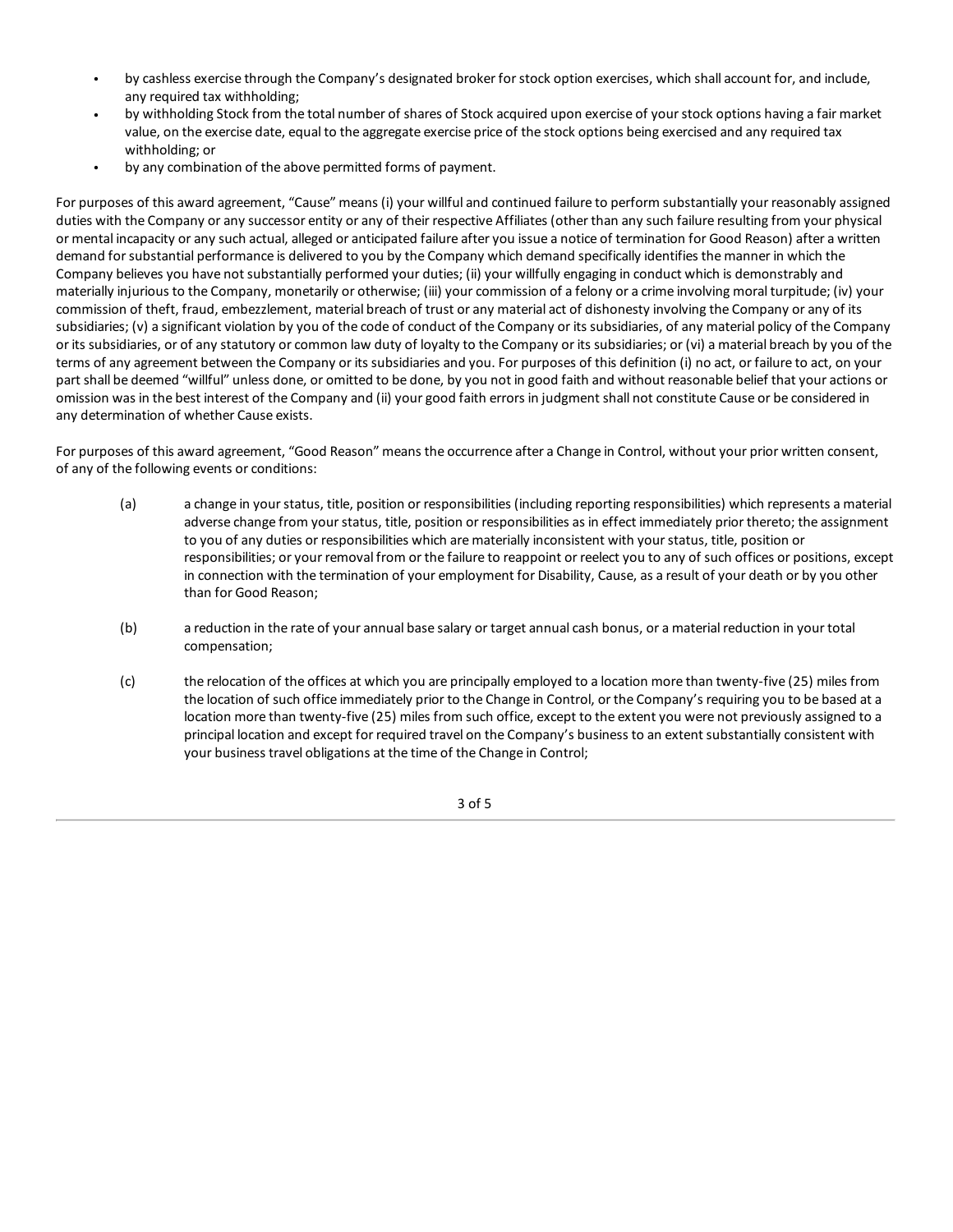- (d) the failure by the Company to pay to you any portion of your then current base salary or annual cash bonus or any other compensation, or to pay to you any portion of an installment of deferred compensation under any deferred compensation program of the Company in which you participated, in each case, within fourteen (14) days of the date such compensation is due and payable in accordance with the terms of the applicable agreement or plan or applicable law; or
- (e) any material reduction in the retirement or welfare benefits or other material benefit or compensation plan made available to you or any materially adverse change in the terms on which those benefits are made available.

In order for a termination for Good Reason to be effective, you must (a) provide notice to the Company specifying in reasonable detail the condition giving rise to the Good Reason no later than the one-hundred and eightieth (180th) day following the occurrence of that condition; (b) provide the Company a period of thirty (30) days to remedy the condition; and (c) terminate your employment for Good Reason within sixty (60) days following the expiration of the Company's period to remedy if the Company fails to remedy the condition.

A cashless exercise involves the sale of Stock in the market, and, therefore, must be completed in accordance with Cabot's Policy on Transactions in Securities. Please review the restrictions on trading contained in the Policy before making arrangements for a cashless *exercise.* Please note that the trading restrictions in Cabot's Policy on Transactions in Securities do not apply to transactions with the Company, such as the exercise of a stock option with your own funds or the surrender of shares in payment of the exercise price or in satisfaction of any tax withholding obligations, provided you do not sell the shares acquired while in possession of material nonpublic information or, if applicable to you, during a corporate blackout period.

**Tax consequences of your Stock Option**. You are responsible for understanding the general tax consequences of your Award. Withholding taxes up to the required minimum statutory withholding will be deducted from the proceeds of your option exercise transaction unless other payment arrangements have been made.

**Effect on Employment Rights; Rights as a Stockholder**. This Award does not confer upon you any right to continue as an employee of the Company or any of its subsidiaries or affiliates and shall not affect in any way the right of the Company or any subsidiary or affiliate of the Company to terminate your Employment at any time. Further, you have no rights as a stockholder with respect to the shares of Stock subject to this option until the proper exercise of the option and the issuance of the shares with respect to which the option has been exercised.

**Provisions of the 2017 Plan**. The terms specified in this Certificate are governed by the terms of the 2017 Plan, a copy of which has been provided to you. Information about the 2017 Plan is also included in the Prospectus for the 2017 Plan, a copy of which has also been provided to you. The Administrator has the exclusive authority to interpret the 2017 Plan and this Award. Any interpretation of the Award by the Administrator and any decision made by it with respect to the Award are final and binding on all persons. To the extent there is a conflict between the terms of this Certificate and the 2017 Plan or any employment agreement between you and Cabot or any of its subsidiaries, the 2017 Plan shall govern.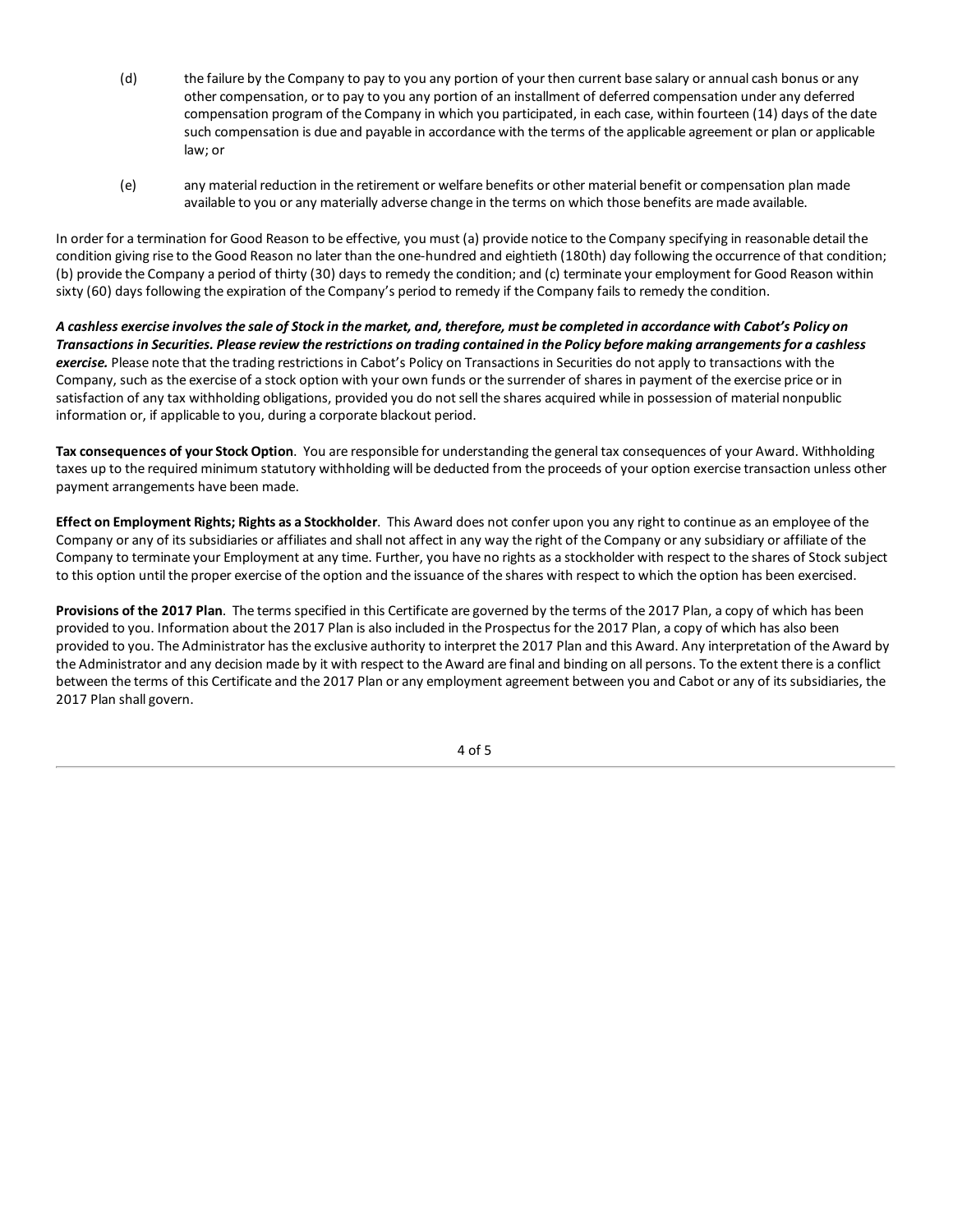**Recoupment Policy.** This Award and the shares issued to you upon any exercise of the Award are subject to the terms of the Company's Recoupment Policy, as it may be amended from time to time, and any clawback policy adopted by the Company as required by applicable law or applicable stock exchange listing standards, including, without limitation, Section 10D of the Securities Exchange Act of 1934, as amended.

**Governing Law.** Except as otherwise provided in the 2017 Plan, this Certificate shall be governed and construed by and determined in accordance with the laws of The Commonwealth of Massachusetts, without giving effect to any choice of law or conflict of law provision or rule (whether of The Commonwealth of Massachusetts or any other jurisdiction) that would cause the application of the laws of any jurisdiction other than The Commonwealth of Massachusetts.

You hereby accept your Award subject to the terms set forth herein and in the 2017 Plan. You acknowledge and consent to the collection, use, processing and transfer of personal data as described herein. The Company or any Affiliate, in particular the Cabot entity employing you, hold certain personal information, including your name, home address and telephone number, date of birth, identification number, salary, nationality, job title, any shares of Stock awarded, cancelled, purchased, vested, unvested or outstanding in your favor under the 2017 Plan or other equity plan maintained orsponsored by the Company, for the purpose of managing and administering the 2017 Plan ("Data"). The Company and its Affiliates may transfer Data to any third parties assisting the Company in the implementation, administration and management of the 2017 Plan. These recipients may be located within countries that do not offer the same level of protection of personal data as in the country where you reside. You authorize them to receive, possess, use, retain and transfer the Data in electronic or other form, for the purposes of implementing, administering and managing your participation in the 2017 Plan, including any requisite transfer of such Data as may be required for the administration of the 2017 Plan and/or the subsequent holding of shares of Stock on your behalf to a broker or other third party with whom you may elect to deposit any shares acquired pursuant to the 2017 Plan. You may, at any time, review Data, require any necessary amendments to it or withdraw the consent herein in writing by contacting the Company; however, withdrawing the consent may affect your ability to participate in the 2017 Plan.

You and the Company hereby expressly agree that the use of electronic media to indicate confirmation, consent, signature, acceptance, agreement, and delivery shall be legally valid and have the same legal force and effect as if you and the Company executed this Certificate in paper form. In addition, you understand that this Award is discretionary, and that eligibility for an award under the 2017 Plan is established at the time awards are made. Therefore, your receiving this Award does not mean that you are guaranteed an award in the future.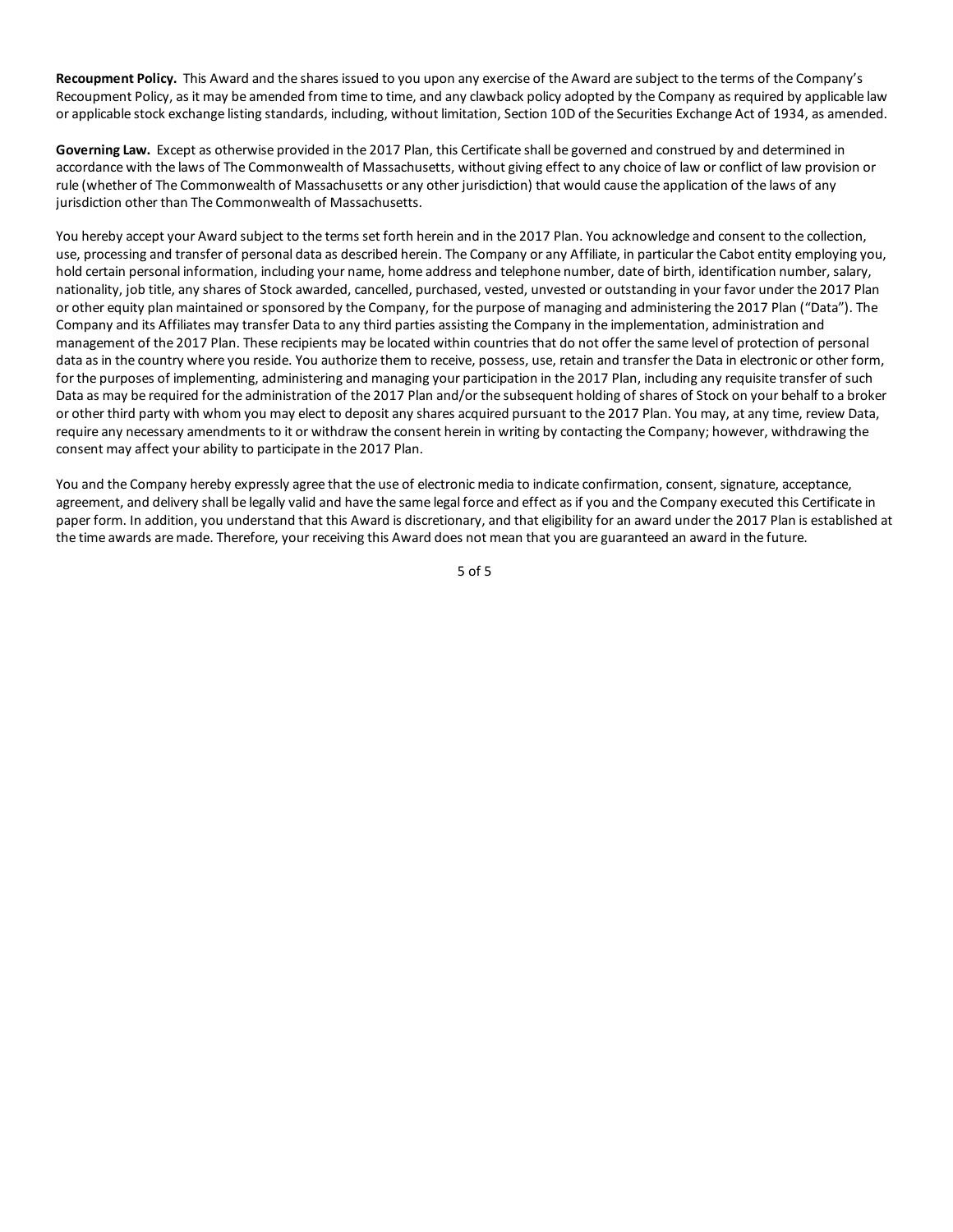#### **Principal Executive Officer Certification**

I, Sean D. Keohane, certify that:

- 1. I have reviewed this quarterly report on Form 10-Q of Cabot Corporation;
- 2. Based on my knowledge, this report does not contain any untrue statement of a material fact or omit to state a material fact necessary to make the statements made, in light of the circumstances under which such statements were made, not misleading with respect to the period covered by this report;
- 3. Based on my knowledge, the financial statements, and other financial information included in this report, fairly present in all material respects the financial condition, results of operations and cash flows of the registrant as of, and for, the periods presented in this report;
- 4. The registrant's other certifying officer(s) and I are responsible for establishing and maintaining disclosure controls and procedures (as defined in Exchange Act Rules 13a-15(e) and 15d-15(e)) and internal control over financial reporting (as defined in Exchange Act Rules 13a-15(f) and 15d-15(f)) for the registrant and have:
	- a) designed such disclosure controls and procedures, or caused such disclosure controls and procedures to be designed under our supervision, to ensure that material information relating to the registrant, including its consolidated subsidiaries, is made known to us by others within those entities, particularly during the period in which this report is being prepared;
	- b) designed such internal control over financial reporting, or caused such internal control over financial reporting to be designed under our supervision, to provide reasonable assurance regarding the reliability of financial reporting and the preparation of financial statements for external purposes in accordance with generally accepted accounting principles;
	- c) evaluated the effectiveness of the registrant's disclosure controls and procedures and presented in this report our conclusions about the effectiveness of the disclosure controls and procedures, as of the end of the period covered by this report based on such evaluation; and
	- d) disclosed in this report any change in the registrant's internal control over financial reporting that occurred during the registrant's most recent fiscal quarter (the registrant's fourth fiscal quarter in the case of an annual report) that has materially affected, or is reasonably likely to materially affect, the registrant's internal control over financial reporting; and
- 5. The registrant's other certifying officer(s) and I have disclosed, based on our most recent evaluation of internal control over financial reporting, to the registrant's auditors and the audit committee of the registrant's board of directors (or persons performing the equivalent functions):
	- a) all significant deficiencies and material weaknesses in the design or operation of internal control over financial reporting which are reasonably likely to adversely affect the registrant's ability to record, process, summarize and report financial information; and
	- b) any fraud, whether or not material, that involves management or other employees who have a significant role in the registrant's internal control over financial reporting.

Date: August 7, 2017 *Sigmer 2018 Date: August 7, 2017 Sigmer 2018 Compared 2018 Sigmer 2018 Compared 2018 Sigmer 2018 Sigmer 2018 Compared 2018 Compared 2019 Compared 2019 Compared 2019 Compared* 

**Sean D. Keohane President and Chief Executive Officer**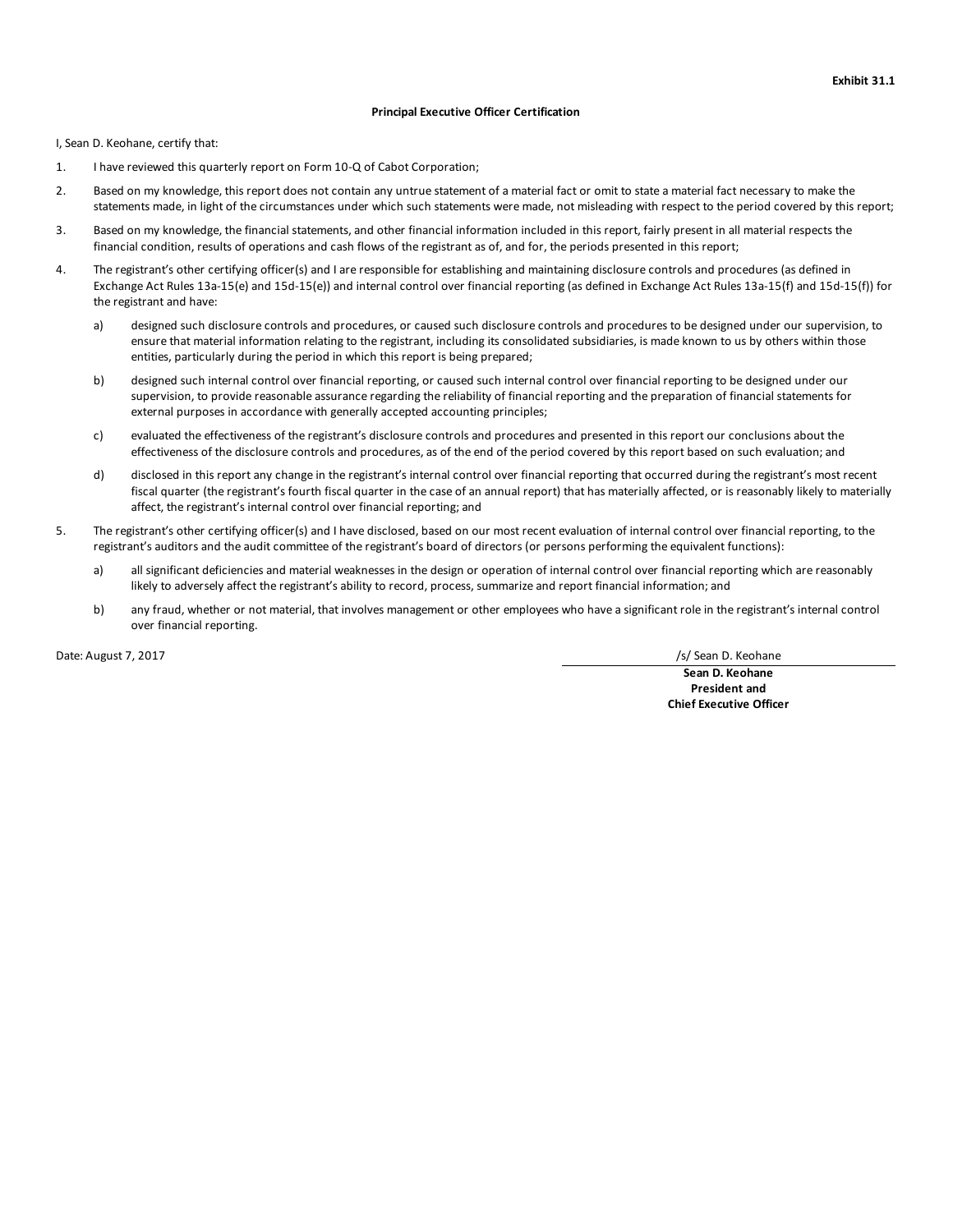#### **Principal Financial Officer Certification**

I, Eduardo E. Cordeiro, certify that:

- 1. I have reviewed this quarterly report on Form 10-Q of Cabot Corporation;
- 2. Based on my knowledge, this report does not contain any untrue statement of a material fact or omit to state a material fact necessary to make the statements made, in light of the circumstances under which such statements were made, not misleading with respect to the period covered by this report;
- 3. Based on my knowledge, the financial statements, and other financial information included in this report, fairly present in all material respects the financial condition, results of operations and cash flows of the registrant as of, and for, the periods presented in this report;
- 4. The registrant's other certifying officer(s) and I are responsible for establishing and maintaining disclosure controls and procedures (as defined in Exchange Act Rules 13a-15(e) and 15d-15(e)) and internal control over financial reporting (as defined in Exchange Act Rules 13a-15(f) and 15d-15(f)) for the registrant and have:
	- a) designed such disclosure controls and procedures, or caused such disclosure controls and procedures to be designed under our supervision, to ensure that material information relating to the registrant, including its consolidated subsidiaries, is made known to us by others within those entities, particularly during the period in which this report is being prepared;
	- b) designed such internal control over financial reporting, or caused such internal control over financial reporting to be designed under our supervision, to provide reasonable assurance regarding the reliability of financial reporting and the preparation of financial statements for external purposes in accordance with generally accepted accounting principles;
	- c) evaluated the effectiveness of the registrant's disclosure controls and procedures and presented in this report our conclusions about the effectiveness of the disclosure controls and procedures, as of the end of the period covered by this report based on such evaluation; and
	- d) disclosed in this report any change in the registrant's internal control over financial reporting that occurred during the registrant's most recent fiscal quarter (the registrant's fourth fiscal quarter in the case of an annual report) that has materially affected, or is reasonably likely to materially affect, the registrant's internal control over financial reporting; and
- 5. The registrant's other certifying officer(s) and I have disclosed, based on our most recent evaluation of internal control over financial reporting, to the registrant's auditors and the audit committee of the registrant's board of directors (or persons performing the equivalent functions):
	- a) all significant deficiencies and material weaknesses in the design or operation of internal control over financial reporting which are reasonably likely to adversely affect the registrant's ability to record, process, summarize and report financial information; and
	- b) any fraud, whether or not material, that involves management or other employees who have a significant role in the registrant's internal control over financial reporting.

Date: August 7, 2017 / 2007 / 2017 / 2017 / 2018 / 2019 / 2019 / 2019 / 2019 / 2019 / 2019 / 2019 / 2019 / 201

**Eduardo E. Cordeiro Executive Vice President and Chief Financial Officer**